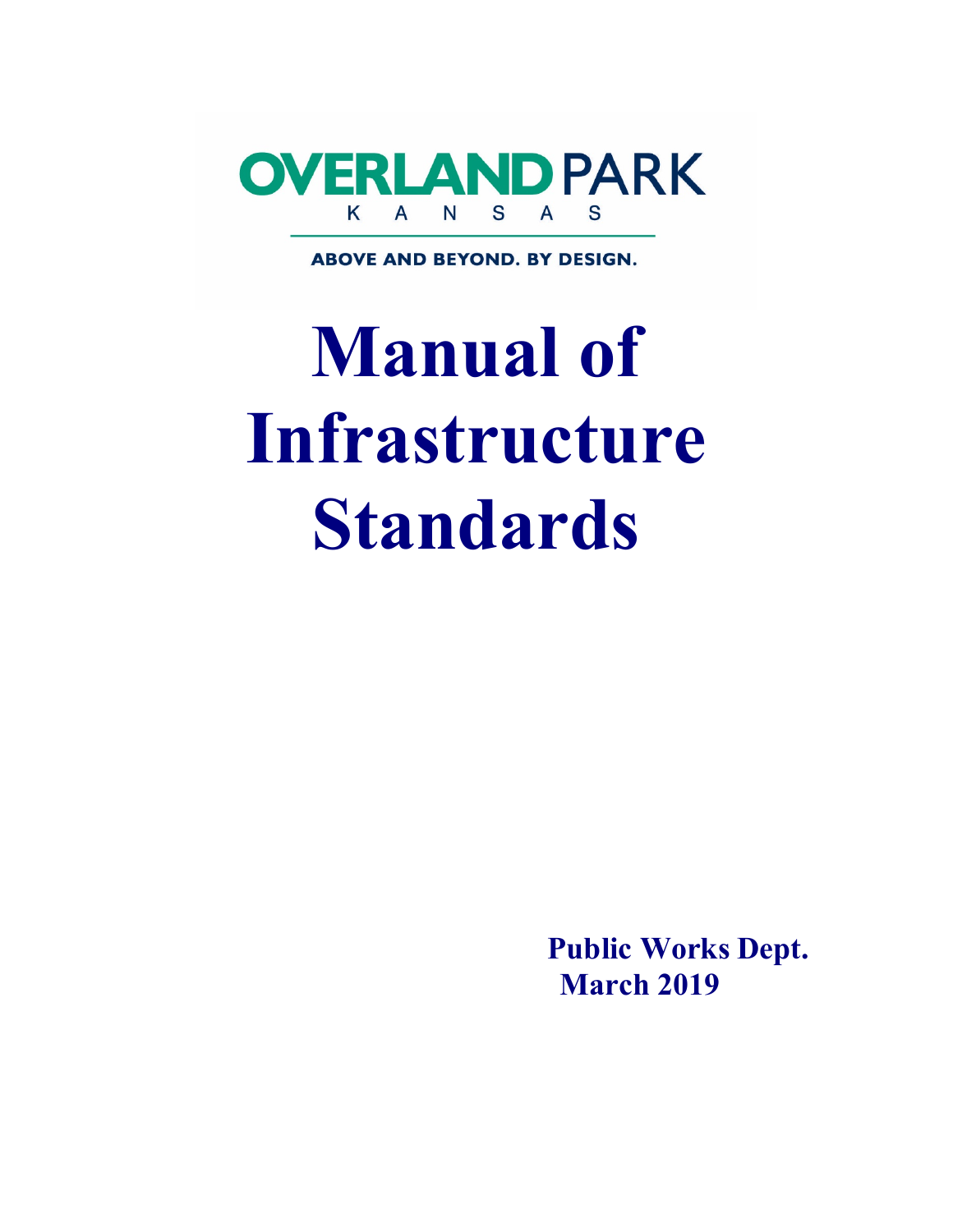# **MANUAL OF INFRASTRUCTURE STANDARDS INDEX**

# **GENERAL REQUIREMENTS**

# **Definitions: Paved / Unpaved Portions of the Right of Way Notification of Emergency Services**

# **EXCAVATIONS IN THE UNPAVED PORTION OF THE RIGHT OF WAY**

# **General Requirements**

**Utility Locates Utility Locates for City of Overland Park Owned Facilities Utility Potholes Coring Temporary Cover of Core Hole Backfilling Reinstatement of the Pavement Core Bonding Material Excavation Trenching Bracing and Shoring Inspection Requirements for General Permits Inspection Requirements for Permits Associated with a Residential Home Building Permit Backfill**

# **EXCAVATIONS IN THE PAVED PORTION OF THE RIGHT OF WAY**

# **Excavations in Existing Public Streets**

**Utility Locates Utility Locates for City of Overland Park Owned Facilities Utility Potholes Trenching**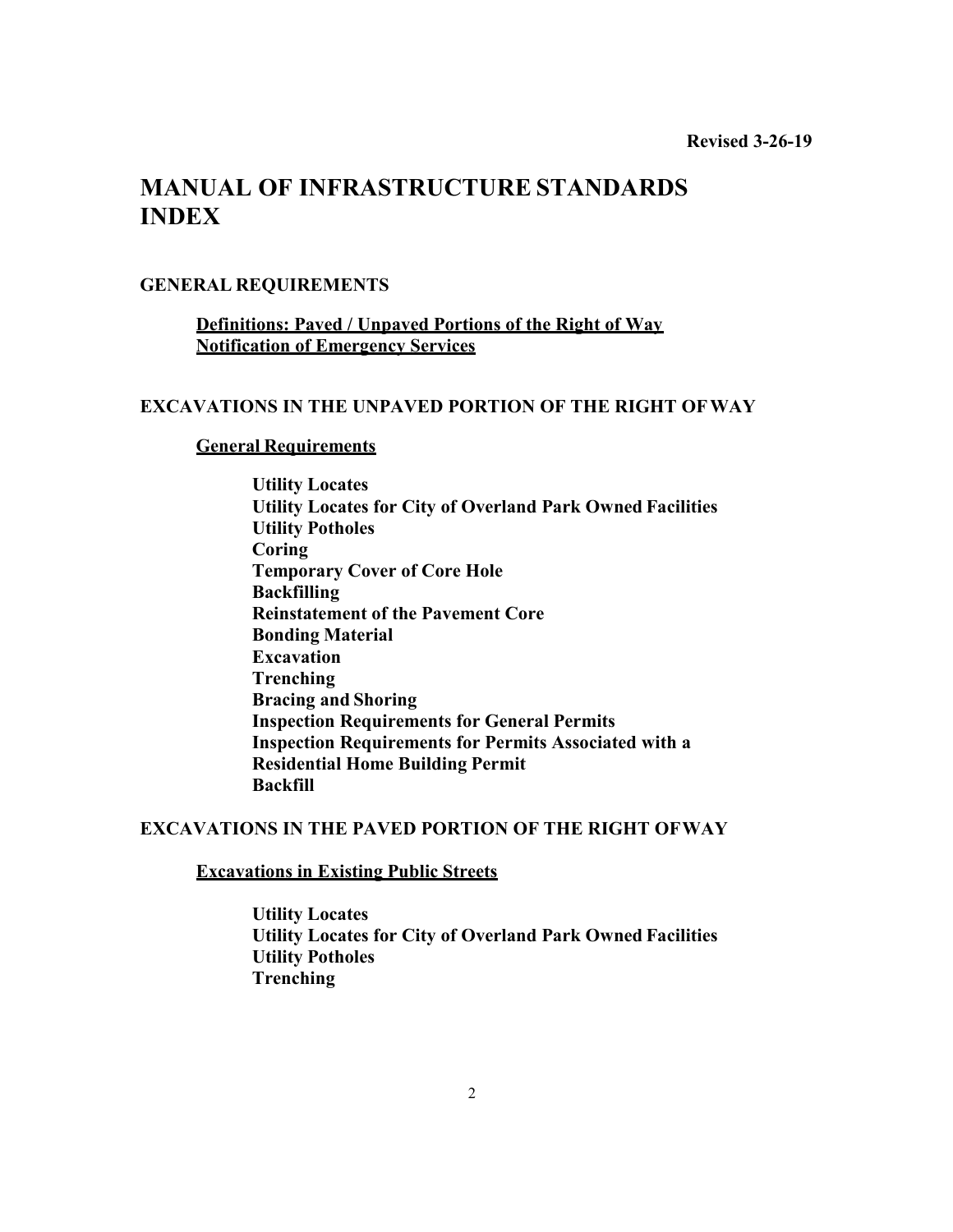**Sawing and Benching A Street Cut Sawing Concrete Curb Bracing and Shoring Inspection Requirements for General Permits Inspection Requirements for Permits Associated with a Residential Home Building Permit Backfill Compaction Testing Plating a Street Cut Repairing a Street Cut**

| <b>Asphaltic Concrete Street Repair</b> |                                               |
|-----------------------------------------|-----------------------------------------------|
| <b>Type I</b>                           | <b>Asphaltic Concrete Street Repair</b>       |
|                                         | <b>High Early Strength Concrete Base with</b> |
|                                         | <b>Asphaltic Concrete Surface</b>             |
| <b>Type II</b>                          | <b>Asphaltic Concrete Street Repair</b>       |
|                                         | <b>Full Depth Asphaltic Concrete</b>          |

**Portland Cement Concrete Street Repair** 

**Permanent Pavement Markings**

# **Excavations for Utility Relocation Work on Publicly Funded Street Projects**

# **Excavations under Existing Concrete Sidewalks or Driveway Entrances**

**Sawing Concrete Sidewalks or Driveway Entrances** 

# **Excavations in Future Public Residential or Collector Streets**

**Backfill**

# **CONCRETE CONSTRUCTION**

#### **Materials**

**Concrete Mix Curing Materials Reinforcing Steel**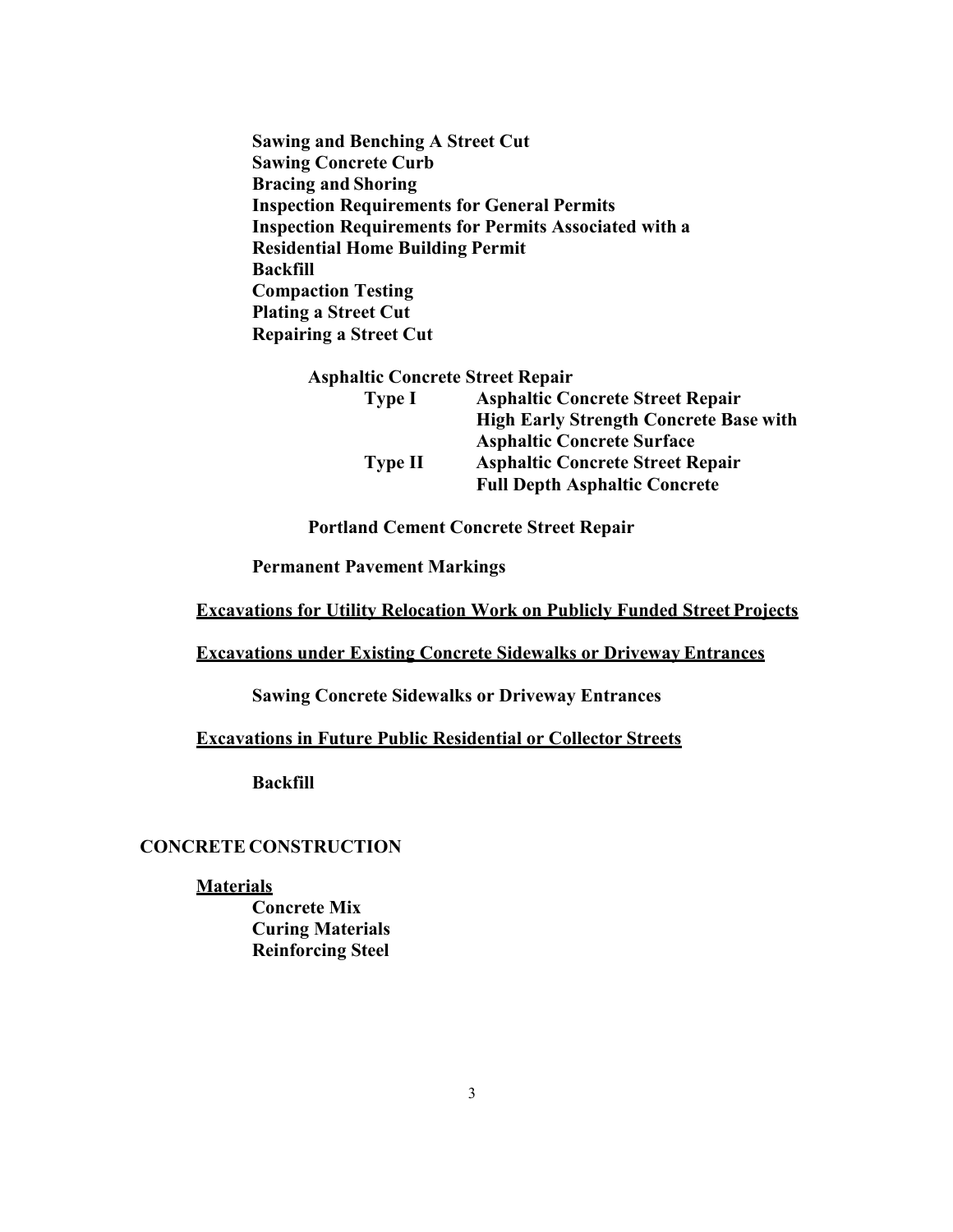# **Construction Requirements**

**Subgrade Forms**

**Special Weather Conditions Cold Weather Hot Weather** 

**Concrete Curbs**

**Concrete Sidewalks and Sidewalk Ramps**

**Concrete Driveway Entrances**

**Concrete Paver Brick Medians, Sidewalks, and Driveway Entrances**

# **STREETLIGHTS**

# **CONSTRUCTION AND REPLACEMENT OF TOWERS, POLES, AND RELATED FACILITIES Towers and Poles**

**Antennas on Towers and Poles**

**Wires Connected to Towers and Poles**

**Backhaul Connected to Towers and Poles**

# **SMALL CELL AESTHETIC STANDARDS**

# **MISCELLANEOUS DRIVEWAY ENTRANCE CONSTRUCTION**

**General Requirements**

**Asphalt Driveway Entrances**

**Decorative Driveway Entrances**

**Gravel Driveway Entrances**

**RESTORATION**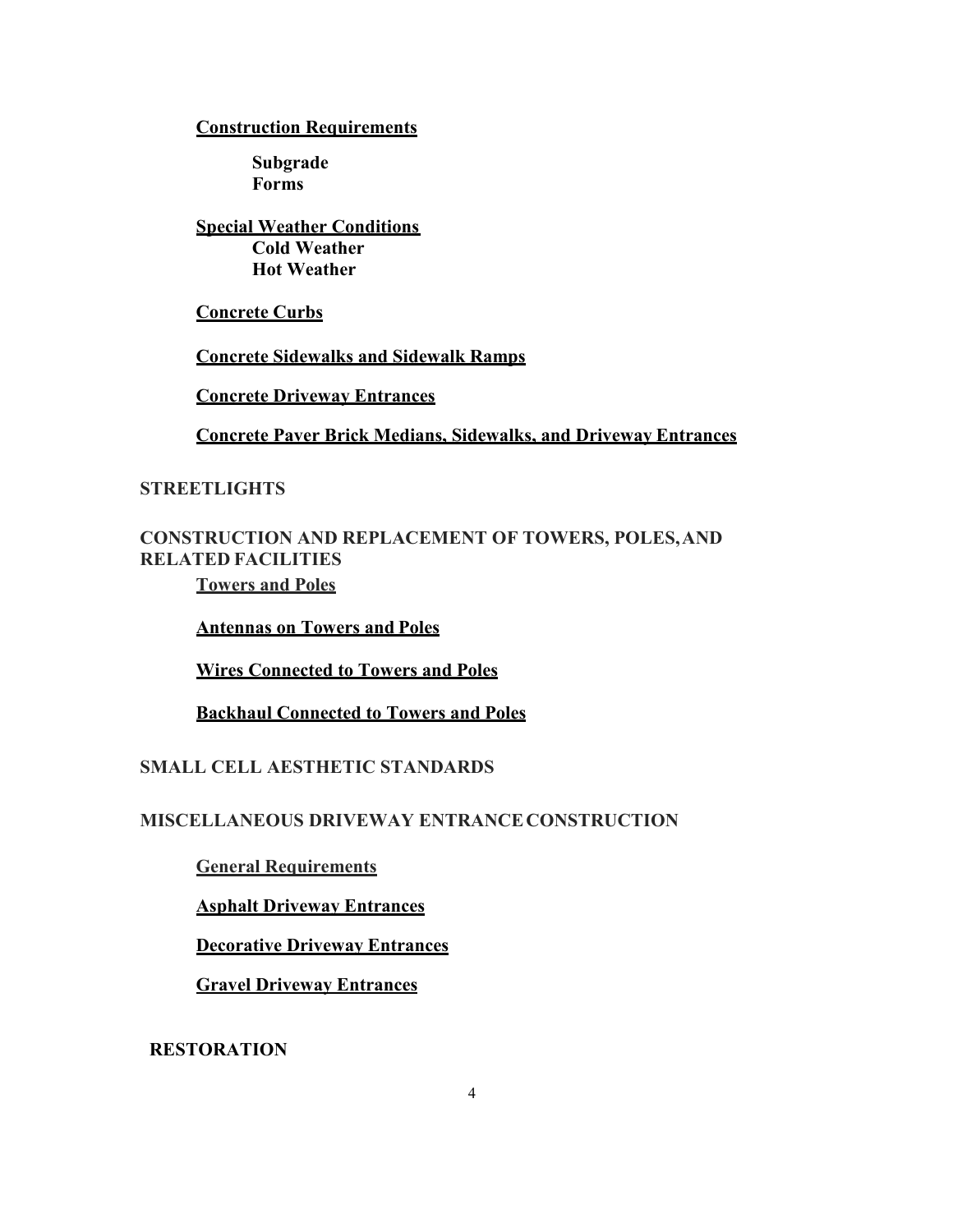**Suitable Soil**

**Fertilizer**

**Sodding Sodding Season**

**Seeding Seeding Season** 

**Protection of Trees**

**Temporary Erosion and Sediment Control**

# **PUBLIC SAFETY**

**General Requirements**

**Public Access**

**Traffic Control**

**Facility Separation Requirements**

**Depth of Facilities**

# **APPENDIX A: SMALL CELL AESTHETIC STANDARDS**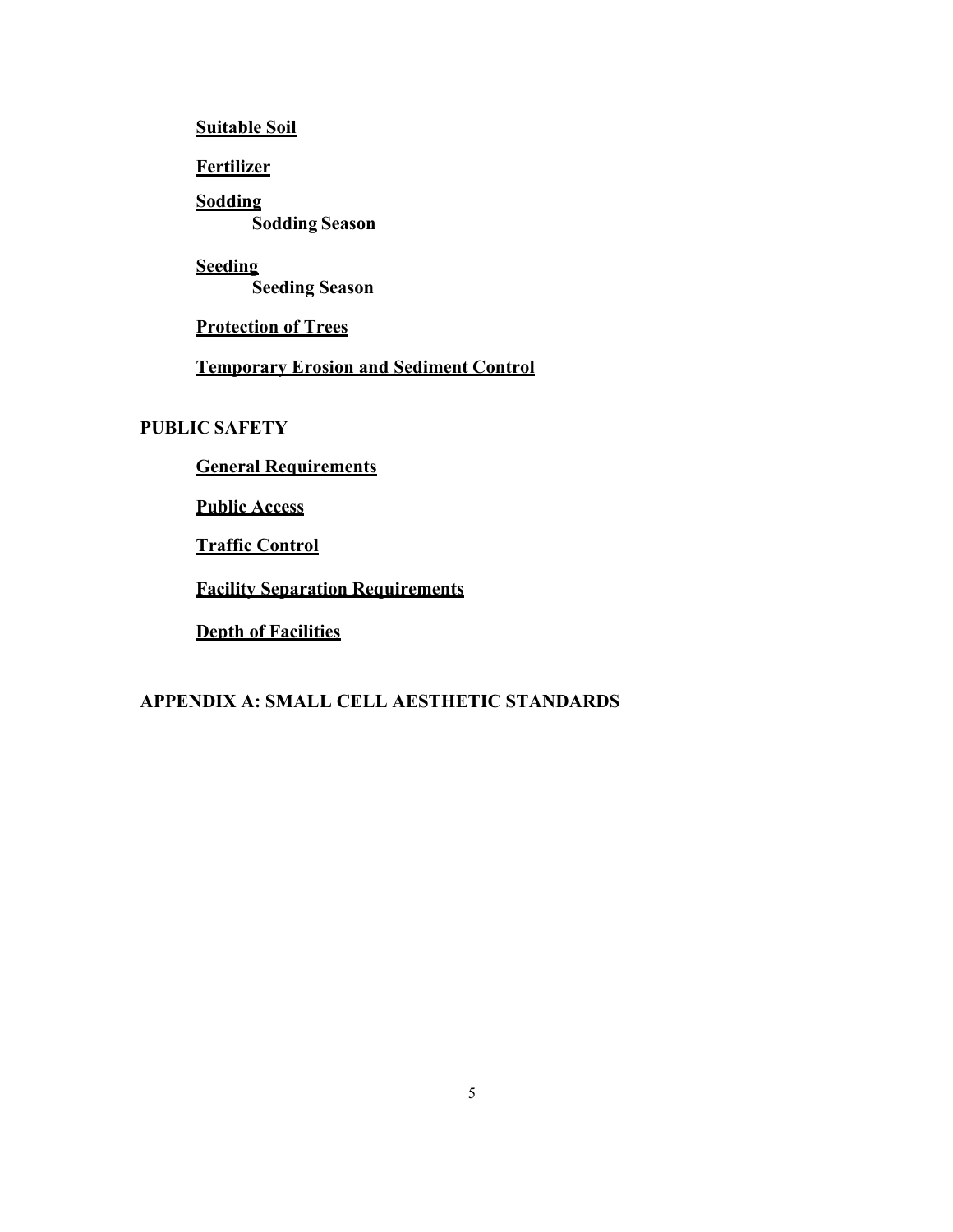# **Manual of Infrastructure Standards**

#### **GENERAL REQUIREMENTS**

As stated in Chapter 13.12 of the Overland Park Municipal Code, all earth, materials, sidewalk, pavement, crossing, storm sewer, utilities, public improvements or improvements of any kind damaged or removed by the service provider shall be fully repaired and replaced promptly by the right–of-way user at its sole expense and the reasonable satisfaction of the City. Upon determination by the City Engineer that such repair or replacement is a public safety matter, all such repair or replacement shall be commenced within twenty-four hours of notice from the City, or the City Engineer may direct the City to make such repair or replacement and bill the right of way user for the City cost.

All construction work and materials shall conform to the current edition of the Design and Construction Standards, Volume 2, Construction Specifications (hereinafter Construction Specifications), unless otherwise directed by the City Engineer.

After any excavation, the permittee shall restore all portions of the right of way to the same condition or better condition that it was prior to the excavation.

All installation, construction, excavation, backfilling, restoration and replacement work shall be in accordance with the current Standard Details, on file in the office of the City Engineer. The Standard Details shall be adopted and amended by the City Engineer.

All installation, construction, excavation, backfilling, restoration and replacement work shall be in accordance with the current Approved Materials List, on file in the office of the City Engineer. The Approved Materials List shall be adopted and amended by the City Engineer.

In order to ensure public safety and to protect existing underground facilities, all horizontal directional drilling construction work shall conform to the current edition of the Horizontal Directional Drilling Guidelines Handbook, on file in the office of the City Engineer. The Horizontal Directional Drilling Guidelines Handbook shall be adopted and amended by the City Engineer. See also Standard Details, Horizontal Directional Drilling Installation Detail.

All asphaltic concrete shall be constructed as specified in the "Overland Park Technical Specification for Asphaltic Concrete", available in the office of the City Engineer. See Section 12, Overland Park Superpave Asphaltic Concrete Surface and Intermediate Course, of the Construction Specifications. If specified asphaltic concrete is not available, the City Engineer, at his discretion, may allow the use of an alternate asphaltic concrete mix.

All concrete used in right of way construction shall be in compliance with the Kansas City Metro Materials Board (hereinafter KCMMB.) requirements. Approved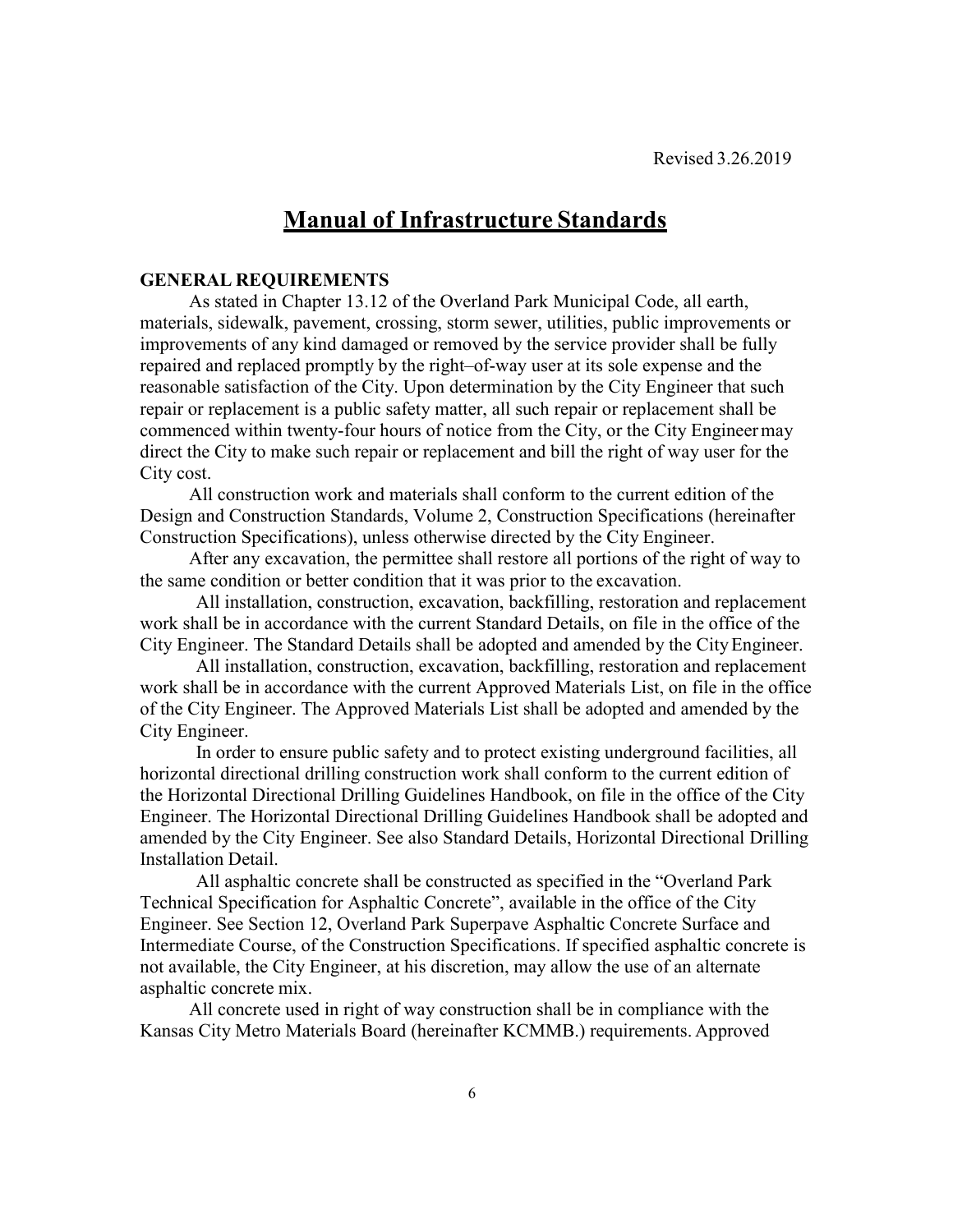concrete mix designs, including high early concrete mixes can be found on-line at www.kcmmb.org.

The provisions of the Standard Specifications for State Road and Bridge Construction, Kansas Department of Transportation, current edition and special provisions (hereinafter Standard Specifications), are incorporated, except as hereinafter specified.

Failure of permittee to notify the City Engineer to schedule an inspection at the start of backfilling operations shall result in re-excavation, removal and recompaction of the backfill, and / or repair pavement, at the permittee's expense, to the reasonable satisfaction of the City Engineer.

# **Definitions:**

# **Paved Portion of the Right of Way**

Paved portion of the right of way shall include the area within any existing or future public street pavement, under any existing or future curb and gutter, median, asphalt path, concrete sidewalk, or existing concrete, asphalt, or gravel driveway approach. It shall also include the area under any future driveway approach, when the location is known.

#### **Unpaved Portion of the Right of Way**

The unpaved portion of the right of way shall include any area outside of the paved portion.

#### **Notification of Emergency Services**

The Overland Park Police Department, Fire Department and Med-Act shall be notified twenty-four hours in advance of any street closure. The City Engineer will allow closing of streets only with prior approval at the time permit is issued.

Overland Park Police Dept. (Non-emergency) **913-895-6300**  Fire Dept. and / or Med-Act ambulance **913-432-1717** (Non-emergency)

# **EXCAVATIONS IN THE UNPAVED PORTION OF THE RIGHT OF WAY**

**Definition:** Unpaved portion of the right of way shall include any area outside of the paved portion. See also definition for paved portion of the right of way.

#### **Utility Locates**

Prior to commencement of any excavation, the permittee shall identify and locate any buried facilities in accordance with Chapter 13.12. Permittees shall contact Kansas One-Call at 1-800-DIG-SAFE at least 48 hours prior to commencement of any excavation to allow sufficient time for field locates. The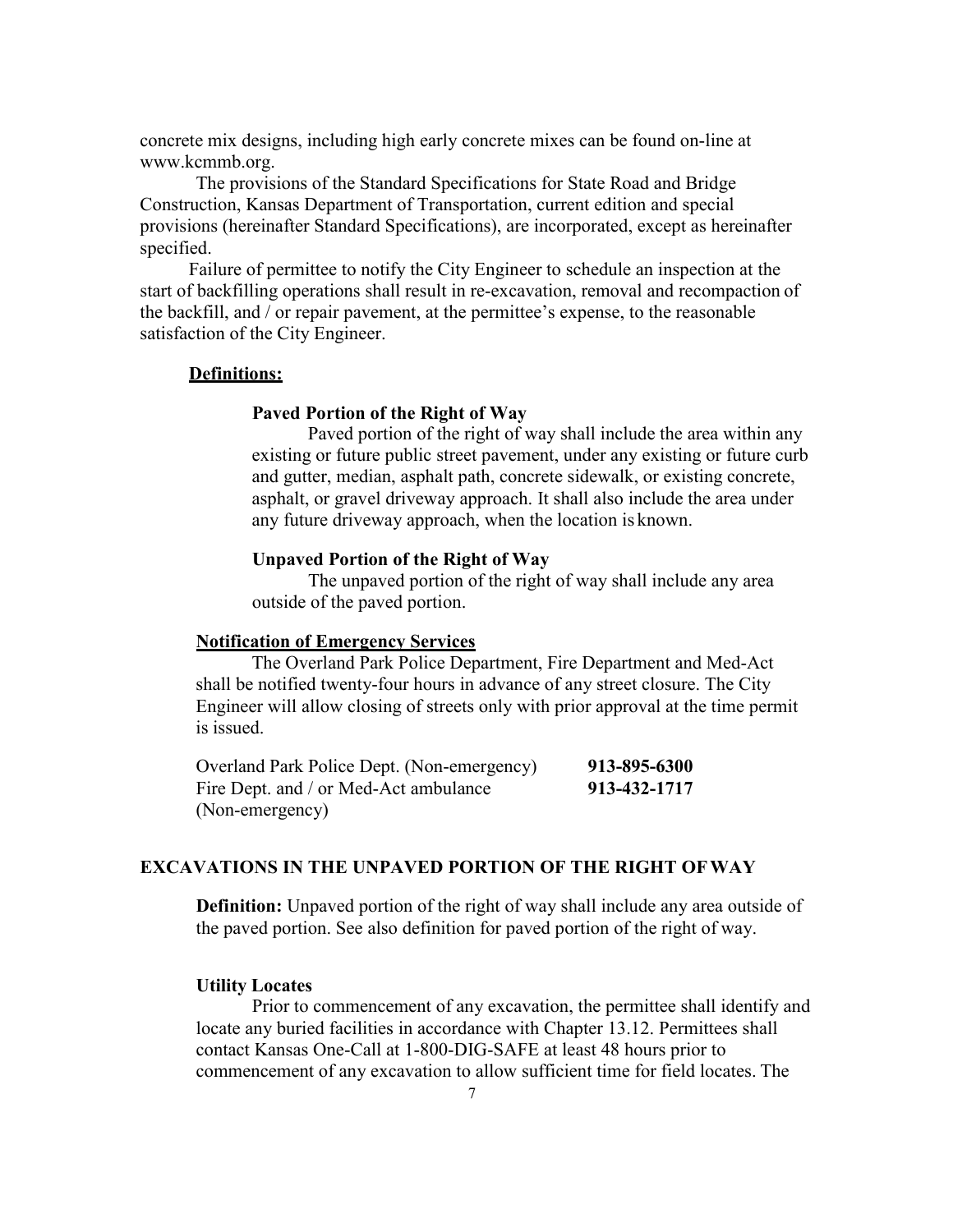permittee will be required to provide a Kansas One-Call verification number before a right of way permit is issued by the City.

#### **Utility Locates for City of Overland Park Owned Facilities**

The City of Overland Park owns, operates, and maintains the following utility systems within the City: Storm Sewer, Traffic Signals, Fiber Optic Interconnect lines and Street Lights. The City of Overland Park is not a member of Kansas One-Call therefore must be contacted directly to request locates of any of the facilities mentioned. Locate requests for scheduled work may be in the form of the Kansas One-Call ticket or the Overland Park Underground Utility Line Locate Request form, which should be emailed to:

oplinelocaterequests@opkansas.org or faxed to 913-327-5610. Emergency utility locate requests may be requested by calling (913) 327-6600 during the hours of 7:30 AM to 4:00 PM. If the emergency locate request is needed after normal business hours or on a weekend, please call Overland Park Police Dispatch at (913) 895-6300.

#### **Utility Potholes**

Potholes used for the purpose of locating /accessing/repairing buried utilities under pavement shall be accomplished using the Keyhole Pavement Coring and Reinstatement method. This method involves cutting a circular core and removing from pavement, using vacuum excavation to remove subsoil material until utility in question is found, backfilling excavation with removable flowable fill and reinstating core that had previously been removed.

# **Coring**

Excavation requires coring a circular hole through the entire depth of the pavement using appropriate drilling/coring equipment and removal of the intact pavement core. The vertical alignment of the coring operation shall be perpendicular to the horizon.

Coring operator shall place a temporary mark (paint or chalk) on the pavement core and adjacent pavement to insure that the pavement core when replaced will have the same orientation as found in the original pavement.

Pavement cores shall either be removed from the work site or stored in a safe and secure on-site location. These pavement cores shall be made readily available for reinstatement into the pavement.

# **Excavation**

Soil shall be removed by air/vacuum extraction methods to expose utilities. The zone of soil removal shall remain essentially within a vertical plane extending below the edges of the core hole. The contractor shall dispose of all extracted and excess materials.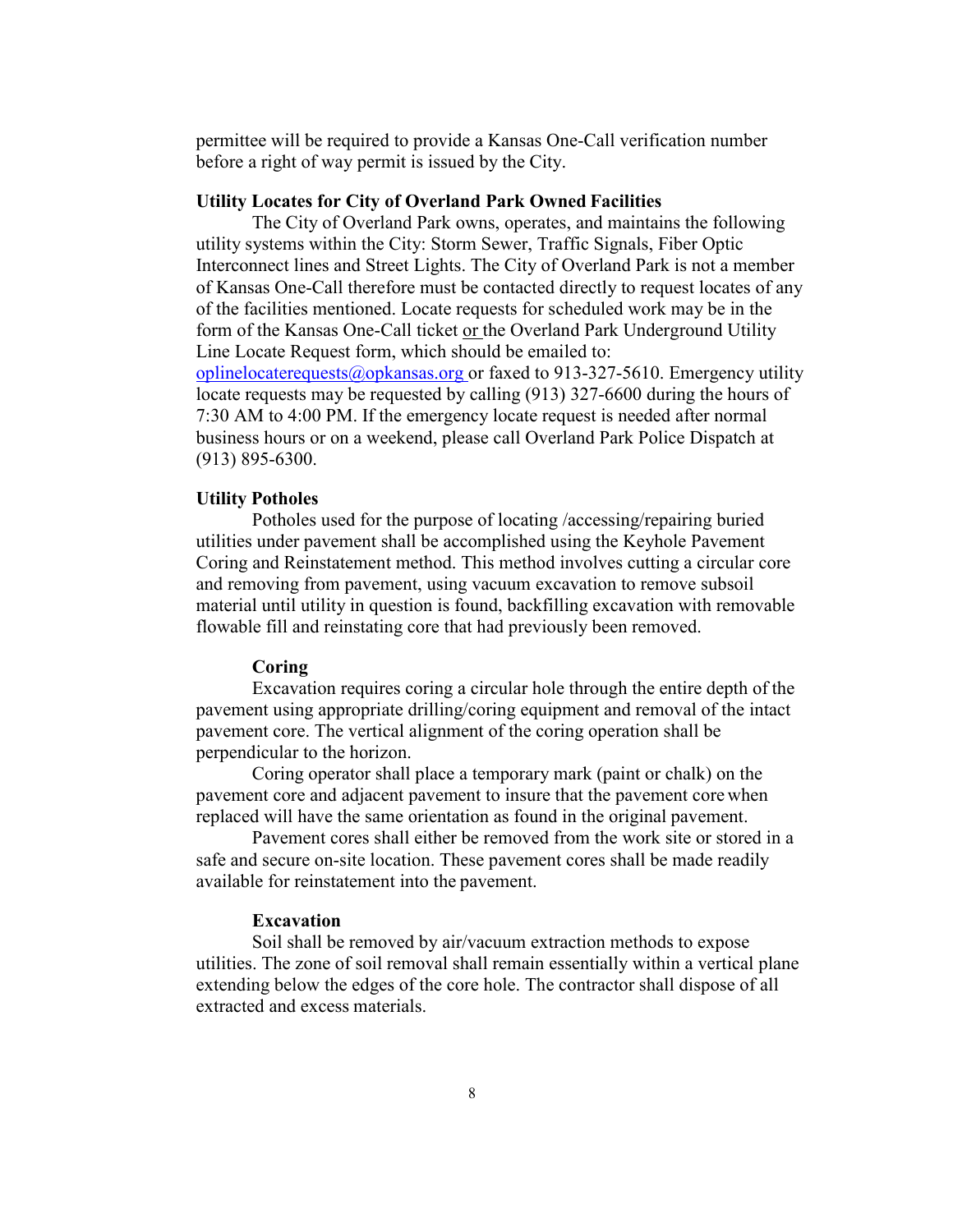# **Temporary Cover of Core Hole**

In the event that a keyhole cored pavement cannot be immediately reinstated and will be left unattended, the opening shall be covered with an appropriately sized steel plate fitted with a pilot shaft that is no smaller in diameter than the core hole diameter minus 1" and that extends vertically down into core hole no less than 12". The plate construction shall prevent the temporary plate from tipping, tilting, bouncing or spinning out of the hole under traffic conditions and shall be capable of supporting normal traffic loads.

# **Backfilling**

Removable flowable fill, in conformance with Section 26 of the Construction Specifications, shall be used for backfill of the core hole. Removable flowable fill shall be placed up to the bottom of the existing pavement.

#### **Reinstatement of the Pavement Core**

The pavement surface shall be restored to its original condition by setting the reinstated pavement core flush with surrounding pavement surface and in its original orientation using an approved bonding material. The bonding material to be used is required to securely bond the pavement core to the surrounding parent pavement and to fill all voids between and below the core to include pilot hole in the core center.

#### **Bonding Material**

Bonding material shall be a single component cementitious, rapid hardening, high strength waterproof bonding agent formulated specifically for pavement core reinstatement. It shall be non-shrinkable and shall be impervious to water penetration at the joint after curing. Excess bonding material shall be removed from the reinstated surface.

The bonding material shall, within 30 minutes at minimum ambient temperatures of 70 degrees F, allow an 18" diameter core to support a traffic load equivalent to at least three (3) times the AASHTO H-25 standard wheel load.

#### **Trenching**

The contractor shall not open more trench in advance than is necessary to expedite the work. One block or 400 feet (whichever is the shorter) shall be the maximum length of open trench permitted on any line under construction.

# **Bracing and Shoring**

Contractor shall provide adequate bracing, sheeting, and shoring, as necessary, to provide protection for the workmen and the work. All bracing, sheeting, or shoring shall conform to Section 30.3.f, of the Construction Specifications. The contractor shall brace and shore all trenches in full accordance with Occupational Safety and Health Standards - Excavations; Final Rule 29 CFR Part 1926.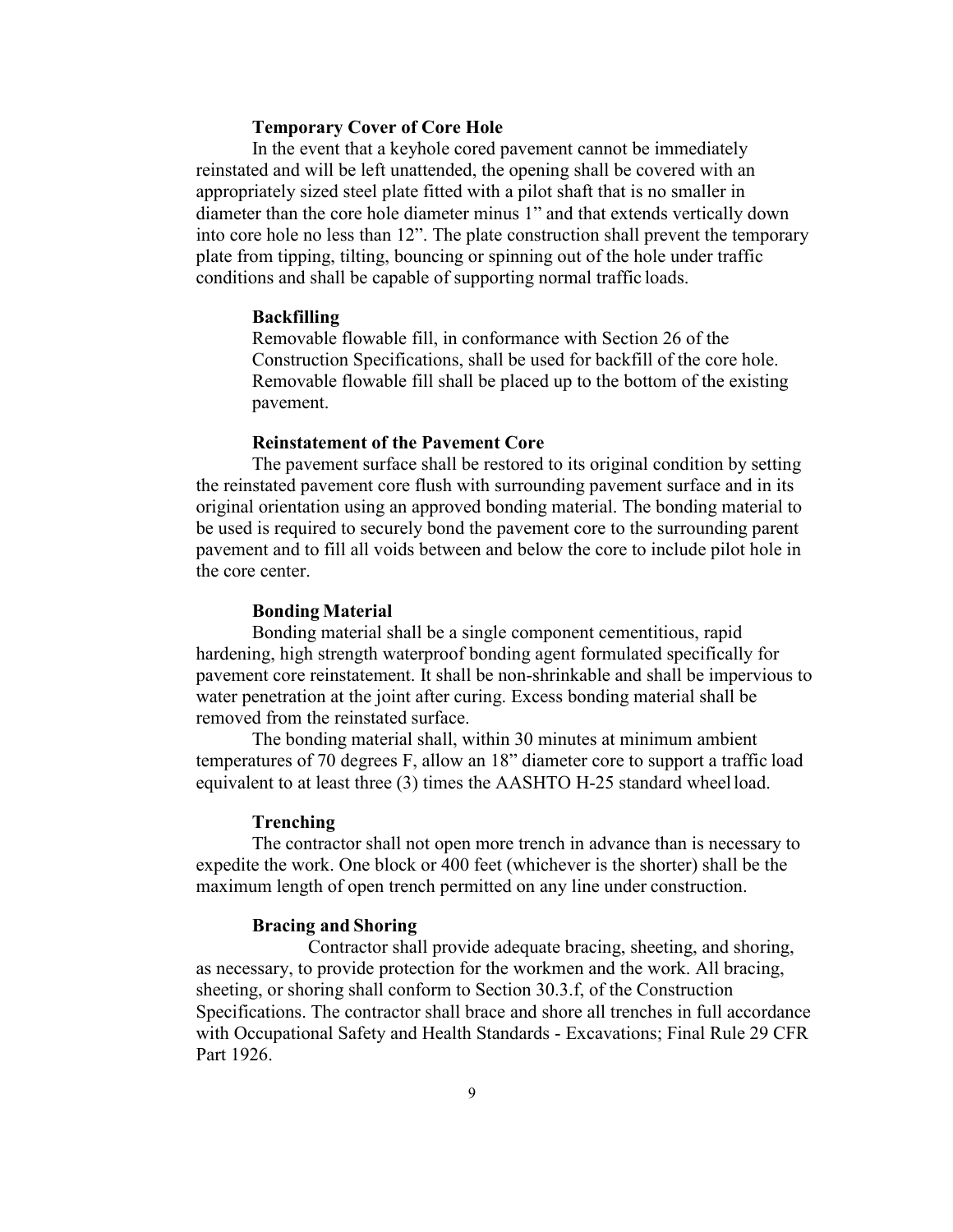# **Inspection Requirements for General Permits Unpaved Portion of the Right of Way**

For general permit activity, not associated with a new one / two-family residential home building permit, in unpaved portion of the right-of way; permittee shall notify the City Engineer to schedule a minimum of one inspection: upon completion of all right-of-way restoration activities, including concrete, sod or seed work. If weather conditions are such that concrete, sod or seed work cannot be performed, permittee shall notify City Engineer after work is substantially complete, except for weather dependent work. Permittee shall notify the City Engineer to schedule a second inspection after all restoration work has been completed, including concrete, sod or seed. When all restoration work is completed to the reasonable satisfaction of the City Engineer, the two year maintenance period will begin.

In addition to the required scheduled inspections, the City Engineer may choose to inspect the on-going permitted work at any time and may require compaction testing at the permittee's expense to ensure that all requirements of the approved permit are being met.

# **Inspection Requirements for Permits Associated with a Residential Home Building Permit Unpaved Portion of the Right of Way**

For permit activity associated with new one / two-family residential home building permits, in the unpaved portion of the right-of-way; permittee will notify the City Engineer to schedule one inspection, a minimum of 24 hours in advance of the start of backfilling operations. When all backfill work is completed to the reasonable satisfaction of the City Engineer, the right of way permit will be closed and the two year maintenance period will begin.

In addition to the required scheduled inspections, the City Engineer may choose to inspect the on-going permitted work at any time and may require compaction testing at the permittee's expense to ensure that all requirements of the approved permit are being met.

If the excavation occurs on the opposite side of the street from the permit location, in front of an existing residence; the permittee will be required to restore the right of way to its original condition. This work shall include clean up, grading, and sodding. Permittee shall notify the City Engineer to schedule a final inspection after all restoration work has been completed. When all restoration work is completed to the reasonable satisfaction of the City Engineer, the right of way permit will be closed and the two year maintenance period will begin.

#### **Backfill**

Embedment material under and around pipe or conduit shall be as specified by utility. If not otherwise specified, embedment material around pipe or conduit shall be crushed stone or siliceous gravel meeting the requirements of Section 1107, of the Standard Specifications, Aggregate Designation PB-2.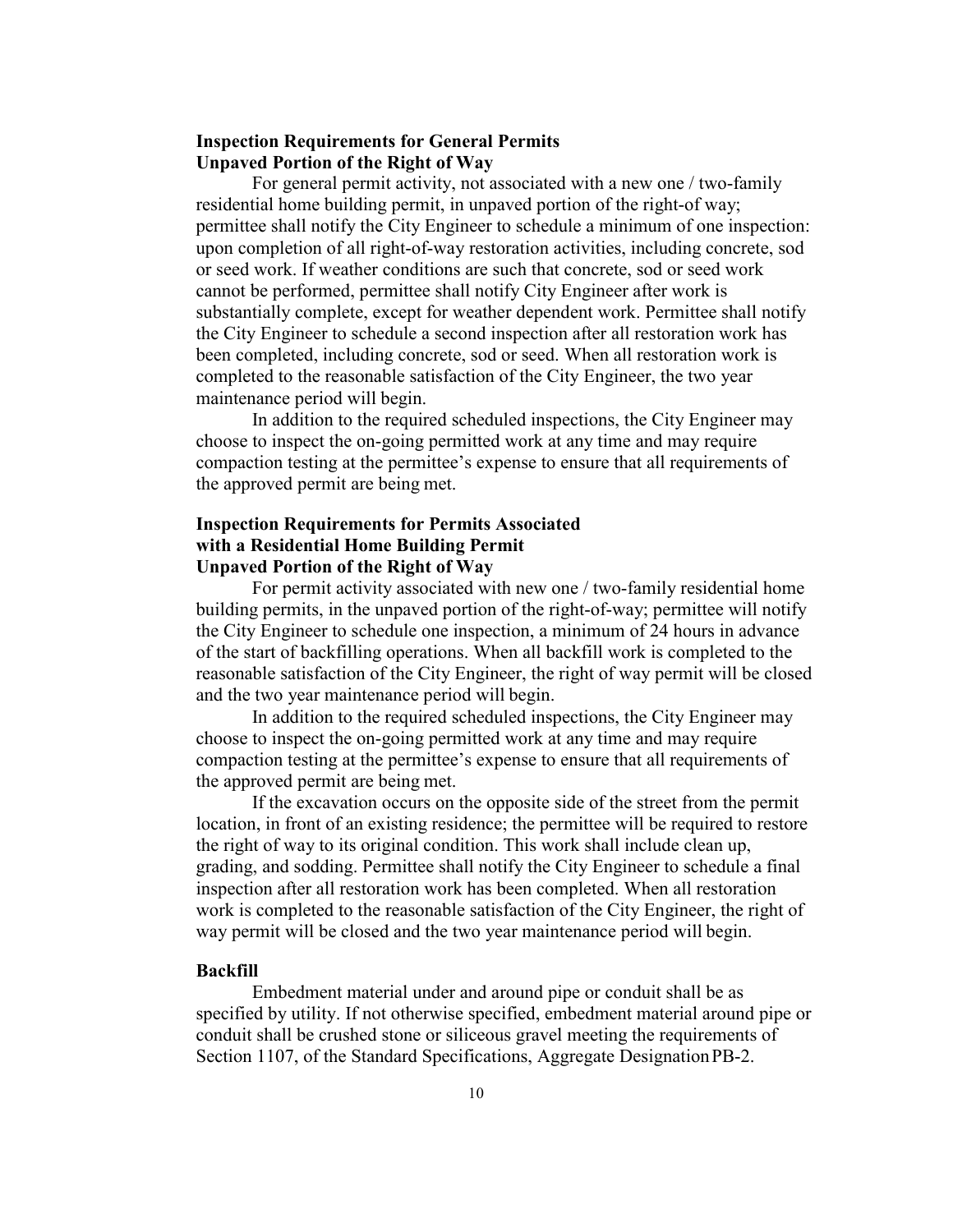| <u>PB-2</u>  | <b>Gradation</b> |
|--------------|------------------|
| <b>Sieve</b> | % Retained       |
| 3/4"         | $0 - 20$         |
| 3/8"         | 40-70            |
| No. 4        | 75-100           |
| No. 8        | 95-100           |

Embedment material under and around pipe or conduit shall be filled to a maximum of twelve inches above the top of the pipe, except for RCP storm sewer installation. For RCP storm sewer installation, pipe embedment material shall be filled no higher than the pipe spring line elevation. Removable flowable fill may be used in lieu of embedment material.

Tamped soil backfill may be used in the unpaved portion of the right of way. All unsuitable materials shall be removed and disposed of off site. Tamped soil backfill shall be finely divided job excavated material, free of debris, organic material, and stones, placed in a maximum of eight inch loose lifts, compacted, using vibratory equipment for each lift, to a minimum of 95% standard proctor density. Under no circumstances shall any paving material from excavations in the street be used for backfill material.

Removable flowable fill material, in conformance with Section 26 of the Construction Specifications, may be used in lieu of soil backfill**.** Removable flowable fill, when used in excavations in proposed roadways, shall be placed up to the existing surface. Removable flowable fill, when used outside the roadway, shall be placed up to within 18 inches of the existing surface. Soil, placed in the top 18 inches, shall be free of clods, rocks, trash, and other debris and shall be suitable for supporting vegetation.

If an excavation cannot be backfilled and will be left unattended, the contractor shall adequately cover and /or fence the excavation. No excavation shall be left unattended in excess of 72 hours, without permission of the City Engineer.

# **EXCAVATIONS IN THE PAVED PORTION OF THE RIGHT OF WAY**

**Definition:** Paved portion of the right of way shall include the area within any existing or future public street pavement, under any existing or future curb and gutter, median, asphalt path, concrete sidewalk, or existing concrete, asphalt, or gravel driveway approach. It shall also include the area under any future driveway approach, when the location is known.

#### **Excavations in Existing Public Streets**

# **Utility Locates**

Prior to commencement of any excavation, the permittee shall identify and locate any buried facilities in accordance with Chapter 13.12. Permittees shall contact Kansas One-Call at 1-800-DIG-SAFE at least 48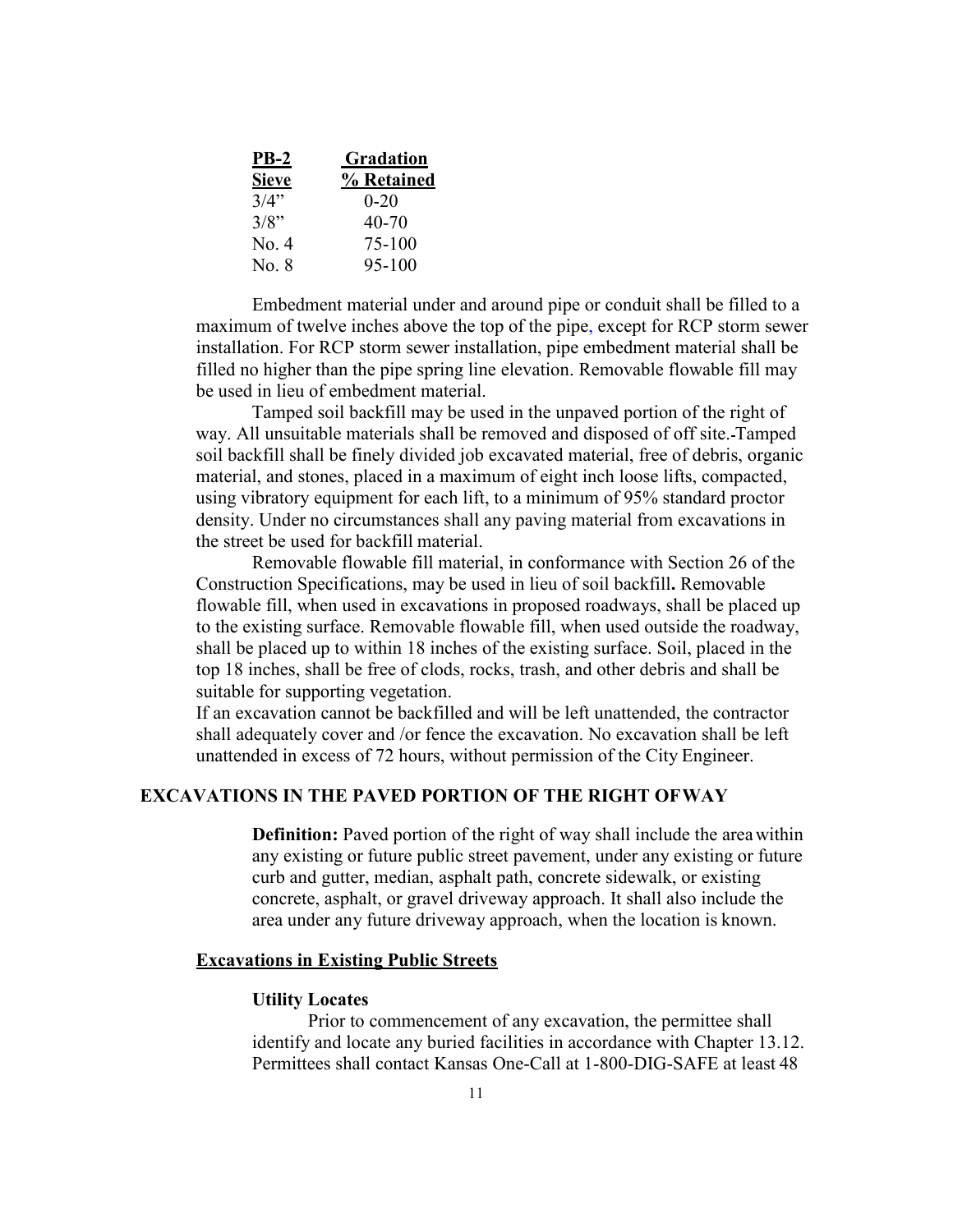hours prior to commencement of any excavation to allow sufficient time for field locates. The permittee will be required to provide a Kansas One-Call verification number before a right of way permit is issued by the City.

#### **Utility Locates for City of Overland Park Owned Facilities**

The City of Overland Park owns, operates, and maintains the following utility systems within the City: Storm Sewer, Traffic Signals, Fiber Optic Interconnect lines and Street Lights. The City of Overland Park is not a member of Kansas One-Call therefore must be contacted directly to request locates of any of the facilities mentioned. Locate requests for scheduled work may be in the form of the Kansas One-Call ticket or the Overland Park Underground Utility Line Locate Request form, which should be emailed to: oplinelocaterequests@opkansas.org or faxed to 913-327-5610. Emergency utility locate requests may be requested by calling (913) 327-6600 during the hours of 7:30 AM to 4:00 PM. If the emergency locate request is needed after normal business hours or on a weekend, please call Overland Park Police Dispatch at (913) 895- 6300.

# **Trenching**

The contractor shall not open more trench in advance than is necessary to expedite the work. One block or 400 feet (whichever is the shorter) shall be the maximum length of open trench permitted on any line under construction.

# **Sawing and Benching a Street Cut**

Prior to replacement of any type of pavement, the pavement shall be sawed on each side of the required excavation to its full depth . The size of the saw cut shall be 12 inches greater in all directions than the size of the excavation. This is to provide a minimum of a 12 inch bench of undisturbed subgrade surrounding the excavation. All broken pavement shall be removed from the site.

#### **Sawing Concrete Curb**

Concrete curb shall be sawed to its full depth and removed and replaced to the nearest contraction or expansion joint. If an adjacent section of curb and gutter is cracked, chipped, or otherwise damaged in the process of removal, it shall also be removed and replaced to the nearest joint. See also Concrete Construction / Replacement.

#### **Bracing and Shoring**

Contractor shall provide adequate bracing, sheeting, and shoring, as necessary, to provide protection for the workmen and the work. All bracing, sheeting, or shoring shall conform to Section 30.3.f of the Construction Specifications. The contractor shall brace and shore all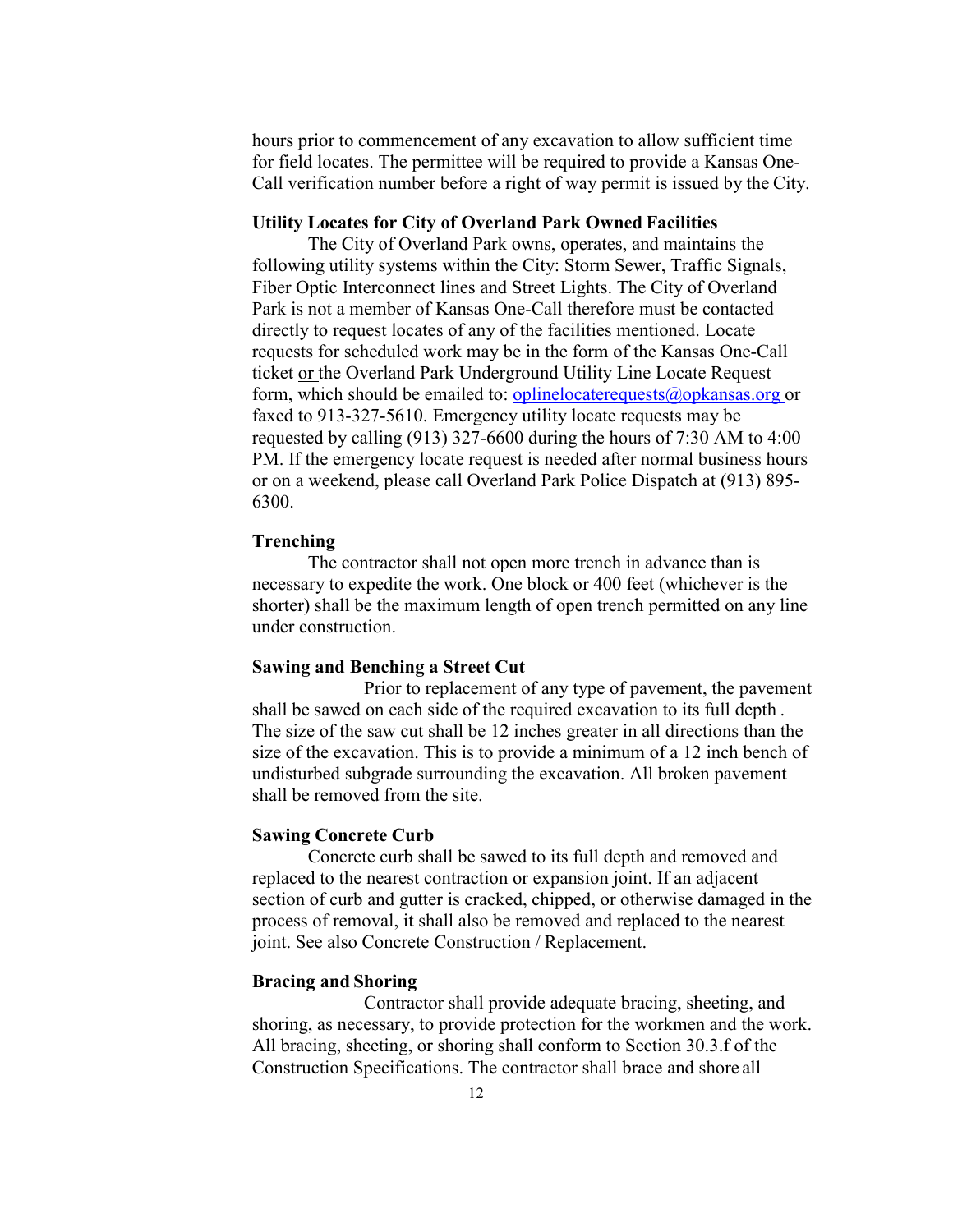trenches in full accordance with Occupational Safety and Health Standards - Excavations; Final Rule 29 CFR Part 1926.

# **Inspection Requirements for General Permits Paved Portion of the Right of Way**

For general permit activity in the paved portion of the right-ofway, permittee will notify the City Engineer to schedule a minimum of two inspections. One a minimum of 24 hours in advance of the start of backfilling operations in any cut in an existing street or excavation under future public street; or under any existing or future curb and gutter, median, asphalt path, concrete sidewalk, or driveway approach and a second inspection upon completion of all right-of-way restoration activities, including concrete, asphalt, sod, or seed. If weather conditions are such that concrete, asphalt, sod, or seed work cannot be performed, permittee shall notify City Engineer after work is substantially complete, except for weather dependent work. Permittee shall notify the City Engineer to schedule a third inspection after all restoration work has been completed, including concrete, asphalt, sod, or seed. When all restoration work is completed to the reasonable satisfaction of the City Engineer, the right of way permit will be closed and the two year maintenance period will begin.

If permitted activity includes concrete work, such as replacement of curbs, new construction or replacement of sidewalks and/or driveway approaches; an additional inspection shall be required. This inspection shall include form locations and grades, and subgrade prior to the placement of any concrete. Contractor shall notify the City Engineer to schedule an inspection a minimum of 24 hours in advance of concrete placement. Permittee shall notify the City Engineer to schedule a final inspection after all restoration work has been completed, including backfill, right of way grading, clean up and sod.

Except in the event of an emergency, permittee shall notify the City Engineer a minimum of 3 days in advance of any street closure. No such closure shall take place without notice and prior authorization from the City. See also Notification Emergency Services and Traffic Control.

# **Inspection Requirements for Permits Associated with a Residential Home Building Permit Paved Portion of the Right of Way**

For permit activity associated with a new one / two family residential building permit, in the paved portion of the right-of-way; permittee will notify the City Engineer to schedule one inspection, a minimum of twenty-four hours in advance of the start of backfilling operations. When all backfill work is completed to the reasonable

satisfaction of the City Engineer, the right of way permit will be closed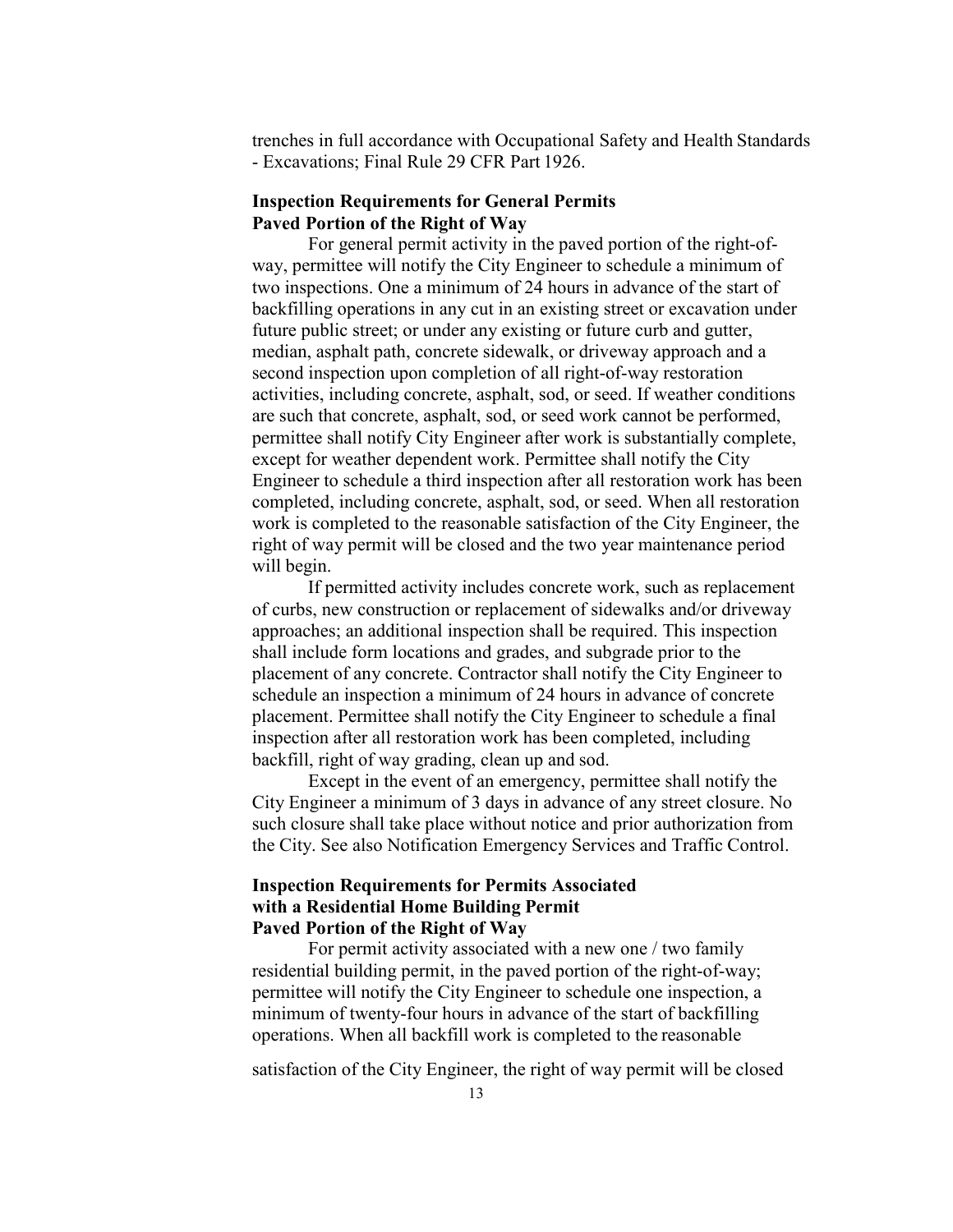and the two year maintenance period will begin.

The builder, under the building permit, shall be responsible for constructing the future sidewalk and driveway entrance and complete restoration work, including clean up, grading, and sodding.

If permitted activity includes concrete work, such as replacement of curbs, new construction or replacement of sidewalks and/or driveway approaches; an additional inspection shall be required. This inspection shall include form locations and grades, and subgrade prior to the placement of any concrete. Contractor shall notify the City Engineer to schedule an inspection a minimum of 24 hours in advance of concrete placement. Permittee shall notify the City Engineer to schedule a final inspection after all restoration work has been completed, including backfill, right of way grading, clean up and sod.

If the excavation occurs on the opposite side of the street from the permit location, in front of an existing residence; the permittee will be required to restore the right of way to its original condition. This work shall include any clean up, grading, and sodding. Permittee shall notify the City Engineer to schedule a final inspection after all restoration work has been completed. When all restoration work is completed to the reasonable satisfaction of the City Engineer, the right of way permit will be closed and the two year maintenance period will begin.

#### **Backfill**

Embedment material around pipe or conduit shall be as specified by utility. If not otherwise specified, embedment material around pipe or conduit shall be crushed stone or siliceous gravel meeting the requirements of Section 1107 of the Standard Specifications, Aggregate Designation PB-2.

| <u>PB-2</u>  | <b>Gradation</b> |
|--------------|------------------|
| <b>Sieve</b> | % Retained       |
| 3/4"         | $0 - 20$         |
| 3/8"         | 40-70            |
| No. 4        | 75-100           |
| No. 8        | $95 - 100$       |

Embedment material under and around pipe or conduit shall be filled to a maximum of 12 inches above the top of the pipe, except for RCP storm sewer installation. For RCP storm sewer installation, pipe embedment material shall be filled no higher than the pipe spring line elevation. Removable flowable fill, in conformance with Section 26 of the Construction Specifications, may be used in lieu of embedment material.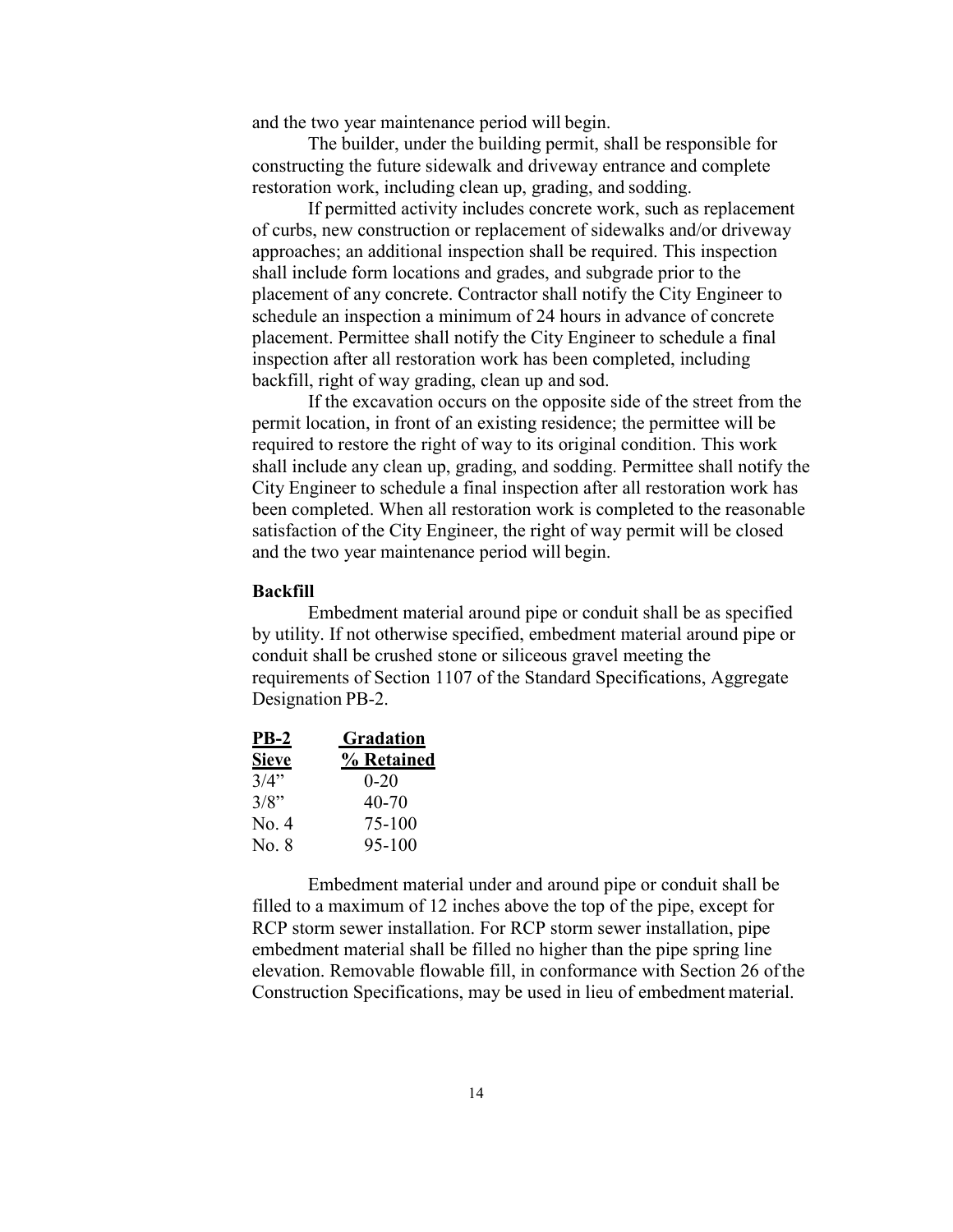No soil backfill shall be used in the paved portion of the right of way.

Above embedment material, removable flowable fill shall be placed up to the bottom of the surrounding existing pavement.

> If authorized by the City Engineer, aggregate base material, Type AB-3, Overland Park Modified may be used in lieu of removable flowable fill. AB-3, Overland Park Modified backfill shall be placed in a maximum of eight inch loose lifts, using vibratory equipment for each lift, to a minimum of 95% of standard proctor density. At the time of compaction, AB-3, Overland Park Modified, shall be within zero to minus 2% of optimum moisture. If AB-3, Overland Park Modified is used, permittee shall employ a testing laboratory approved by the City Engineer, which shall certify the proper backfilling of any existing street cut, or excavation under existing curb and gutter. See also Compaction Testing.

> Authorization to substitute AB-3, Overland Park Modified for removable flowable fill will be given only due to special circumstances related to weather conditions, availability of materials, or duration of street closure.

# **Compaction Testing**

Permittee shall employ a testing laboratory approved by the City Engineer, which shall certify the proper backfilling of any excavation in the paved portion of the right of way. The permittee shall pay all costs associated with such testing. A list of approved testing laboratories shall be on file in the office of the City Engineer. The compaction testing provision shall be waived when removable flowable fill is used as backfill, or with the permission of the City Engineer. The permittee shall provide a copy of the compaction test results to the City Engineer's office prior to the final inspection. Start of the two year maintenance period shall not commence until the compaction test results have been received and approved by the City Engineer. If test results do not meet specified compaction requirements, the permittee, at his own expense, shall be required to re-excavate, remove and recompact backfill, and repair pavement to the reasonable satisfaction of the City Engineer.

#### **Plating a Street Cut**

In accordance with Chapter 13.12, any excavation left overnight on any thoroughfare or collector street shall be adequately covered with a steel plate. The plate shall be securely anchored, and all edges of the plate shall be ramped with hot mix asphaltic concrete. If cold weather prohibits the availability of hot mix asphaltic concrete, cold mix may be used, so long as it is maintained in a smooth and driveable condition. Permittee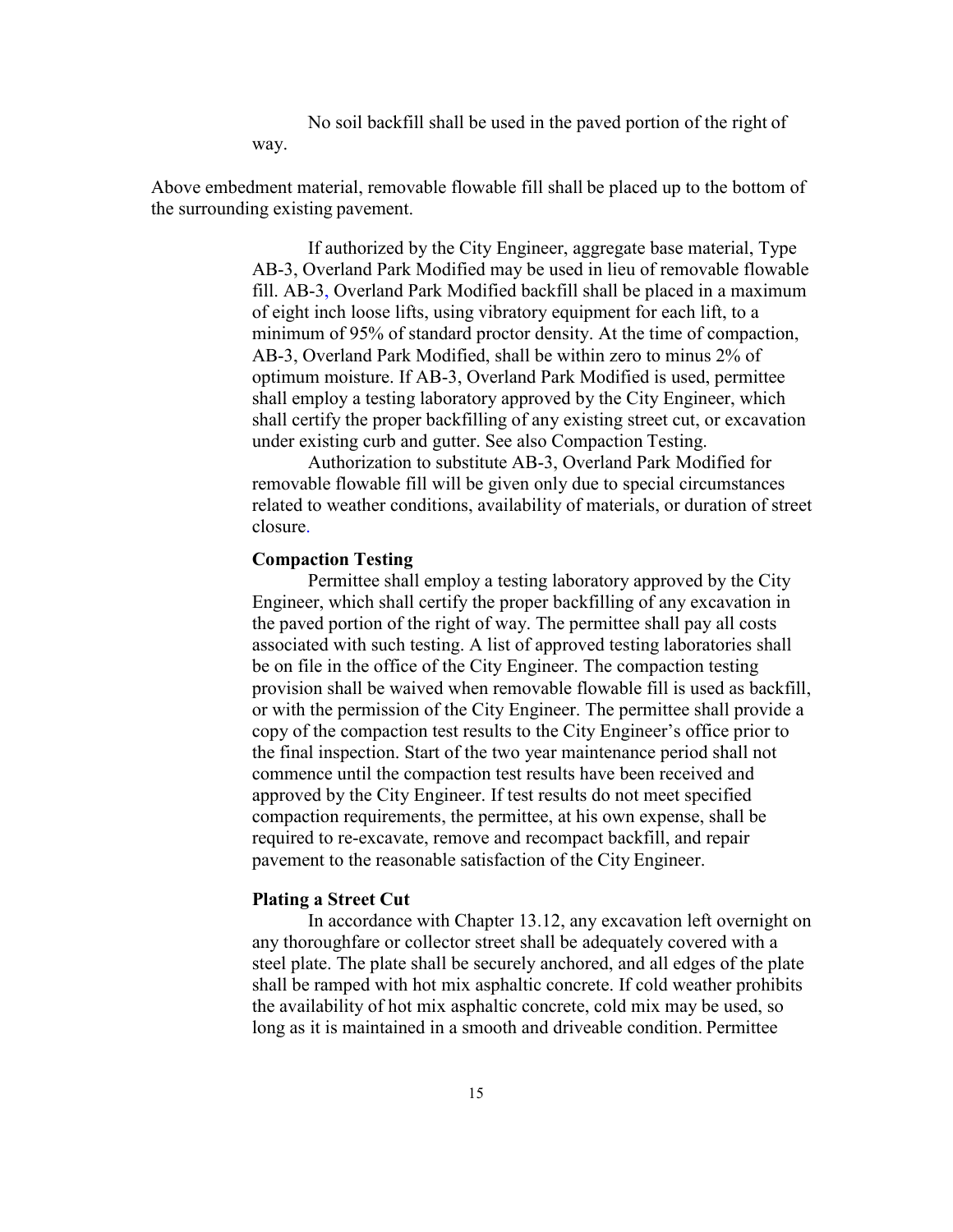shall be required to post a WB-1 "Bump" advance warning sign with flashing light a minimum of 250 feet ahead of a steel plate. See also Traffic Control. Any excavation left overnight on any residential street shall either be plated as stated above or backfilled up to the surface of the street. Under extenuating circumstances, if an excavation cannot be backfilled, and must be left unattended overnight, the excavation shall be adequately covered. If temporary surfacing material is used, it shall be maintained in a smooth and driveable condition. No excavation shall be left unattended in excess of 72 hours, without permission of the City Engineer. The permittee assumes the sole responsibility for maintaining proper barricades, plates, safety fencing and/or lights as required from the time of opening of the excavation until the excavation is surfaced and opened for travel.

#### **Repairing a Street Cut**

In accordance with Chapter 13.12, in addition to its own street cuts, permittee must also restore any area within 5 feet of the new street cut that has been previously excavated, including the paving and its aggregate foundations. In the event of lengthy longitudinal street cuts, the City Engineer may require the entire lane to be repaved.

The majority of streets in the City of Overland Park are constructed of bituminous materials, consisting of: full depth asphaltic concrete, asphaltic concrete over aggregate base, asphaltic concrete over cement treated base, or asphaltic concrete over aggregate base with surface treatment (Chip seal or UBAS (Ultra-thin Bonded Asphaltic Concrete Surface). Therefore, asphaltic concrete street repair shall be performed by either Type I or Type II method, unless otherwise approved by the City Engineer. See also Standard Details, Street Repair Details.

# **Asphaltic Concrete Street Repair**

Asphaltic concrete street repair and restoration shall be performed by one of following methods:

| <b>Type I</b>  | <b>Asphaltic Concrete Street Repair</b><br><b>High Early Strength Concrete Base with</b><br><b>Asphaltic Concrete Surface Course</b> |
|----------------|--------------------------------------------------------------------------------------------------------------------------------------|
| <b>Type II</b> | <b>Asphaltic Concrete Street Repair</b><br><b>Full Depth Asphaltic Concrete</b>                                                      |
| <b>Type I</b>  | <b>Asphaltic Concrete Street Repair</b>                                                                                              |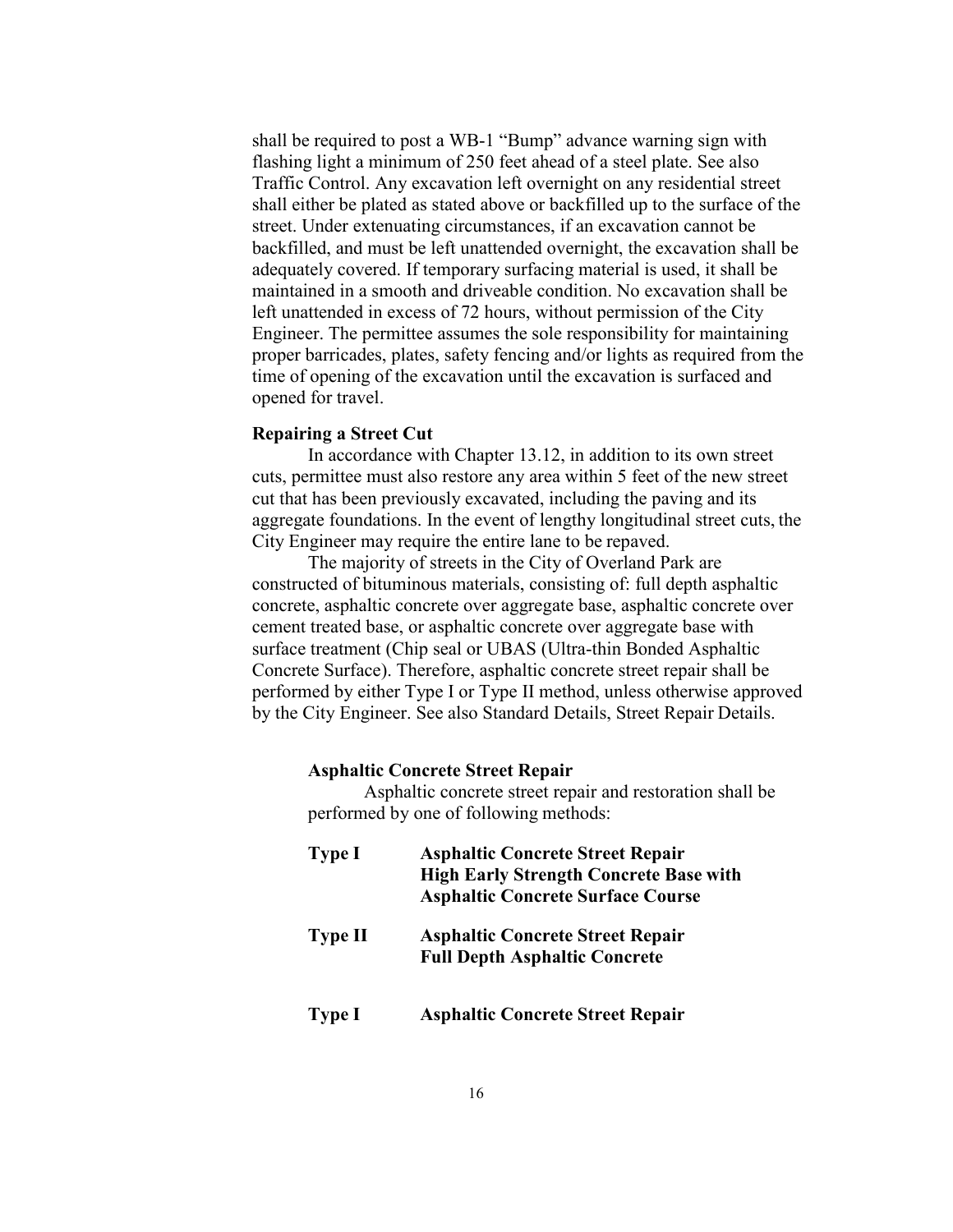# **High Early Strength Concrete Base with Asphaltic Concrete Surface**

The minimum 12 inch bench shall be excavated to a point not less than 8 inches below the existing street surface or to the depth of the existing pavement thickness, whichever is greater. Across the backfilled excavation and resting on the 12 inch bench shall be poured a minimum of 6 inches of High Early Strength Concrete (AE), having a minimum compressive strength of 3000 pounds per square inch in 24 hours. High early strength concrete (AE) shall conform to KCMMB requirements**.** After 24 hours, or when specified strength is achieved, high early strength concrete shall be tack coated and 2 inches of hot asphaltic concrete surface course shall be placed and compacted to 95% of standard density. For residential streets, asphaltic concrete intermediate course shall be used in lieu of asphaltic concrete surface course. All asphaltic concrete mixes and tack coat shall conform to Section 12 of the Construction Specifications**.** The concrete surface shall receive tack coat not more than 6 hours prior to placing asphaltic concrete. Approved mix designs for asphaltic concrete shall be on file in the City Engineer's office prior to placement. This new asphaltic concrete surface shall be flush with existing street surface. Traffic shall not be permitted on any new asphaltic concrete surface until it is sufficiently cooled and will not rut.

# **Type II Asphaltic Concrete Street Repair Full Depth Asphaltic Concrete**

If removable flowable fill is used, and the excavation width exceeds 6 feet, a minimum of 6 inches of hot asphaltic concrete intermediate course may be placed in lieu of the high early strength concrete (AE). Tack coat shall be applied between all lifts of asphaltic concrete. Surfaces shall receive tack coat not more than 6 hours prior to placing asphaltic concrete. Two inches of hot asphaltic concrete surface course shall be placed and compacted to 95% of standard density. For residential streets, asphaltic concrete intermediate course shall be used in lieu of asphaltic concrete surface course. All asphaltic concrete mixes and tack coat shall conform to Section 12 of the Construction Specifications. Approved asphaltic concrete mix designs shall be on file in the office of the City Engineer prior to placement. This new asphaltic concrete surface shall be flush with existing street surface. Traffic shall not be permitted on any new asphaltic concrete surface until it is sufficiently cooled and will not rut. The City Engineer, at his discretion, may allow street repair with full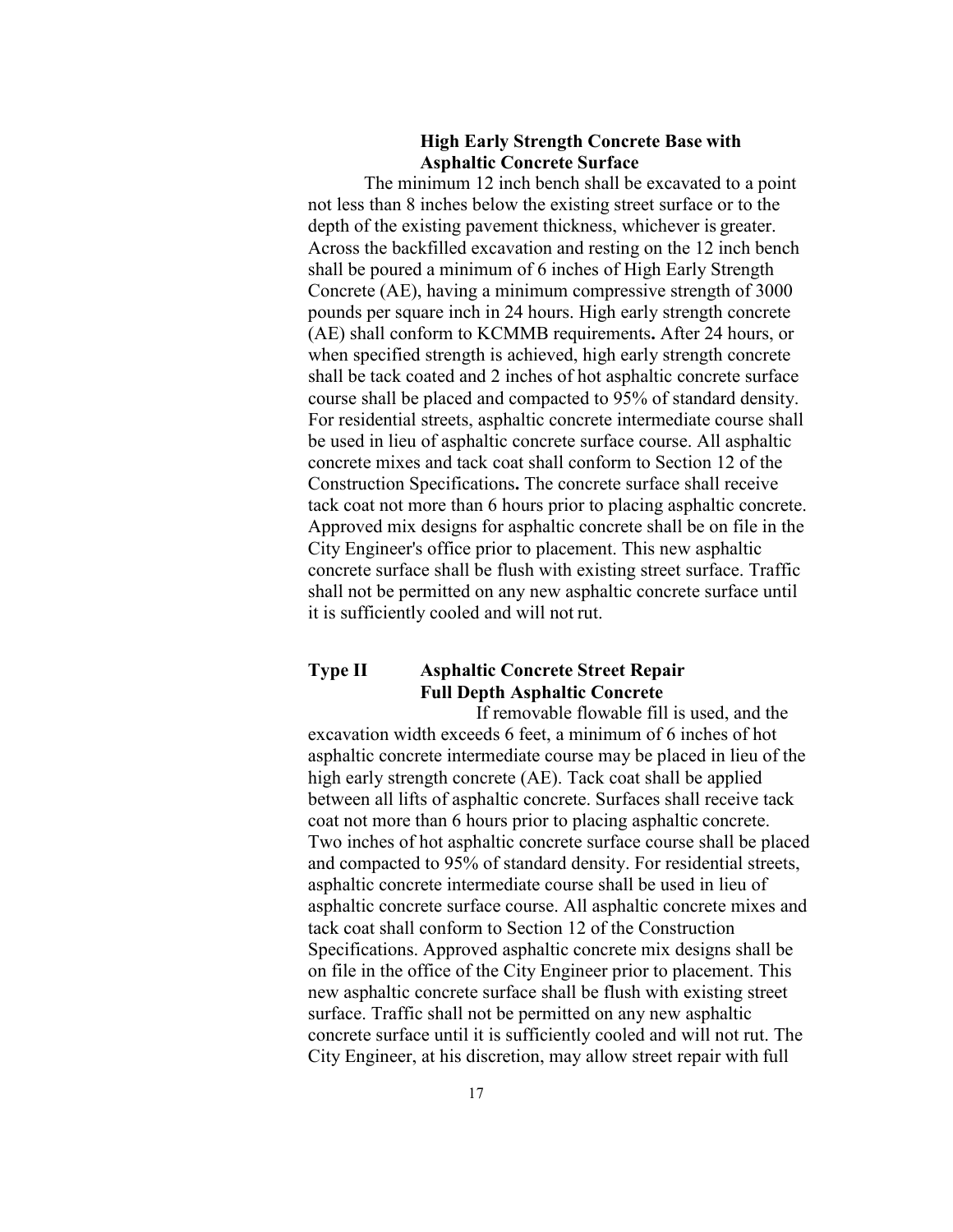depth asphaltic concrete, if the size of the excavation prohibits plating.

# **Portland Cement Concrete Street Repair Full Depth High Early Strength Concrete**

This option shall only be used for the repair of an existing full depth Portland Cement Concrete street. The minimum 12 inch bench shall be excavated to a point not less than 6 inches below the existing street surface or to the depth of the existing pavement thickness, whichever is greater. Across the backfilled excavation and resting on the 12 inch bench shall be poured a minimum of 6 inches of High Early Strength Concrete (AE), having a minimum compressive strength of 3000 pounds per square inch in 24 hours. High early strength concrete shall conform to KCMMB requirements. This new concrete pavement surface shall be flush with the existing street surface.

#### **Permanent Pavement Markings**

Permittee shall be responsible for the replacement of permanent pavement markings on thoroughfare or collector type streets, which have been removed or disturbed as a result of any street cut. Permittee will be required to place temporary pavement markings immediately after placing pavement surface, until permanent pavement markings can be installed. Permanent pavement markings shall be replaced with like materials, in accordance with the latest edition of the "Manual on Uniform Traffic Control Devices", within 14 days after the pavement surface has been placed, unless otherwise authorized by the City Engineer.

#### **Excavations for Utility Relocation Work for Publicly Funded Street Projects**

Excavations for utility relocation work for Public Works street projects shall conform to the requirements for excavations in existing public streets in the paved portion of the right of way with the following modifications:

Limits of flowable fill backfill shall extend under the proposed curb and gutter, as well as, under the proposed street pavement. Authorization to substitute AB-3 for removable flowable fill will be given only due to special circumstances related to weather conditions, availability of materials, duration of street closure, etc. Authorization will generally be given only for excavations in existing public streets, including curb, or under existing concrete sidewalk, asphalt path, or driveway approach.

# **Excavations under Existing Concrete Sidewalks or Driveway Entrances**

Excavation in areas under existing concrete sidewalks or concrete driveway entrances shall conform to the requirements for excavations in existing public streets in the paved portion of the right of way with the following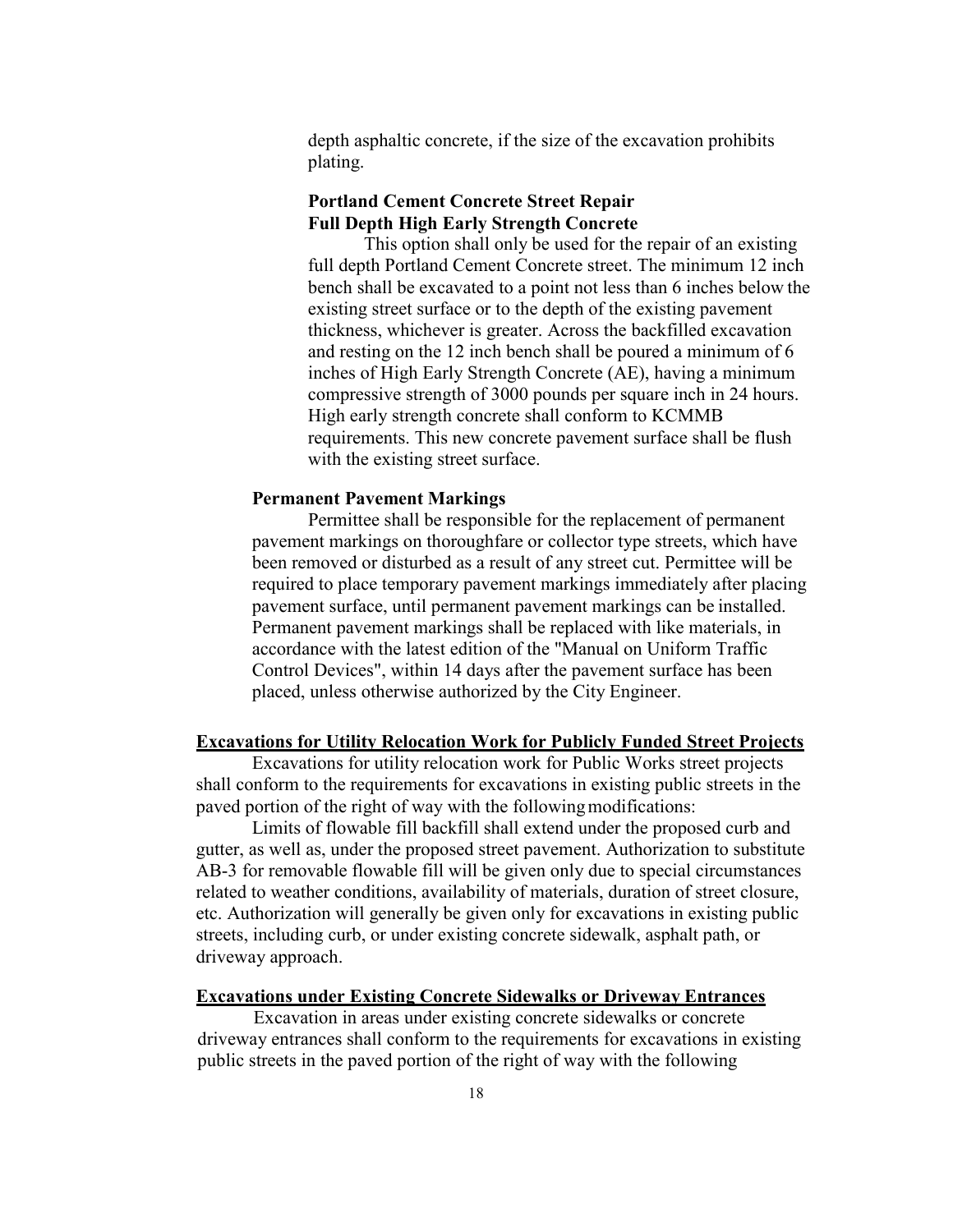modifications:

# **Sawing Concrete Sidewalks or Driveway Entrances**

Existing concrete sidewalk or concrete driveway entrances shall be sawed to their full depth and removed and replaced to the nearest contraction or expansion joint. If an adjacent section of sidewalk or driveway is cracked, chipped, or otherwise damaged in the process of removal, it shall also be removed and replaced to the nearest joint. See also Concrete Construction / Replacement.

#### **Excavations in Future Public Residential or Collector Streets**

This section applies to the full width of proposed and existing public street right of way where residential or collector streets are not in place at the time of utility installation, but will be constructed at a future date. Excavations in areas where future public residential or collector street pavement will be constructed shall conform to the requirements for excavation in existing public streets, in the paved portion of the right of way, with the following modifications:

#### **Backfill**

**FOR SANITARY SEWER CONSTRUCTION ONLY,** allowable backfill materials shall include tamped soil backfill. Tamped soil backfill shall be finely divided job excavated material, free of debris, organic material, and stones, placed in a maximum of eight inch loose lifts, compacted, using vibratory equipment for each lift, to a minimum of 95% standard proctor density. All unsuitable materials shall be removed and disposed of off site.

Tamped soil backfill shall be placed in maximum of 8 inch loose lifts, and shall be compacted, using vibratory equipment for each lift, to a minimum of 95% of standard proctor density. The permittee shall employ a testing laboratory approved by the City, which shall certify the proper backfilling of all trenches under future street pavement. Testing shall be completed for each lift. The permittee shall provide a copy of the compaction test results to the City prior to the final subgrade preparation. If test results do not meet specified compaction requirements, the permittee at his expense, shall be required to re-excavate, remove and recompact backfill, and repair pavement to the reasonable satisfaction of the City.

# **CONCRETE CONSTRUCTION / REPLACEMENT**

All concrete construction shall meet the requirements of Section 18 of the Construction Specifications.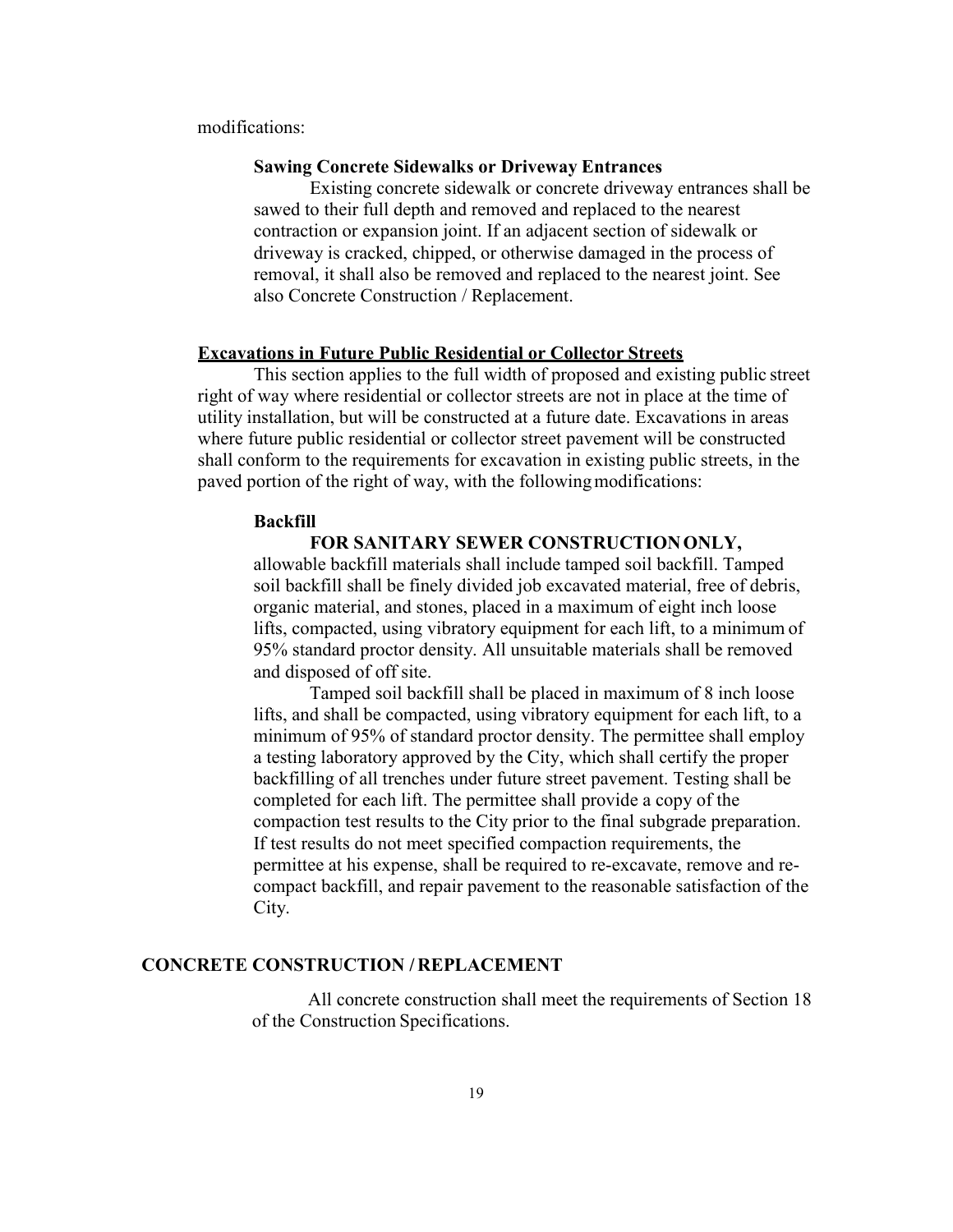# **Materials**

#### **Concrete Mix**

All concrete used in construction of curbs, sidewalks, sidewalk ramps, and driveway entrances shall be classified as KCMMB 4K having a minimum 28 day compressive strength of 4000 pounds per square inch. Approved concrete mix designs can be found on-line at www.kcmmb.org prior to placement.

# **Curing Materials**

All concrete curbs, sidewalks, sidewalk ramps, or driveway entrances shall be cured either by wet covering, waterproof covering, or liquid membrane seal. The curing period shall be a minimum of 5 days. Curing shall be commenced as soon as possible after the finishing operation and when the concrete has set sufficiently so that it will not be damaged in the process. Concrete curing materials shall conform to Section 18.2.e of the Construction Specifications.

#### **Reinforcing Steel**

All reinforcing steel bars shall be in conformance with Section 20 of the Construction Specifications. All reinforcing bars shall be held in place and positioned by pins or bar chairs. Reinforcing bars for curbs or driveway entrances (if required) shall be new billet ASTM A615 Grade 40.

Welded wire fabric, if used, shall be in conformance with Section 18.2.f of the Construction Specifications, meeting ASTM A815, Grade 60. Welded wire fabric shall be in sheet form. Rolled wire mesh shall not be allowed. Reinforcing of sidewalks will not be required.

# **Construction Requirements**

#### **Subgrade**

All subgrade for curbs, sidewalks, sidewalk ramps, and driveway entrances shall be uniformly compacted and evenly graded to the required subgrade elevation. All loose or extraneous material shall be removed from the subgrade and soft spots shall be uniformly recompacted prior to placement of concrete. The permittee shall have available adequate vibratory compaction equipment to accomplish the compaction as set forth above.

#### **Forms**

Forms used in concrete construction shall be of steel or wood, free from warp and shall be sufficiently strong and rigid and securely staked and braced to obtain a finished product correct to the dimensions, lines and grades required. All forms must be cleaned and oiled before each use. A slip-form machine, with electronic controls, may be used in lieu of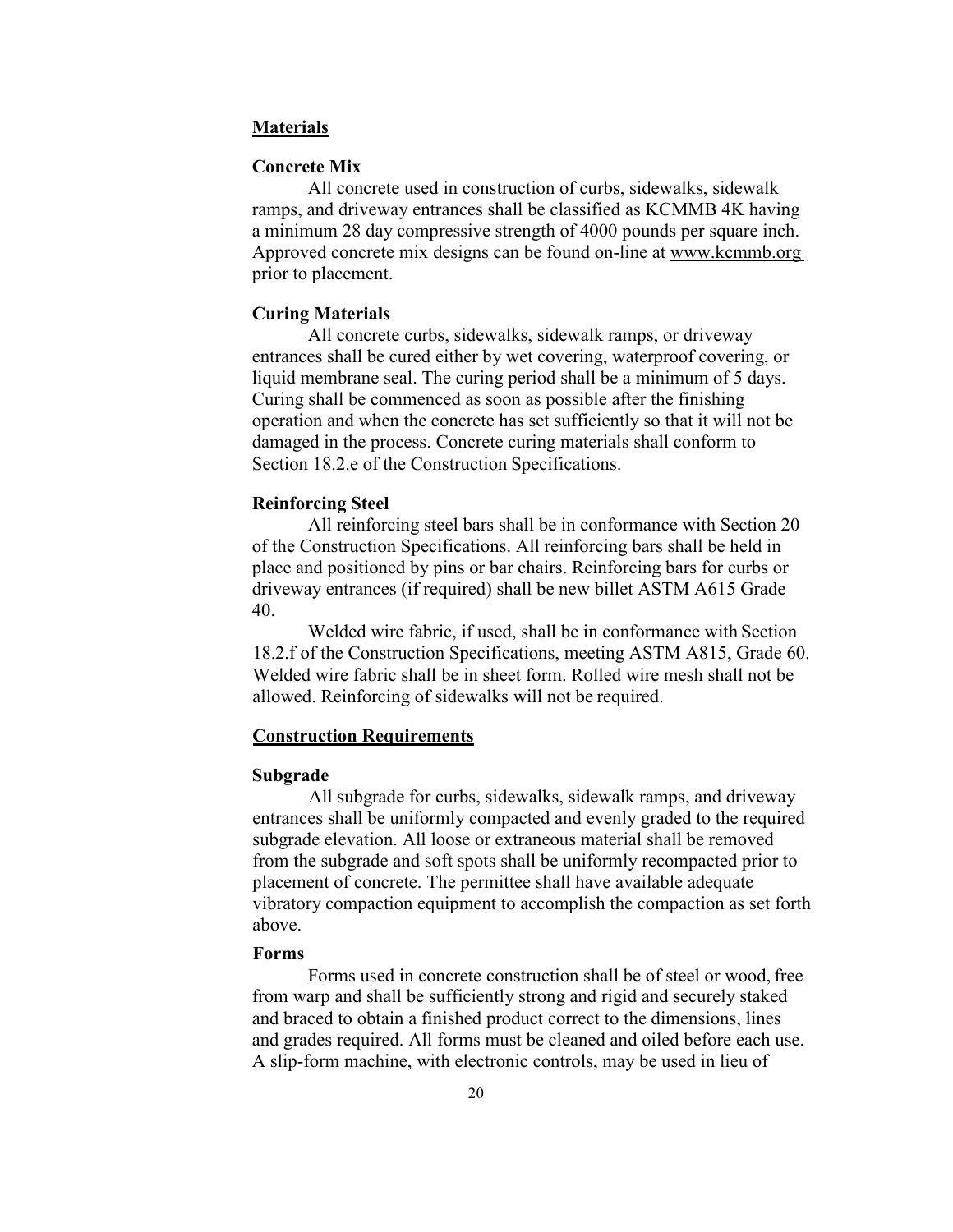forms for long sections of curb or sidewalk.

# **Special Weather Conditions**

# **Cold Weather**

The Contractor shall comply fully with the provisions of ACI 306.1-90, as modified below:

- Average daily temperatures as defined in ACI 306.1-90 will be determined and recorded by the City Engineer.
- Concrete temperatures will be determined through the use of high-low thermometers placed and operated by the City below insulated blankets, or where the concrete is uncovered, by checking air temperatures.
- Uncovered concrete, which has been subjected to freezing temperatures of any duration during the first 24 hours will be considered "frozen," and shall be rejected.
- The months of December, January and February will be considered "Cold Weather" and will require concrete protection, regardless of temperature.
- Concrete shall reach 75% of its design strength prior to backfilling. This strength can be determined through the use of field-cured cylinders, made and tested at contractor's expense.
- Concrete must have 5 days where the average daily temperature is above 50 degrees F prior to backfilling unless field cured cylinders are taken. These days do not need to be consecutive.

# **Hot Weather**

Concrete operations in hot weather shall conform to Section 401, Table 401.9 of the Standard Specifications.

# **Concrete Curb**

Concrete curb shall be constructed or removed and replaced in accordance with the requirements of Section 21 of the Construction Specifications.

The surface shall be shaped by use of a steel tool to produce the sections shown in the Standard Details. The edges shall be rounded with edgers to form the radii as indicated in the Standard Details. The surface shall be finished with a wooden or steel float and brushed.

One half inch pre-molded bituminous, non-extruding, and resilient expansion joints shall be placed at points of curvature, curb returns, curb inlet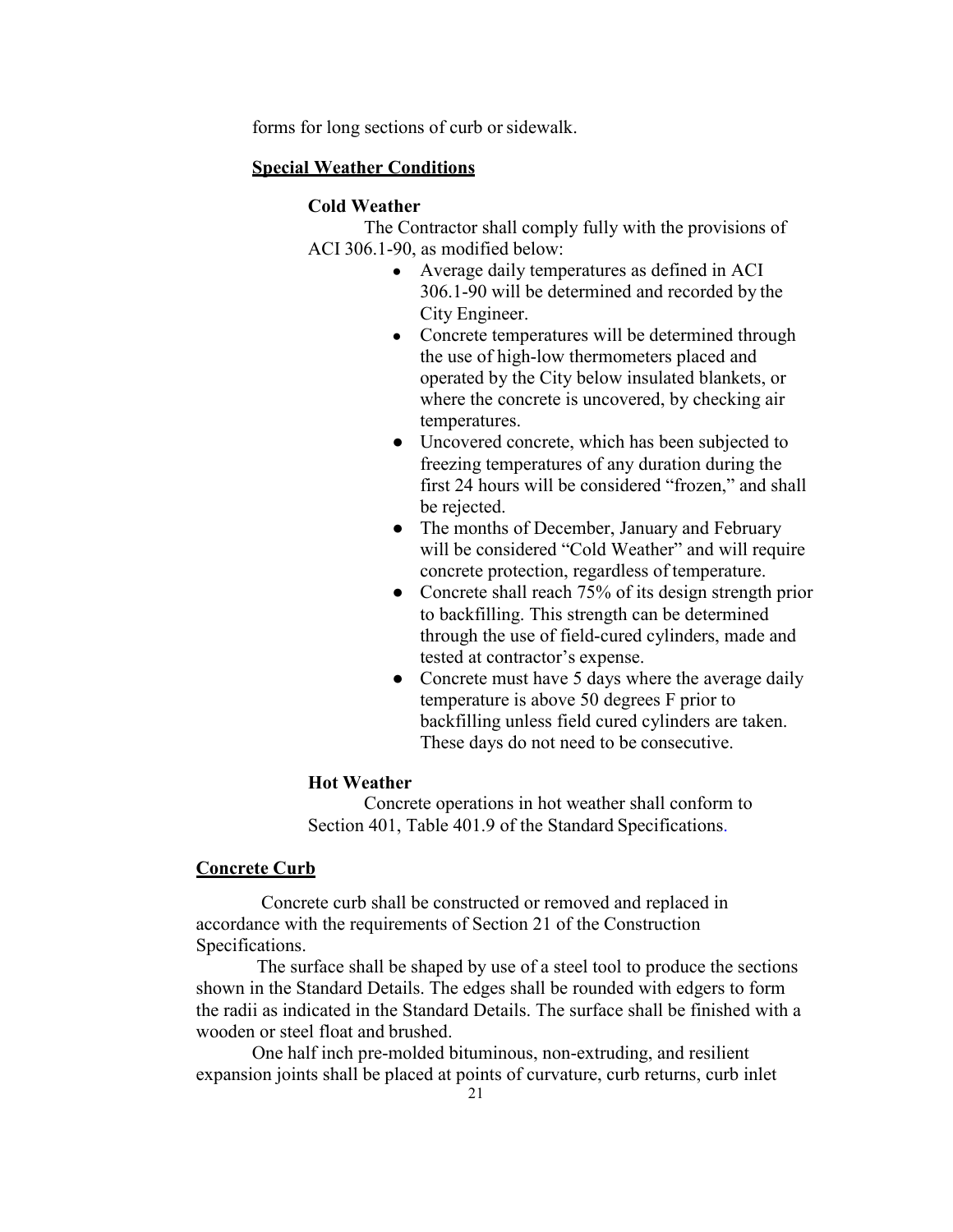transitions, and at intervals not to exceed 250 feet. The material shall extend through the full curb section. After curing, the joints shall be sealed with urethane sealant meeting ASTM C920. The sealant shall be Class 35 (+-35% Joint Movement), Type S and Grade NS and to a depth of 1/2 inch.

Contraction joints shall be 2 inches deep, and placed at 15 feet intervals. If sawed, the sawing shall begin as soon as the concrete hardens sufficiently to prevent excessive raveling along the saw cut, and shall finish before conditions induce uncontrolled cracks, regardless of the time or weather.

Curbs shall be accurately placed according to the line, grade, and cross section of the existing adjoining curbs. All replacement curbs must have sufficient grade to achieve positive drainage. The City Engineer may require removal and replacement of additional sections of curb in order to achieve positive drainage.

# **Concrete Sidewalks and Sidewalk Ramps**

The width of any sidewalk repair shall be the same as that being replaced. The minimum allowable thickness shall be four inches, except within a driveway entrance or sidewalk ramp, where the minimum allowable thickness shall be six inches. The curb section through a sidewalk ramp shall conform to the Standard Details.

All concrete sidewalks shall be constructed or replaced in accordance with Section 27 of the Construction Specifications and the Standard Details.

All sidewalk ramps shall be constructed or replaced in accordance with Section 28 of the Construction Specifications, and the Standard Details. If sidewalk and curb replacement is required at a street crossing, which has no sidewalk ramp, permittee shall be required to construct a sidewalk ramp. If an existing sidewalk ramp is damaged or removed, the permittee shall be required to construct a new sidewalk ramp, in accordance with the current Standard Details. All sidewalk ramps shall be constructed with a detectable warning surface as specified in the Standard Details, except ramps at non-signalized driveway entrances. Type M Mortar shall be used for the setting bed and grouted joints for the detectable warning surface paver bricks, meeting ASTM C270, Table 1 (Masonry Cement Type only).

The permittee shall provide adequate tools and equipment to produce quality workmanship in placing and finishing concrete. The sidewalk surface finish shall be a coarse texture wood float and broom finish.

The sidewalk surface shall be marked off into nominal squares of dimensions equal to the width of the sidewalk with a maximum distance between joints of 7 feet. A standard joint tool having a width of 1/8 inch and depth of 1/4 of the sidewalk thickness, having a lip radius of 1/8 inch to 1/4 inch shall be used in forming the joints. All contraction joints in the sidewalk shall be tooled. Contraction joints shall be retooled after brooming. Expansion joints shall be constructed at locations where new sidewalk is longer than 250 feet; sidewalk abuts existing concrete curbs or driveway entrances. Expansion joints shall be formed with 1/2 inch wide bituminous, non-extruding, and resilient filler and shall extend the full depth of the slab.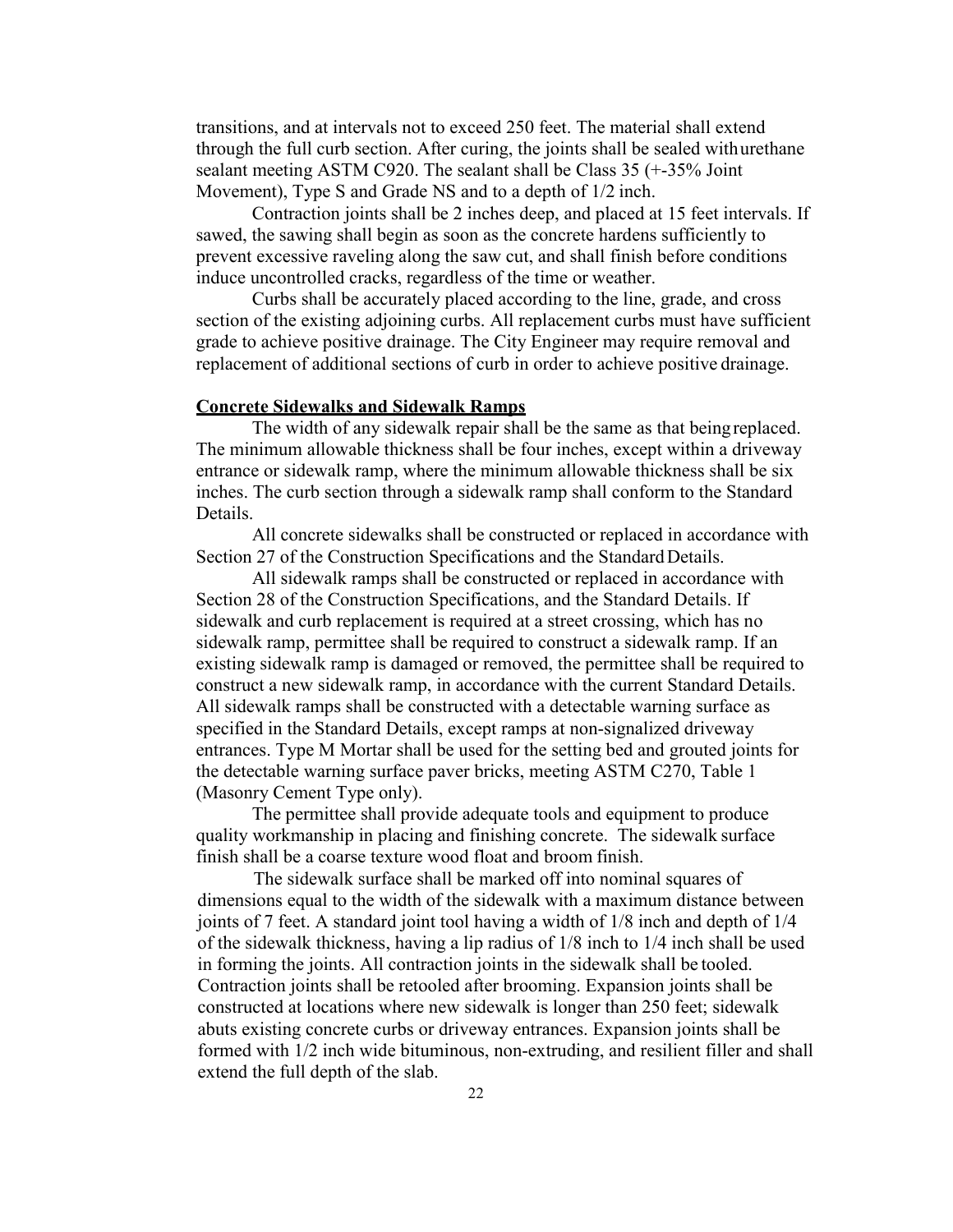# **Concrete Driveway Entrances**

All concrete driveway entrances shall conform to Section 23 of the Construction Specifications. Where construction requires the removal and replacement of existing concrete driveway entrances, such removal shall be accomplished by first sawing the existing driveway entrance full depth and removing all material to be replaced. Expansion joints shall be constructed at the back of curb and where the driveway entrance abuts existing sidewalk. Expansion joints shall be formed with 1/2 inch wide bituminous, non-extruding, and resilient filler and shall extend the full depth of the slab. Concrete driveway entrances shall be constructed or replaced to a minimum thickness of 6 inches. It shall include welded wire fabric or reinforcing bars only if the existing driveway is so reinforced. Concrete driveway entrances shall receive a non-slip finish obtained by a wood float and hairbrush or broom applied transverse to the centerline of the driveway. All contraction joints in concrete driveway entrances shall be tooled. Contraction joints shall be tooled after brooming to provide a "picture frame" appearance.

# **Concrete Paver Stone Medians, Sidewalks, and Driveway Entrances**

All concrete paver stones shall conform to Section 22 of the Construction Specifications. Where construction requires the removal of concrete paver stones in medians, sidewalks, or driveway entrances, replacement brick shall be red cobblestone-style concrete paver stones. Concrete paver stones shall meet the requirements of ASTM C936. A minimum of 4 inches of KCMMB 4K concrete base, must be placed and sufficiently cured prior to placement of any paver brick. Concrete used in this work shall conform to KCMMB requirements. An approved concrete mix design shall be on line at www.kcmmb.org prior to placement.

# **STREETLIGHTS**

All streetlights, including those constructed to support wireless communications facilities, shall comply with the City's Streetlighting Design Manual, which can be found in the office of the City Engineer or at http://ppm.opkansas.org/wiki/index.php/Streetlight\_Design\_Manual.

# **CONSTRUCTION AND REPLACEMENT OF TOWERS, POLES AND RELATED FACILITIES**

This Section of the Manual ("Construction and Replacement of Towers and Poles") shall not apply to any existing towers or poles within the City of Overland Park.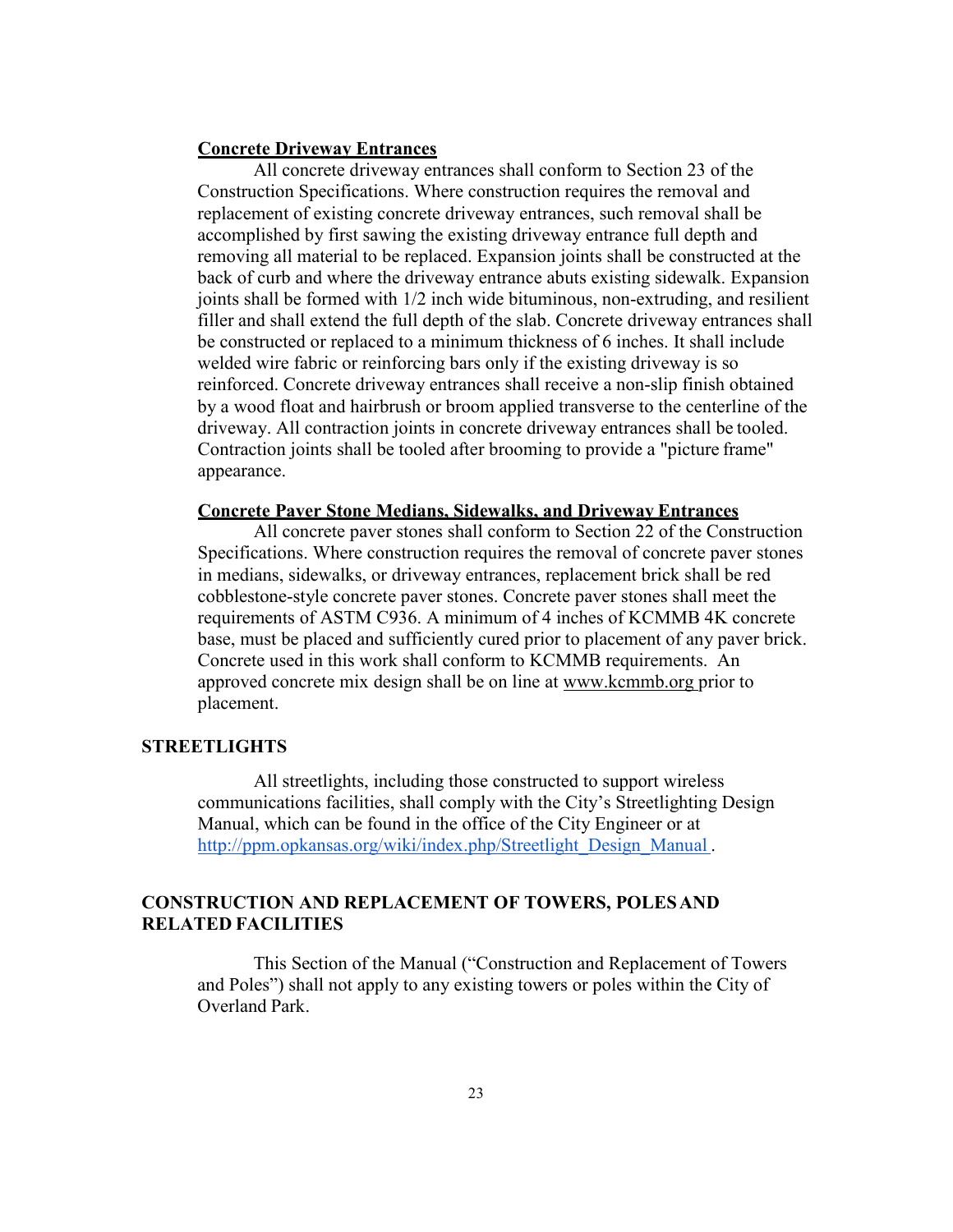#### **Towers and Poles**

#### **Location**

"Clear zone" means the total roadside border area, starting at the edge of the traveled way, available for safe use by errant vehicles.

Towers and poles should be placed as far from the roadway as possible. All towers and poles shall be breakaway or maintain a clear zone of 8 feet from the face of curb on tangent sections of roadway and a clear zone of 12 feet from the face of curb on the outside of horizontal curves at a minimum on roads where curb exists. If curb does not exist, towers and poles shall be placed outside the clear zone in accordance with the latest edition of the American Association of State Highway and Transportation Officials' *Roadside Design Guide*, Table 3-1 in the 2011 edition, or most current version.

#### **Height**

The maximum height which may be approved for a tower, pole, or related transmission equipment in the public right-of-way is 50 feet along a thoroughfare, 40 feet along a collector, and 20 feet along a residential street.

#### **Design**

All towers and poles shall be monopoles or of some other stealth or stealth technology design unless required by the City Engineer to be architecturally compatible to the surrounding development. Guy and lattice towers are not allowed. Furthermore, all towers and poles must be designed in compliance with all current applicable technical, safety, and safety-related codes adopted by the City.

New poles shall be round, tapered, and made of aluminum, with a

the City Engineer. Provided, if existing street light poles along the rightof-way surrounding the proposed pole have been painted, the new pole shall be painted to match said street light poles. This paragraph shall not prohibit the installation of wood poles that replace existing wood poles, or poles installed along existing service lines.

# **Antennas on Towers and Poles**

All antennas installed on towers or poles shall be internal or shall be panel antennas of slim-line design be mounted parallel with the tower, or alternatively, an omni-directional antenna may be placed at the top of the tower when it gives the appearance of being a similarly sized extension of the tower. Antenna bridges and platforms are not allowed on towers or poles. Antennas and related visible facilities installed on a tower or alternative structure shall be of materials and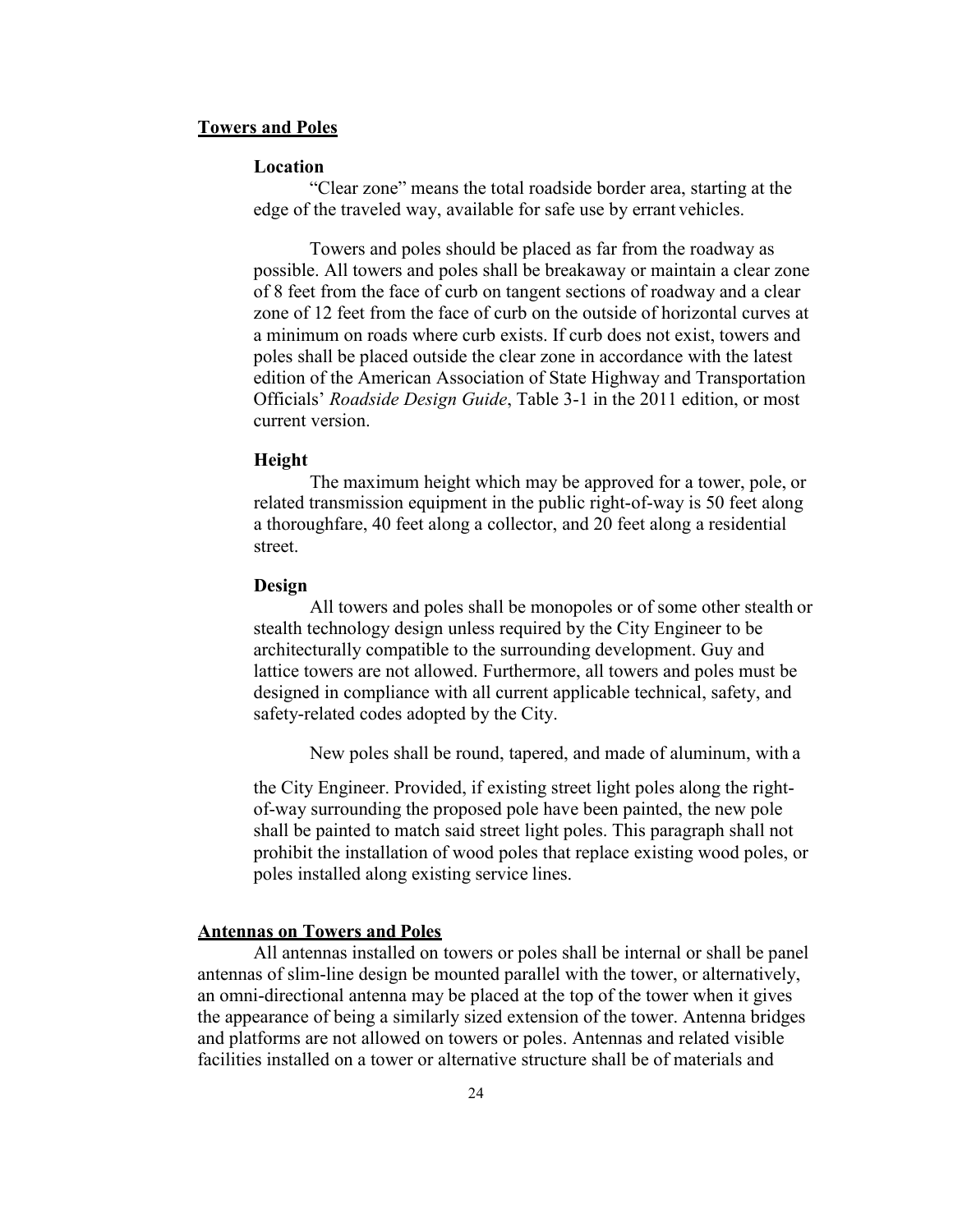color that are consistent with the surrounding elements so as to blend architecturally with said tower or structure. The antennas and related visible facilities shall be of a neutral color that is identical to, or closely compatible with, the color of the tower or alternative tower structure so as to make the antennas and related facilities as visually unobtrusive as possible.

# **Wires Connected to Towers and Poles**

To the extent possible, cable or fiber that connects transmission equipment to an equipment box shall be contained inside the pole. If cables or fiber cannot be installed internally, it shall be flush mounted to the pole and covered with a metal, plastic, or similar material cap that matches the color of the pole and is properly secured and maintained by the provider, or cable or fiber shall be enclosed within conduit or a similar cable cover which should be painted to match the pole.

# **Backhaul Connected to Towers and Poles**

All new wired backhaul shall be installed underground. Providers using backhaul that utilizes wireless technology shall not disturb any trees or vegetation without approval by, or complying with any conditions set by, the City Engineer and City Forester.

# **SMALL CELL AESTHETIC STANDARDS**

See the standards as set forth in Appendix A.

# **MISCELLANEOUS DRIVEWAY CONSTRUCTION / REPLACEMENT**

# **General Requirements**

All asphalt, decorative, or gravel driveways that are damaged or removed shall be constructed to the same widths and with the same material that existed prior to right-of-way work. No new construction of gravel driveways will be allowed.

All subgrade for driveway entrances shall be uniformly compacted and evenly graded to the required subgrade elevation. All loose or extraneous material shall be removed from the subgrade and soft spots shall be uniformly re-compacted prior to placement of concrete. The permittee shall have available adequate vibratory compaction equipment to accomplish the compaction as set forth above.

#### **Asphalt Driveway Entrances**

Where right-of-way activities require the removal and replacement of existing asphalt driveway entrances, such removal shall be accomplished by first sawing the existing driveway full depth and removing all material to be replaced. Asphalt driveway entrances shall be replaced with a minimum of 6 inches of commercial grade asphaltic concrete meeting the requirements of Section 611 of the Standard Specifications, placed in maximum lifts of 4 inches. In no case shall it be less than that section being replaced. Placing and compaction of the asphalt driveway pavement shall be in accordance with the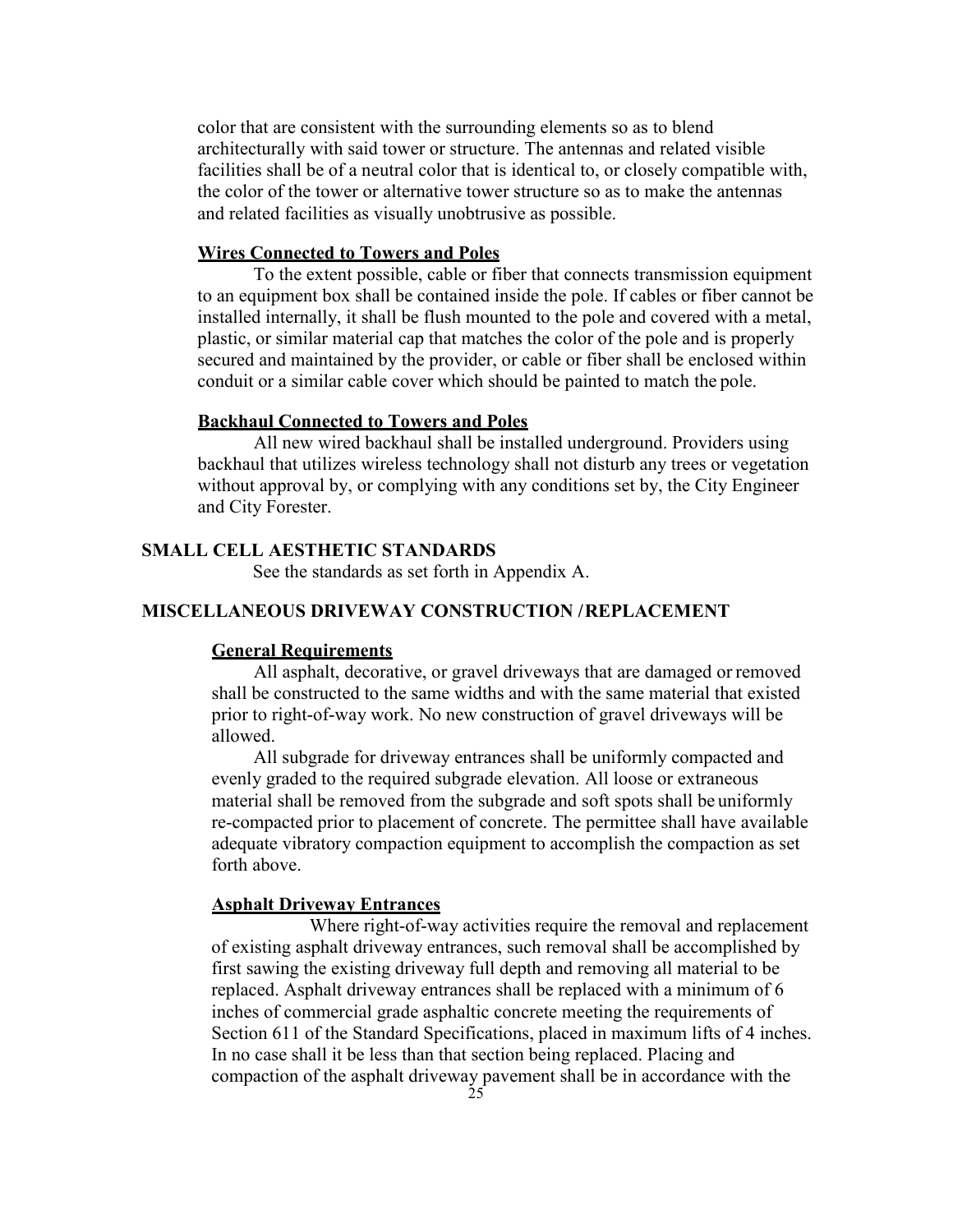Standard Specifications.

# **Decorative Driveway Entrances**

Where right-of-way activities require the removal of existing decorative rock driveway entrances, such removal shall be accomplished by first sawing the existing driveway full depth and removing all material to be replaced. Additionally, the exposed edge of the decorative rock treatment on the portion of the drive not removed must be protected before and after placement of adjacent concrete. In the event that the edge is damaged, the decorative rock treatment shall be resawed, removed and replaced at a point where a straight line can be obtained at no additional expense to the city. Replacement and the finish may be modified to insure subsequent bonding of the decorative rock treatment. Prior to placement of the surface treatment, the concrete base must have cured for a minimum of 7 days. Aggregate used in the surface treatment must match the existing aggregate in size, shape, gradation, and color, and placement must conform to the procedures used when the original treatment was placed. The permittee should contact the homeowner to ascertain the source of the materials used, and should use duplicates of those materials wherever possible. Any noticeable difference between the existing treatment and the replacement will be grounds for the rejection of the work.

#### **Gravel Driveway Entrances**

As stated above, no new construction of gravel driveway entrances will be allowed. Existing gravel driveway entrances may be replaced at existing width, but may not be widened. The replacement material shall consist of a minimum of 6 inches of AB-3, Overland Park Modified, as specified above, which shall be laid watered, manipulated and compacted in lifts not to exceed three inches.

# **RESTORATION**

#### **Suitable Soil**

Soil shall be free of clods, rocks, trash, and other debris and shall be suitable for supporting vegetation. The area shall be prepared such that sodding may be placed on bare soil. This will consist of cultivating, smoothing, removing of clods, surface stones of one inch in diameter or larger, and weeds.

#### **Fertilizer**

Fertilizer for sod, in accordance with Section 46.2.c of the Construction Specifications, shall be of an approved commercial brand composed of a minimum of 25% "Slow Release Nitrogen", 4-1-2 ratio or similar, such as 18-5-9, for Kentucky bluegrass or fescue sod, and 25-5-10 for zoysia sod.

Fertilizer shall conform to the State fertilizer laws, and shall conform to Section 2108 of the Standard Specifications. Furnishing and placing fertilizer shall be in accordance with Section 902 of the Standard Specifications. Fertilizer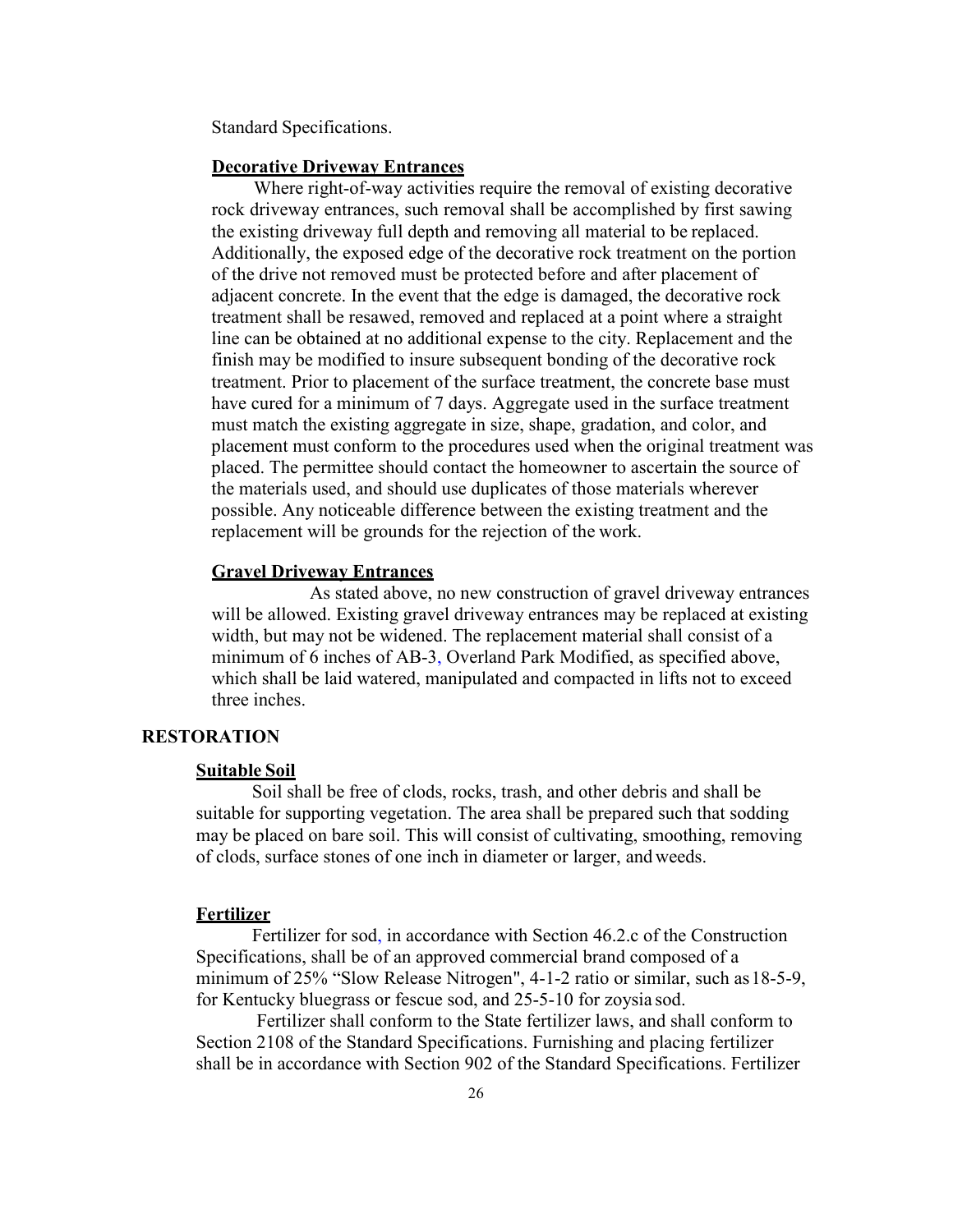shall be uniform in composition, dry and free flowing, and shall be delivered to the site in the original unopened containers, each bearing the manufacturer's guaranteed analysis. Any fertilizer, which becomes caked or otherwise damaged, making it unsuitable for use, will not be accepted. Fertilizer shall be placed prior to seeding at not less than 1 pound of actual phosphorus per 1000 square feet of sodding or seeding area.

# **Sodding**

Disturbed turf in developed areas shall be sodded in accordance with Section 46 of the Construction Specifications. Seeding will be allowed only in undeveloped areas or in median areas on thoroughfare and collector streets with established buffalo grass. Sod shall be replaced with like species. Kentucky bluegrass, turf-type fescue, or zoysia sod shall be used. In the case of mixtures of bluegrass / fescue and zoysia sod, zoysia shall be used.

Sod shall be machine cut at a uniform soil thickness of 5/8 of an inch, plus or minus 1/4 inch, at the time of cutting. Sod shall not be harvested or transplanted when moisture content (excessively dry or wet) will adversely affect its survival. Sod shall be reasonably free of disease, nematodes, and soil-borne insects. Sod shall also be free of objectionable grassy and broad leaf weeds.

A clean edge shall be established at the outer limits of the area to be sodded, so that good contact can be made between with the ends staggered in a running bond pattern. Each successively laid strip shall be pressed firmly up against the one next to it or up against the edge of the existing turf, to ensure good contact with no overlapping. Sod shall be staked in places where the slope exceeds 3:1. After placing sod, the area shall be tamped with a hand tamp or rolled with a lawn roller half filled with water. Rolling shall be done in a direction perpendicular to the direction in which the sod lengths were laid.

The permittee shall be responsible for watering sod daily or as often as necessary until it is firmly rooted and secure in place. Sod shall be sufficiently

rooted and growing prior to the restoration inspection and the commencement of the two year maintenance period.

# **Sodding Season**

Bluegrass or fescue sod may be planted during the periods of March 1 to May 15 and September 1 to November 15. Bluegrass or fescue sod may be planted during the period, November 15 to March 1, when the soil and sod are workable. If bluegrass or fescue sod is planted between November 15 and March 1, the permittee shall maintain it until it is sufficiently rooted and growing. Zoysia sod may be planted during the period April 1 to October 15.

#### **Seeding**

Seeding, in accordance with Section 45 of the Construction Specifications, will be allowed only in undeveloped areas or in median areas on thoroughfare or collector streets with established buffalo grass. Hydro-seeding may be allowed in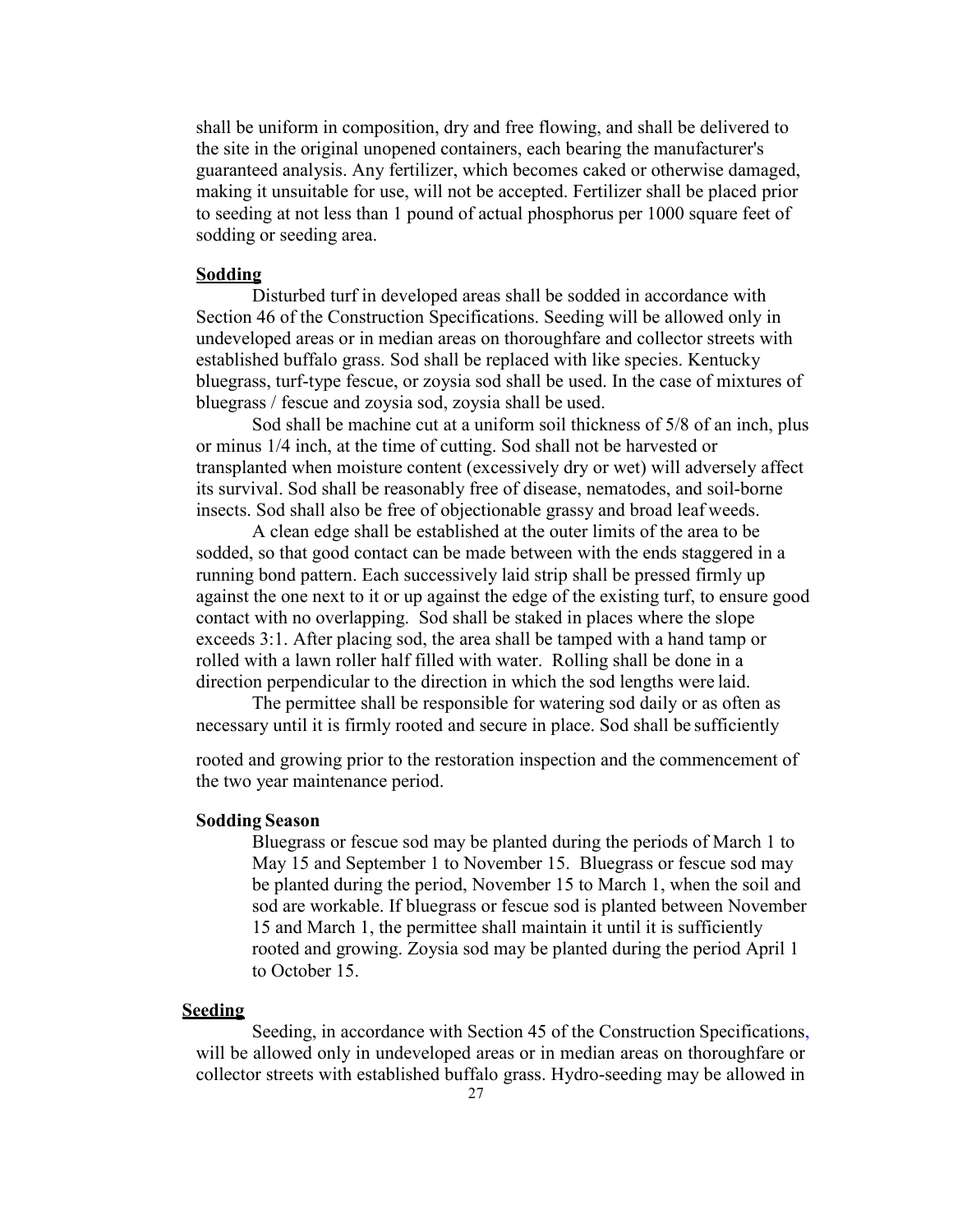specific situations, in lieu of sodding, with permission of the City Engineer.

All seeding materials, bed preparation, and planting shall conform to the applicable requirements of Section 45 of the Construction Specifications. All disturbed areas shall be seeded as soon as practical after construction. All areas to be seeded shall be disked, harrowed, or hand raked to a minimum of 2 inches to 6 inches before application of seed. The seedbed should be uniform and well packed. Seed shall be applied with an acceptable seed drill at a depth of 1/2 inch in a uniform manner. Broadcasting and hand raking to a depth of 1/2 inch will only be used on areas where it is impossible to operate a seed drill. The seed shall be covered to a depth of 1/4 to 1/2 inch with a shallow-set spike tooth harrow or other approved methods. After covering, the areas shall be firmed by rolling.

Mulch shall be spread uniformly in a continuous blanket. The mulch shall be anchored in the soil to a depth of 2 to 3 inches into the soil surface. Two or more passes may be required to anchor the mulch. No mulch shall be placed unless it can be anchored on the same day.

The seed mixture shall be turf type tall fescue. The rate of application shall be a minimum of 83% pure live seed at 348 pounds of seed per acre.

Buffalo grass seed shall be used in existing median areas on thoroughfare and collector streets with established buffalo grass. The rate of application shall be a minimum of 72% pure live seed at 45 pounds per acre. If buffalo grass seeding is required at other times of the year, temporary seed shall be used, and the areas shall be fertilized and reseeded with buffalograss during the above time period.

For temporary seeding, the seed mixture shall be annual ryegrass. The rate of application shall be a minimum of 83% of pure live seed at 90 pounds per acre.

Seeding shall be maintained by the permittee until satisfactory growth is established, prior to the restoration inspection and the commencement of the two year maintenance period.

# **Seeding Season**

Fescue grass seeding season shall be from February 15 to April 20 and from August 15 to September 30. Buffalo grass seeding season shall be from November 15 to June 1. Temporary ryegrass seeding season shall be anytime.

# **Protection of Trees**

All trees and plants shall be protected against injury from construction operations. The permittee shall take extra measures to protect trees, such as erecting barricades or fences around the drip line, and trimming low hanging branches to prevent damage from construction equipment. Trees shall not be endangered by stockpiling excavated material or storing equipment within the drip line of the tree. No backfill material exceeding four inches in depth shall be placed within the drip line area of any tree. When excavation is required within the drip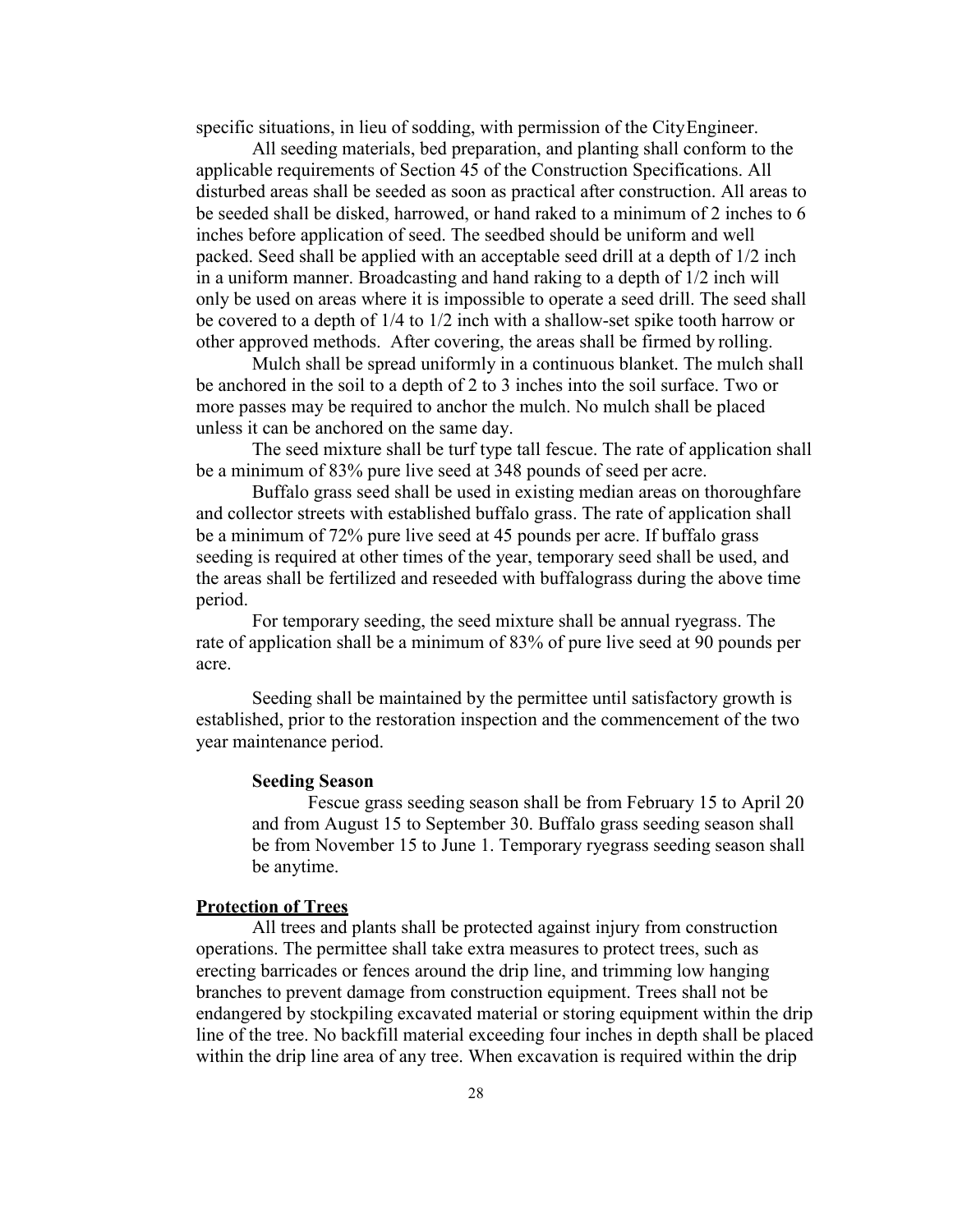line of any tree, the permittee shall take extra measures to protect as many roots as possible. All roots to be cut or removed shall be cut with a chain saw, trencher, or other methods that will leave a smooth cut surface. All roots exposed during excavation shall be protected to prevent the roots from drying out by covering the exposed area with canvas or burlap, peat moss, or mulch, and kept damp until the area has been backfilled.

The City Engineer may grant permission by permit to any right-of-way user to trim trees upon or overhanging the right of way so as to prevent the branches of such trees from coming in contact with the facilities of the right-ofway user. In the event that any right-of-way user severely disturbs or damages the health and safety of any tree, the right-of-way user will be required to remove and replace the tree with like species at the right-of-way user's cost.

#### **Temporary Erosion and Sediment Control**

The permittee shall utilize temporary erosion control methods on the project site to prevent mud or debris from entering the roadway or the storm sewer system, and to prevent damage to existing residential yards. Temporary Erosion and Sediment Control shall conform to Section 44 of the Construction Specifications. The forms of temporary erosion control shall include, but not be limited to sediment fence, installation of staked straw bales, temporary seeding, mulching, erosion control fabrics, and protection of storm drain inlets. Where land disturbance activities have temporarily or permanently ceased on a portion of the project site for over 21 days, the disturbed area shall be stabilized with mulch or other similarly effective soil stabilizing BMP's. The permit holder must perform self inspections of sediment and erosion control devices on a monthly basis and after every rain event of 1/2 inch or greater in a 24 hour period. Records must be kept of all self inspections and be produced upon request by the City inspector. Care shall be taken to avoid damaging erosion and sediment control devices installed by other parties. Where utility work unavoidably damages other installations, the contractor shall promptly make repairs. Failure to promptly repair damaged BMP's installed by other parties shall be cause for suspension or revocation of the Right of Way work permit.

#### **PUBLIC SAFETY**

# **General Requirements**

If an excavation cannot be backfilled immediately and will be left unattended, the excavation shall be enclosed with good substantial and sufficient barricades and drums equipped with the appropriate type warning lights and orange safety fencing material which is properly secured around the excavation. No excavation shall be left unattended in excess of 72 hours, without permission of the City Engineer.

The right-of-way construction site shall be kept clean, neat and orderly.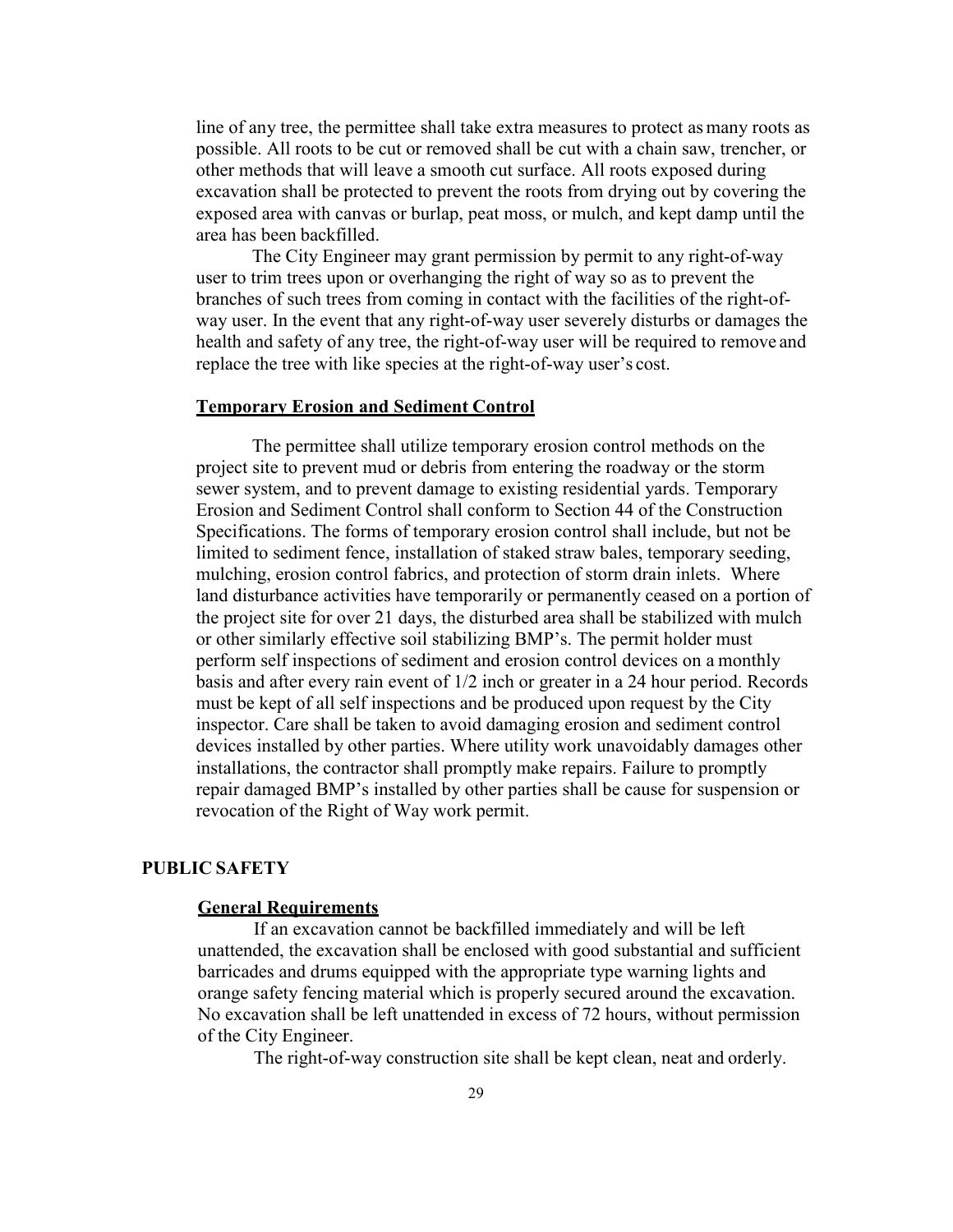Stockpiling of debris and unsuitable materials beyond normal working hours shall not be permitted. Immediately after construction operations have been completed for the day, all equipment, debris, and unsuitable materials shall be completely removed from the site in order to minimize the damage to finished work and inconvenience to the public and adjoining property owners.

# **Public Access**

In conformance with Chapter 13.12, whenever a right-of-way user shall excavate the full width of any street, sidewalk, alley, driveway approach or other right-of –way, it shall be its duty to maintain an adequate passage for vehicles and pedestrians across or around the excavation until it is refilled as specified.

If a section of sidewalk is removed as a result of an excavation, temporary aggregate surfacing shall be placed level with the surface of adjacent sidewalk, or sidewalk shall be closed by installing advance warning signs and barricades until the sidewalk can be reconstructed, backfilled, and reopened. Sidewalk shall be reconstructed in as timely a manner as possible. Special emphasis shall be placed on the timely replacement of sidewalks adjacent to schools, public facilities, or commercial areas with high volume pedestrian traffic.

#### **Traffic Control**

When working on City streets, the permittee shall provide adequate and suitable barriers, signs, warning lights, flaggers, and all other equipment necessary to direct and reroute traffic and protect the public from moving or stationary vehicles, equipment, and materials, and other obstructions. Also, adequate protective warning lights and signs shall be provided to warn of any obstruction or excavation in the street, sidewalk, or parkway. All barricades, signs, and lights shall conform to the latest edition of the "Manual on Uniform Traffic Control Devices", and the current edition of the "Overland Park Traffic Control Handbook for Street Maintenance and Construction Operations".

Non-emergency work on thoroughfare or collector streets may not be accomplished during the hours of 7:00 to 8:30 A.M. and 4:00 to 6:00 P.M.

Permittee shall be required to post a WB-1 "Bump" advance warning sign with flashing light a minimum of 250 feet ahead of a steel plate. See also Plating the Excavation.

All workers in construction zones shall wear shirt, vest, or jacket that is orange, yellow, strong yellow green or fluorescent versions of these colors. For nighttime work, similar outside garments shall be retroflective. The retroflective material shall be orange, yellow, white, silver, strong yellow green or a fluorescent version of one of these colors and shall be visible at a minimum distance of one thousand feet. Flaggers shall be equipped with sign paddles.

A detailed traffic control plan shall be required prior to issuance of permit, for any lane closure on a thoroughfare or collector street. All personnel involved in the preparation of construction traffic control plans and the installation of all traffic control devices shall be certified by The American Traffic Safety Services Association (ATSSA) as a "Traffic Control Supervisor" or by the International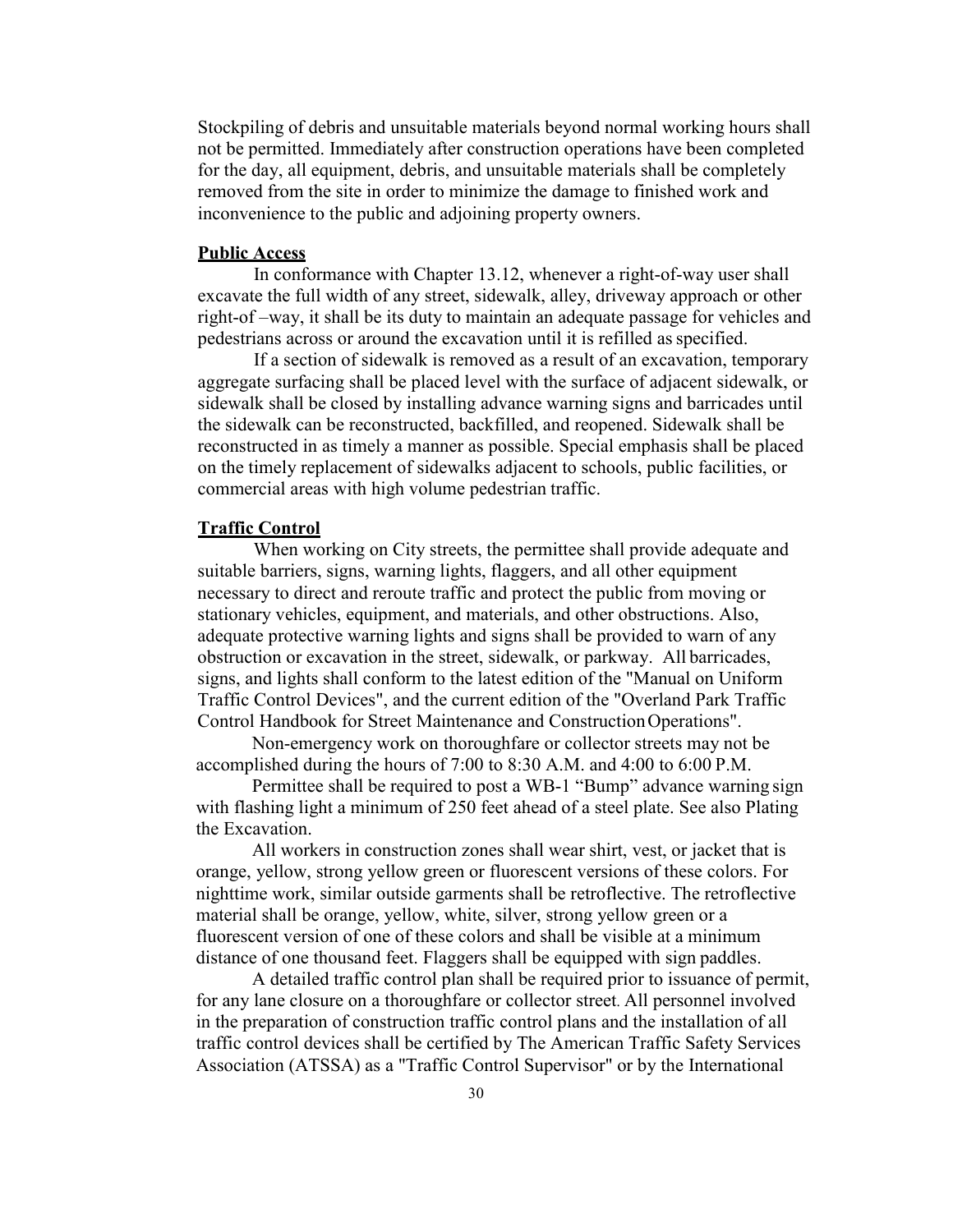Municipal Signal Association (IMSA) as a "Work Zone Safety Specialist" or other equivalent certification for the design and installation of construction traffic control devices. The certification must be current and readily available for verification at any time as requested by the City Engineer. Minimum requirements for the certification shall include attending training sessions and successful completion of a written examination proctored by a nationally recognized and qualified agency. Permittee shall be required to notify emergency services in the event of any street closure. See also Notification of Emergency Services.

# **Facility Separation Requirements**

The following are minimum vertical and horizontal separation requirements for facilities in the right-of-way. The City Engineer reserves the right to modify or require higher standards if deemed necessary to protect the public's health, safety or welfare. The City may also enforce additional standards promulgated by the Kansas Department of Health and Environment, the Kansas Corporation Commission, and within the National Electrical Standards Code.

#### **Water/Wastewater**

The minimum separation between any water service or wastewater line and other facility shall be three feet (3'), and a minimum of ten feet (10') of separation from any parallel water or wastewater line, unless otherwise approved by the applicable water/wastewater authority.

#### **Gas**

Natural gas lines are subject to DOT 192.325, Federal Pipeline Safety Standards. The minimum separation distance from any existing gas main will be thirty-six inches (36") horizontally, and twelve inches (12") vertically. Lines must cross at a ninety (90) degree angle.

# **Telephone, Cable, Fiber, and Power**

All telephone, cable, and fiber lines shall be installed at a minimum depth of twenty-four inches (24") under unpaved surfaces, and forty-eight inches (48") under paved surfaces. Required separation distances shall be twenty-four inches (24") from natural gas lines, power lines, or other nearest utility.

# **Depth of Facilities**

A minimum depth of forty-eight inches (48") shall be maintained from the street surface to the top of any boring. No facilities shall be installed less than forty-eight inches (48") below the street surface of any right-of-way. The minimum depth for any facilities installed underground outside the street surface is twenty-four inches (24"); provided that underground telecommunications or cable drop lines are exempt from this requirement, but shall be buried at a reasonably safe depth. Any facilities installed less than forty-eight inches (48")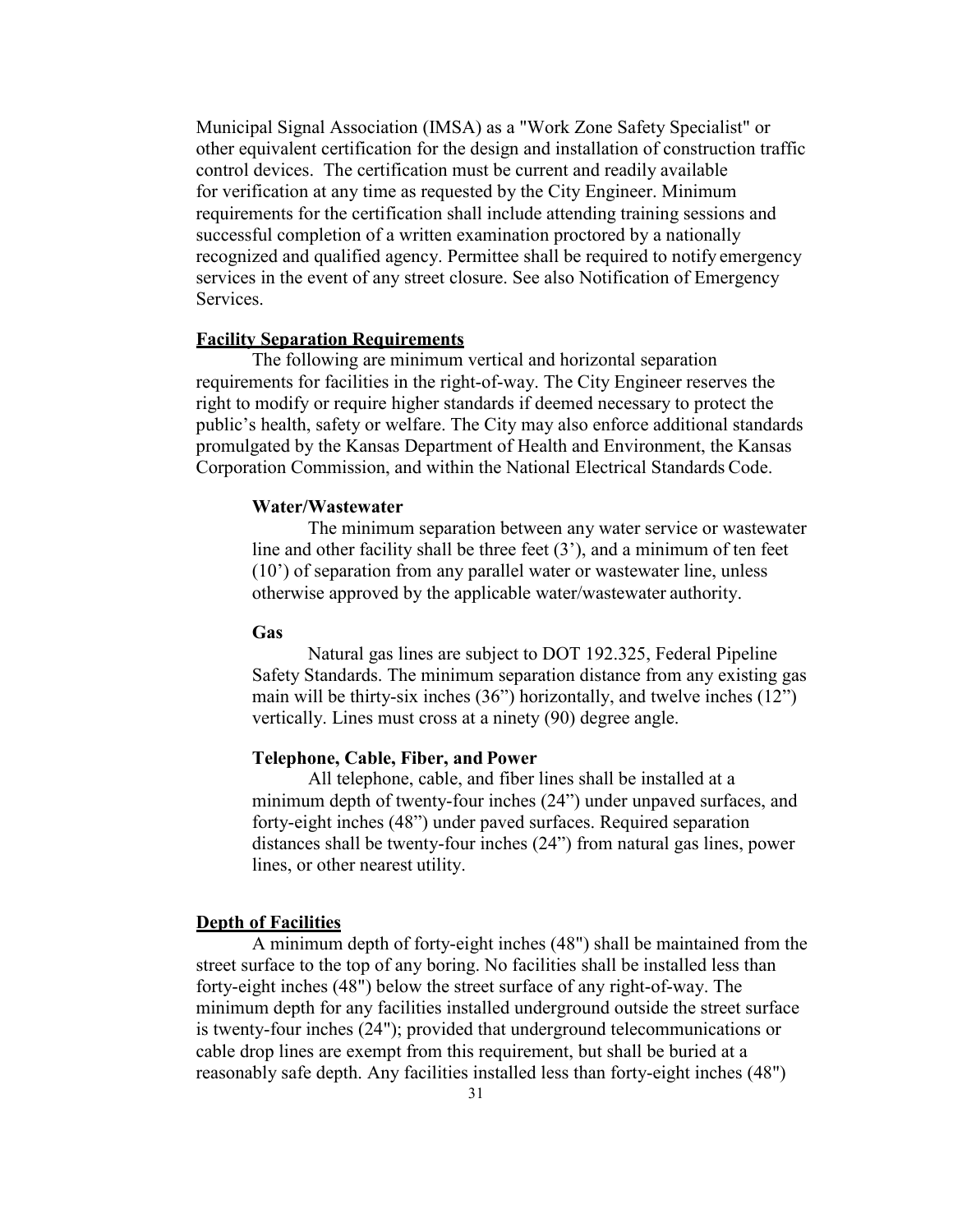under the street surface or thirty-six inches (36") outside of the street surface is done so at the risk of the facility user, and the City shall not be responsible for any damage to the same.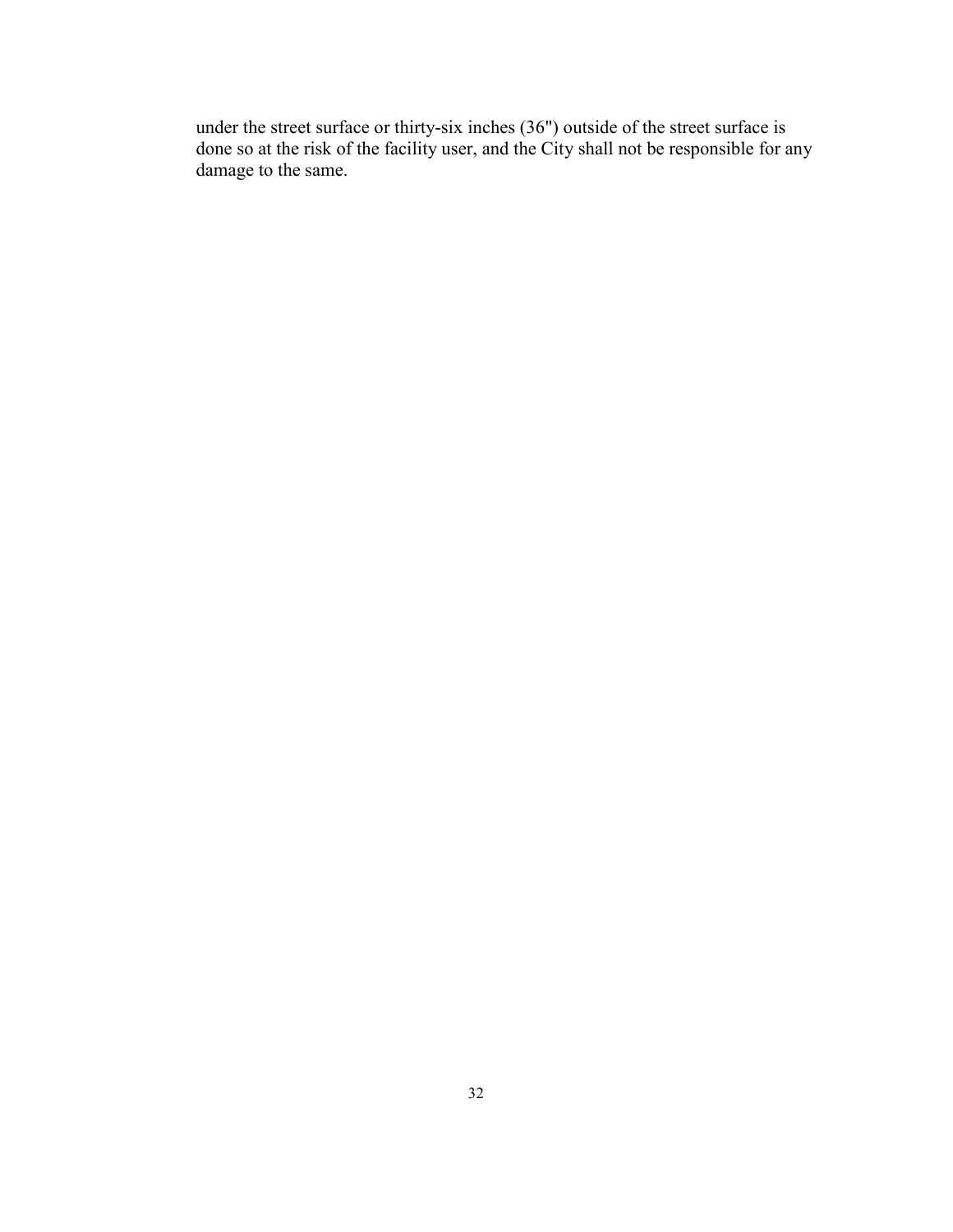

**ABOVE AND BEYOND. BY DESIGN.** 

# **Small Cell Aesthetic Standards City of Overland Park, Kansas**

# **Originally Published March 26, 2019 Revised January 21, 2020**

\*These Aesthetic Standards have been incorporated into the Manual of Infrastructure Standards and can be found under the heading of Small Cell Aesthetic Standards.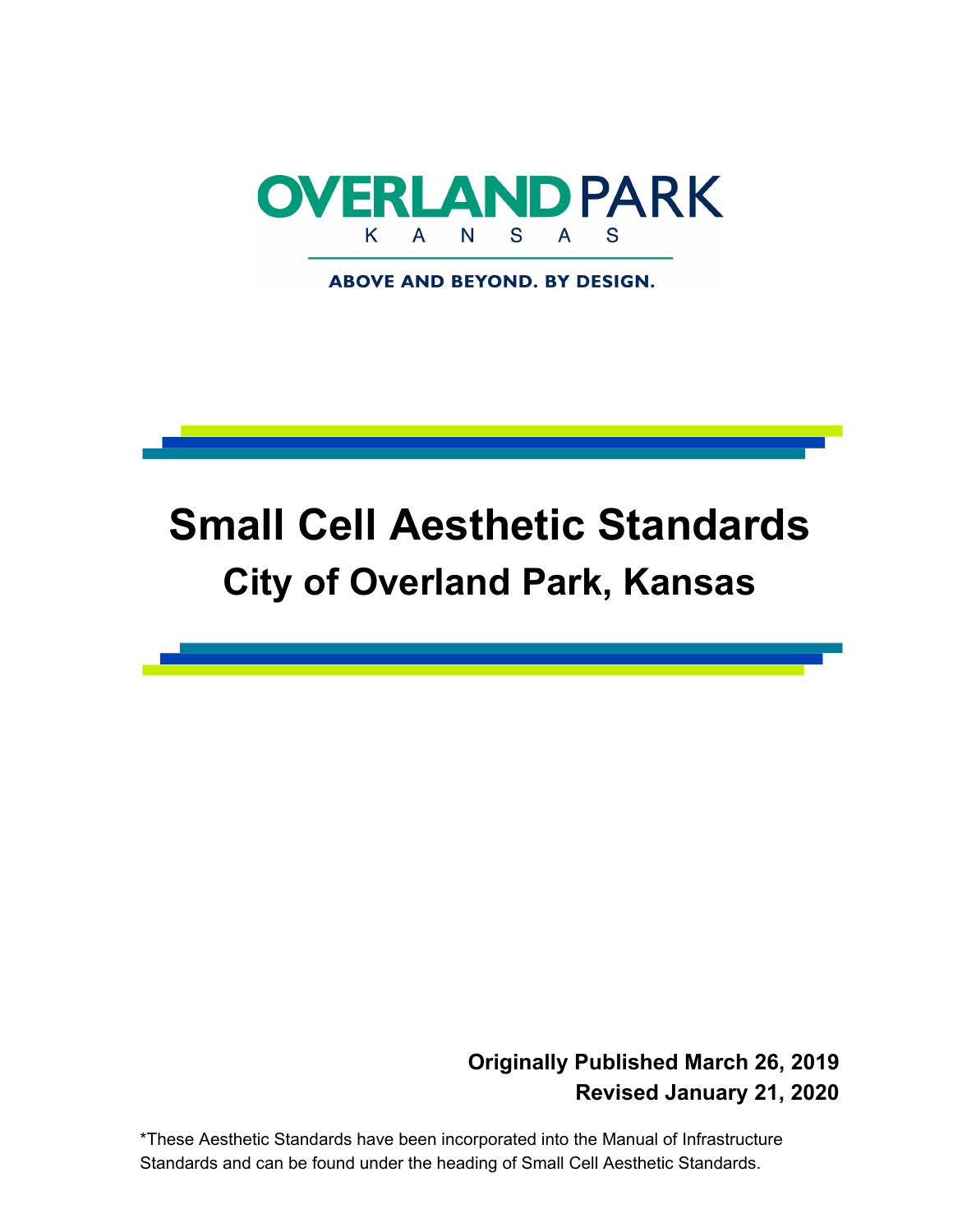# **Small Cell Aesthetic Standards 1**

The following Small Cell Aesthetic Standards (the "Aesthetic Standards") reflect the desire of the City of Overland Park ("City") to maintain the aesthetics within the city, while allowing for an increase in the availability and quality of wireless services.

These Aesthetic Standards apply to all small cell antenna applications for placement of new small cell antennas on city-owned and non-city-owned poles in the public right-of-way, whether collocated streetlight poles, monopoles or utility poles. Applications that do not conform to these Aesthetic Standards will be denied by the City.

For small cell antenna structures installed on any pole within the public right-of-way, the intent of these Aesthetic Standards is:

- 1. To establish a clear, defined aesthetic standard for use throughout the City.
- 2. To minimize unnecessary quantities of new poles by encouraging collocation of small cell facilities.
- 3. To require, in situations where new poles will be placed, that equipment be placed on new, pre-designed and approved poles such that as much equipment as reasonably possible, including any wiring, can be concealed inside the pole.
- 4. To require, in situations where attachments will be made to existing poles, that equipment, cabling, and conduit be concealed internally or through the use of approved shrouding or camouflaging equipment.
- 5. To require that all electrical or control cabinets be located in a manner as to not detract from the aesthetic appeal of adjacent houses, buildings, etc. or to be located as to cause an obstruction to visibility, and be landscaped to provide necessary screening in accordance with the Unified [Development](http://online.encodeplus.com/regs/overlandpark-ks/doc-viewer.aspx#secid-5207) Ordinance.

# Section 1. Application Requirements

The City may develop new or additional permit application forms, checklists, updated or amended Aesthetic Standards, and other related materials as required to optimally meet the goals of the City, its citizens, and its leadership.

1.1 **Site Plans and Structural Calculations:** The applicant must submit fully-dimensioned site plans, elevation drawings and structural calculations prepared, sealed, stamped and signed by a Professional Engineer licensed and registered by the State of Kansas. Drawings must depict improvements and the proposed facility, with all proposed

<sup>1</sup> Intended to include DAS antennas and other similar wireless communications facilities.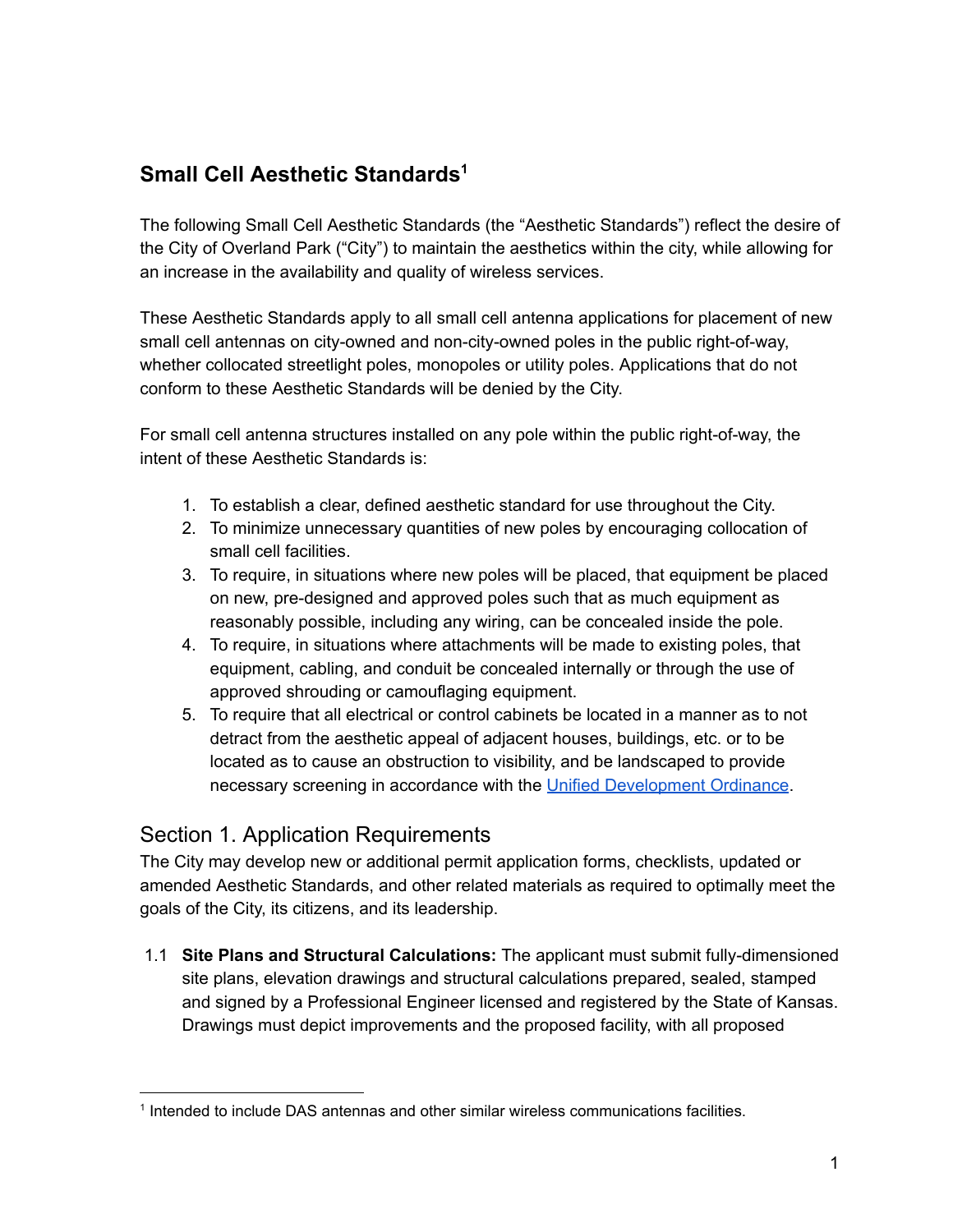transmission equipment, power source, electrical service pedestal and other associated access or utility easements and setbacks.

All equipment depicted on the plans shall include:

- 1. Manufacturer's name and model number
- 2. Physical dimensions including, without limitation, height, width, depth, volume and weight with mounts and other necessary hardware, and effective projected area (EPA)
- 3. Technical rendering of all external components, including enclosures and all attachment hardware, including a depiction of how much external wiring will exist.

# Section 2. General Design and Construction Standards

The City desires to promote safe, cleanly organized and aesthetically acceptable facilities using the smallest and least obtrusive means available to provide wireless services to the community. All wireless facilities in the public right-of-way must comply with all applicable provisions in these Aesthetic Standards. If any other law, regulation or code requires any more restrictive structural design and/or construction requirements, the most restrictive requirement will control.

**Document Superscript Key:** The following superscript key shall be used to indicate which various type(s) of small cell installations are governed by the specific design and construction standard listed below:

- **C** applies to equipment collocated on City streetlight poles
- **M** applies to monopoles
- **U** applies to wood or steel utility poles

# 2.1. **RF Cutoff Switch C,M,U**

All facilities shall be designed, constructed, operated and maintained in compliance with all generally applicable health and safety standards, regulations, and laws, including without limitation all applicable federal regulations for human exposure to RF emissions. The small cell provider shall provide an RF cutoff switch a maximum of 10' from the finished ground surface at the pole location that is easily reached by maintenance personnel. An RF warning sign shall also be placed on the pole below the cutoff switch.

# 2.2. **Small Cell Antenna C,M,U**

The small cell antenna shall either be mounted internal to the pole, or top-mounted and concealed within a radome that also conceals the cable connections, antenna mount and other hardware. Any radome, shield or shroud shall meet the following requirements for concealing exposed cable and finish.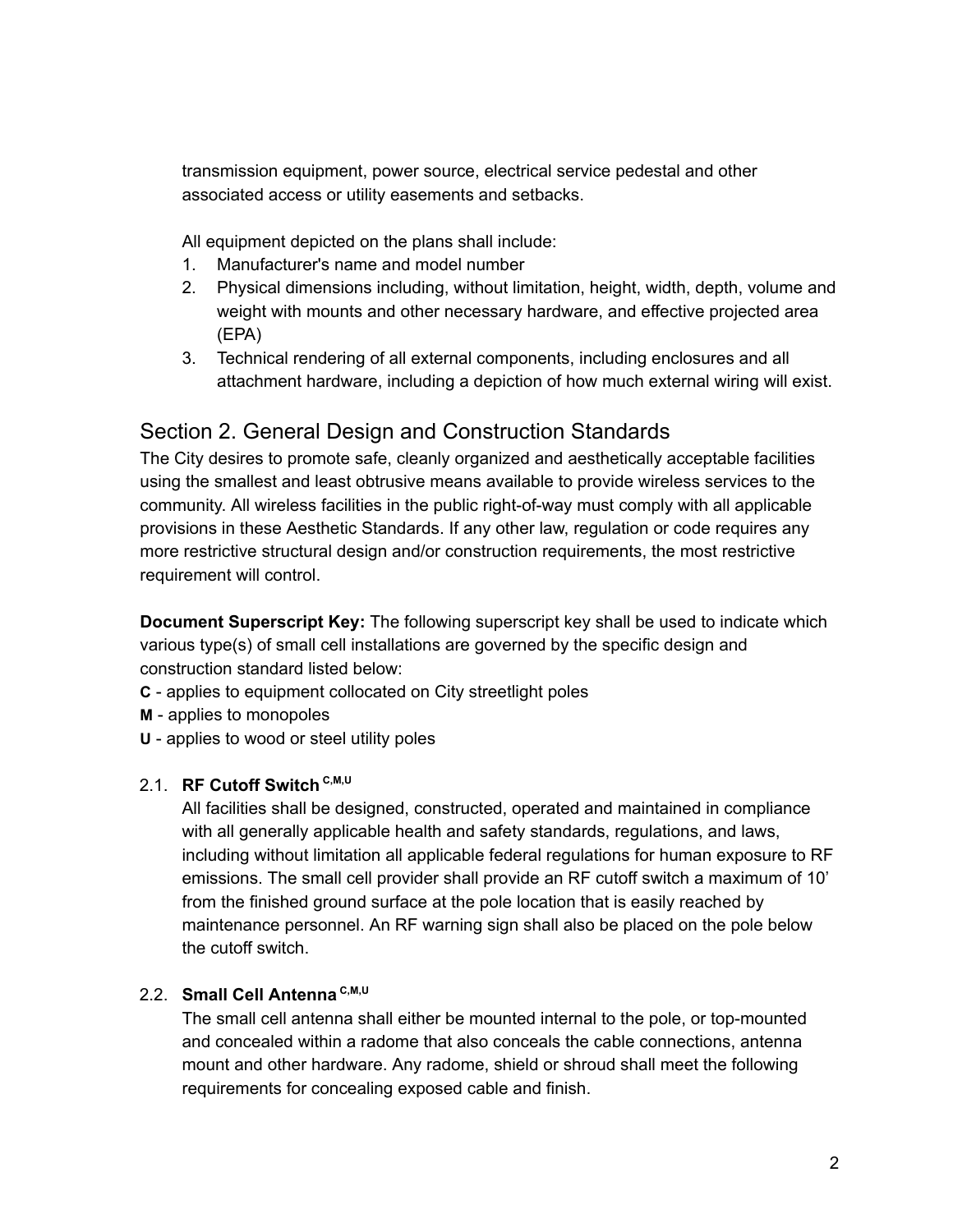2.2.1. Antenna Shroud Requirements:

A screening shroud shall be provided on the underside of the small cell antenna, mounted external to the pole, to conceal cable connections from public view. The shroud shall be firmly attached and sealed to prevent birds from entering and nesting.

2.2.2. Finish Requirements: The equipment shroud must be non-reflective and painted or color impregnated to match the color of the existing pole as close as possible.

# 2.3. **Electrical Meter and Cabinet Requirements C,M**

The electrical meter shall not be installed on the pole. Any necessary meter or other accessory cabinet shall be installed on the outside edges of the street, behind the sidewalk, bicycle or multi-use trail, and said cabinet shall meet all location and landscaping requirements of the City's Unified [Development](http://online.encodeplus.com/regs/overlandpark-ks/doc-viewer.aspx#secid-5207) Ordinance. (Requires screening for cabinets with an actual or projected footprint greater than 2 square feet.) The provider shall be required to maintain any required vegetative landscaping to ensure a neat appearance and to mitigate sight distance obstructions. When the installation occurs in an area where the adjacent poles are painted, the City may require that the electrical meter cabinet be painted to match the color of the poles.

# 2.4. **Strand Mounted Small Cell Facilities U**

Aerial fiber and power strand installations are allowed. However, coiling of excess fiber or other cables is not allowed. All lines shall be neatly trained and secured.

2.4.1. Size Requirements:

Any strand mounted cell facility shall not be larger in dimension than 24" in length, 15" in width, and 12" in height , and any exterior antenna is no longer than 11", that are strung on cables between existing utility poles, in compliance with the National Electrical Safety Code and shall be subject to the structural limitations of the utility company

# 2.4.2. Finish Requirements:

The equipment shroud must be non-reflective and painted or color impregnated to match the color of the existing pole, or surrounding infrastructure as close as possible.

2.5. **Pole Requirements When Located Within the Clear Zone or Center Median C,M** Poles located within the clear zone or center median of any street shall meet the following requirements for design, material, shape, height, diameter and finish. Any collocated poles shall also meet the City standard streetlight details in regard to handhole size and location, standard bolt patterns for luminaire arm attachments, cable hooks, grounding lugs, cabling access, etc. as required to accommodate and maintain the City infrastructure.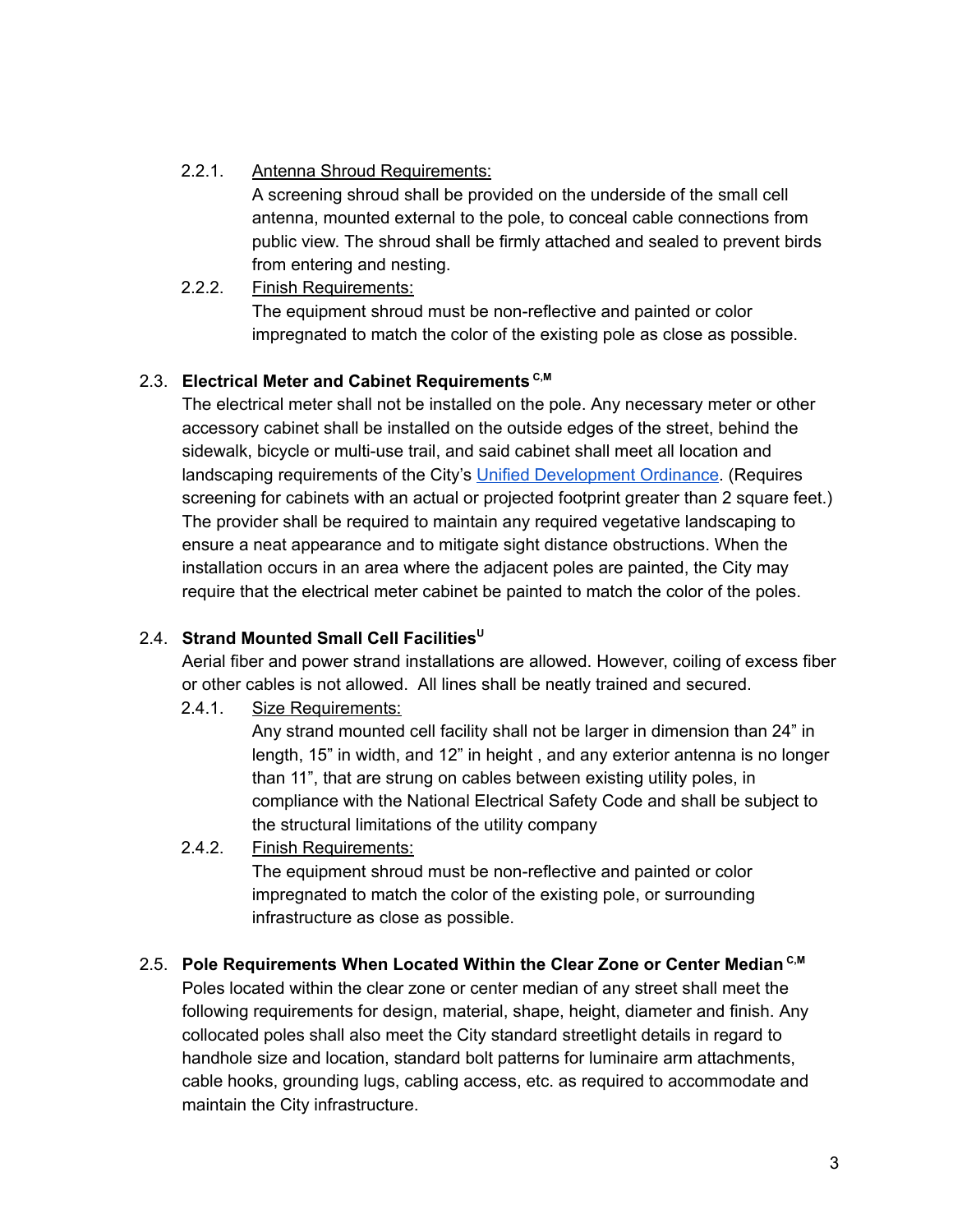# 2.5.1. Breakaway Requirements:

The following breakaway requirements shall be maintained.

2.5.1.1. Pole Requirements:

All poles within the center median of any public street or those poles located on the outside of curb lines within the established clear zone requirements, in accordance with the latest edition of the City of Overland Park Manual of Infrastructure Standards, shall be breakaway according to National Cooperative Highway Research Program (NCHRP) 350 or Manual for Assessing Safety Hardware (MASH), latest edition, using approved breakaway couplings or frangible bases. The weight of a small cell pole, including all attached equipment, shall not exceed the total weight as recommended by either the pole manufacturer or manufacturer of the breakaway device. The breakaway pole device shall not exceed 12" in height.

2.5.1.2. Cable Requirements:

When poles are required to meet breakaway requirements, all cabling within the pole shall also be required to meet breakaway requirements with appropriate "pull apart" electrical connectors so the cables do not "snag" upon impact by an errant vehicle.

# 2.5.2. Pole Foundation Requirements

The foundation shall remain essentially flush with the ground so that the breakaway device leaves no more than a 4" stub height above the ground, consistent with AASHTO requirements. The foundation shall be either a cast-in-place reinforced concrete foundation or screw-in foundation meeting the structural requirements of the loaded pole. All foundations shall be accompanied with a detail or shop drawing that is sealed by a Professional Engineer approving of the design.

# 2.5.3. Pole Design Requirements:

The pole shall be designed in accordance with the 2013 American Association of State Highway Transportation Officials (AASHTO) Standard Specifications for Structural Supports for Highway Signs, Luminaires, and Traffic Signals, or latest version adopted by the City.

2.5.4. Pole Material: The poles shall be manufactured from 6063 extruded aluminum with a T6 temper.

# 2.5.5. Pole Shape:

The cross section of the pole shall be round and shall be fabricated in a continuous true taper from 2' from the base to the top of the shaft.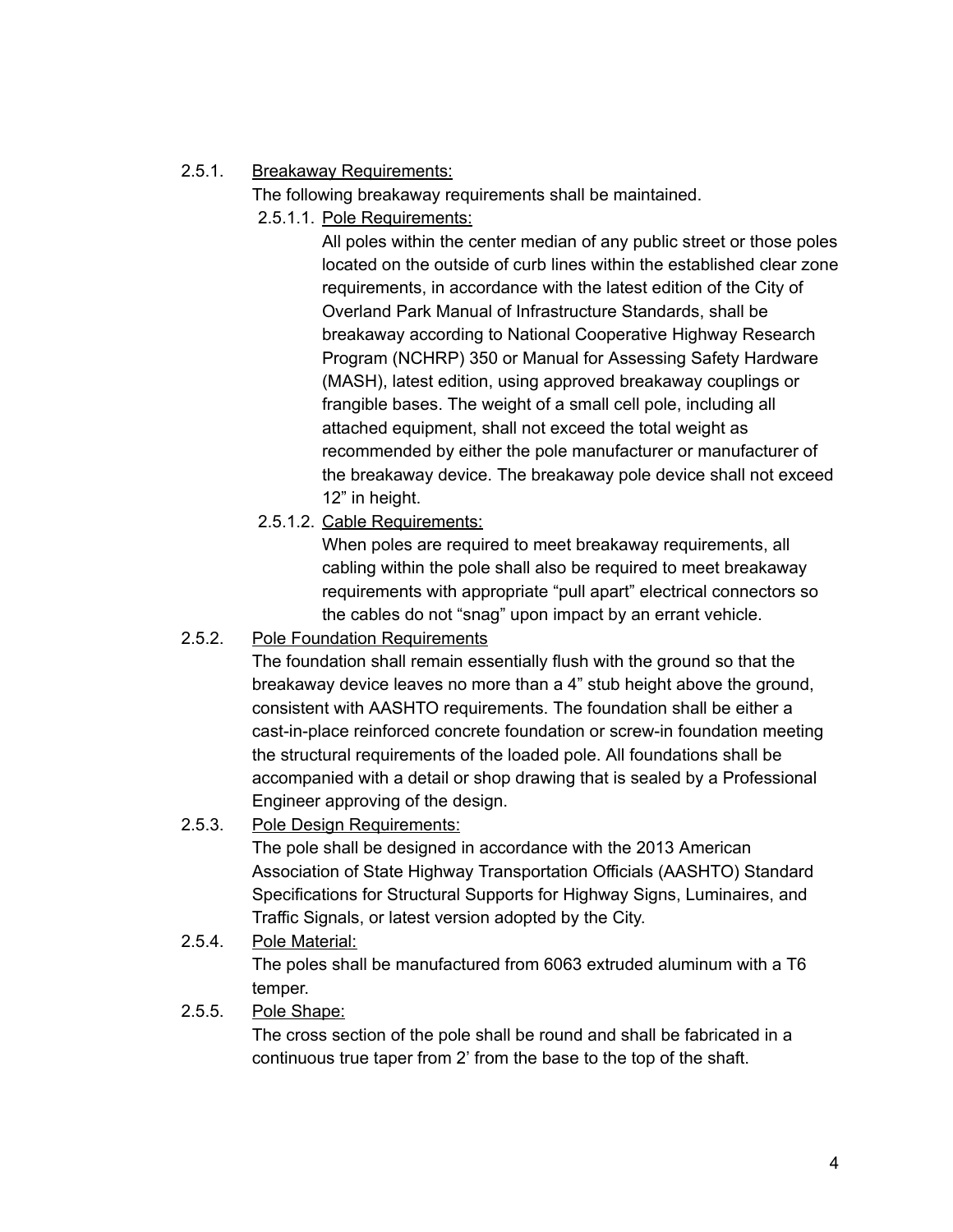# 2.5.6. Pole Height:

The pole height shall be consistent with the street classification and adjacent poles. The maximum height from the finished ground surface to the top of the antenna shall not exceed the values indicated in the table below:

| <b>Maximum Pole Height Requirements Based on</b><br><b>Street Classification</b>                                                                                                                                   |                           |                                           |
|--------------------------------------------------------------------------------------------------------------------------------------------------------------------------------------------------------------------|---------------------------|-------------------------------------------|
| <b>Street Classification</b>                                                                                                                                                                                       | <b>Street Subcategory</b> | Proposed Pole Height to<br>Top of Antenna |
| Local                                                                                                                                                                                                              | Single Family             | $30' - 0''$                               |
|                                                                                                                                                                                                                    | Apartment                 | $40' - 0''$ <sup>1</sup>                  |
|                                                                                                                                                                                                                    | Commercial                | $40' - 0''$ <sup>1</sup>                  |
|                                                                                                                                                                                                                    | Industrial                | $40' - 0"$                                |
| Collector                                                                                                                                                                                                          | Lite                      | $40' - 0''$ <sup>1</sup>                  |
|                                                                                                                                                                                                                    | Standard                  | $40' - 0''$                               |
|                                                                                                                                                                                                                    | Super                     | $40' - 0''$ <sup>1</sup>                  |
| Thoroughfare                                                                                                                                                                                                       | Standard                  | $50' - 0''$ <sup>1</sup>                  |
| <sup>1</sup> Maximum allowable height may be more restrictive based on the height of<br>existing streetlights. If existing poles are 20' or less, the maximum allowable pole<br>height (including antenna) is 30'. |                           |                                           |

# 2.5.7. Pole Diameter:

The pole diameter measured at the base of the pole shall not exceed the values indicated in the table below: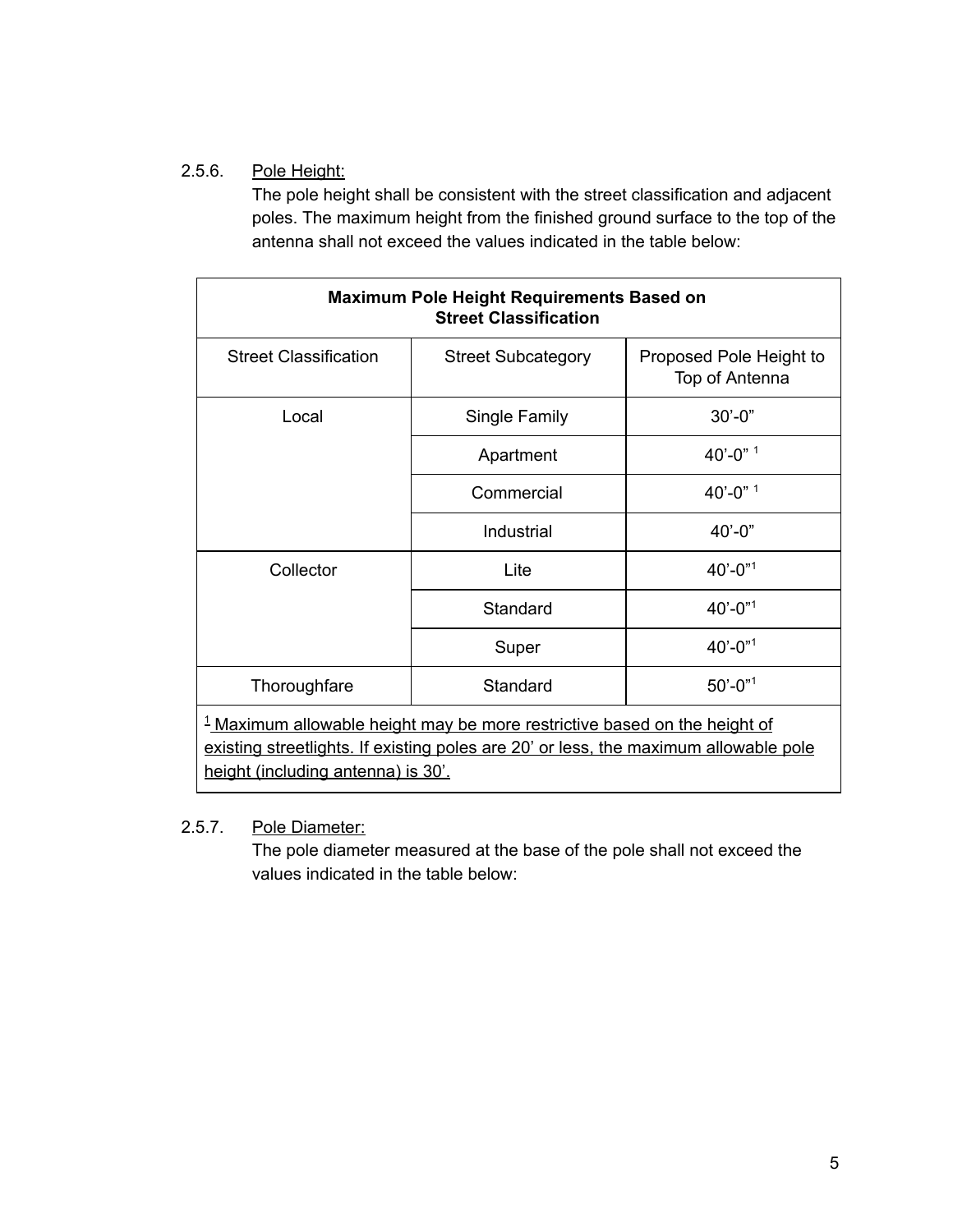| <b>Maximum Pole Diameter Requirements Based on</b><br>Proposed Pole Height to Top of Antenna |                                          |  |
|----------------------------------------------------------------------------------------------|------------------------------------------|--|
| Proposed Pole Height to Top of Antenna                                                       | Maximum Outside Diameter at Pole<br>Base |  |
| $30' - 0''$                                                                                  | 8"                                       |  |
| $40' - 0''$                                                                                  | 10"                                      |  |
| $50' - 0''$                                                                                  | 12"                                      |  |

# 2.5.8. Pole Finish:

Aluminum poles shall have a satin ground finish unless otherwise specified. If adjacent poles are painted, the proposed pole shall be finished meeting the same color chip as the adjacent poles. Aluminum poles that are painted to match adjacent poles shall be painted with a polyester powder coat. (Refer to Section 3.3)

# 2.6. **Pole Requirements When Located Outside the Clear Zone or Center Median M**

It is presumed that this section will only pertain to monopoles. The poles shall meet the following requirements for design, material, shape, height, diameter and finish.

# 2.6.1. Pole Design Requirements:

The pole shall be designed in accordance with the 2013 American Association of State Highway Transportation Officials (AASHTO) Standard Specifications for Structural Supports for Highway Signs, Luminaires, and Traffic Signals, or latest version adopted by the City.

# 2.6.2. Breakaway Requirements:

Poles that are located on the outside curb lines beyond the clear zone boundary as established in the latest edition of the City of Overland Park Manual of Infrastructure Standards, are not required to be breakaway.

# 2.6.3. Pole Material:

The poles shall be manufactured from 6063 extruded aluminum with a T6 temper.

# 2.6.4. Pole Shape:

The cross section of the pole shall be round and may be fabricated in a continuous true taper from at least 2' from the base to the top of the shaft or straight without a taper.

# 2.6.5. Pole Height:

The pole height shall be consistent with the street classification and adjacent poles. The maximum height from the finished ground surface to the top of the antenna shall not exceed the values indicated in the table below: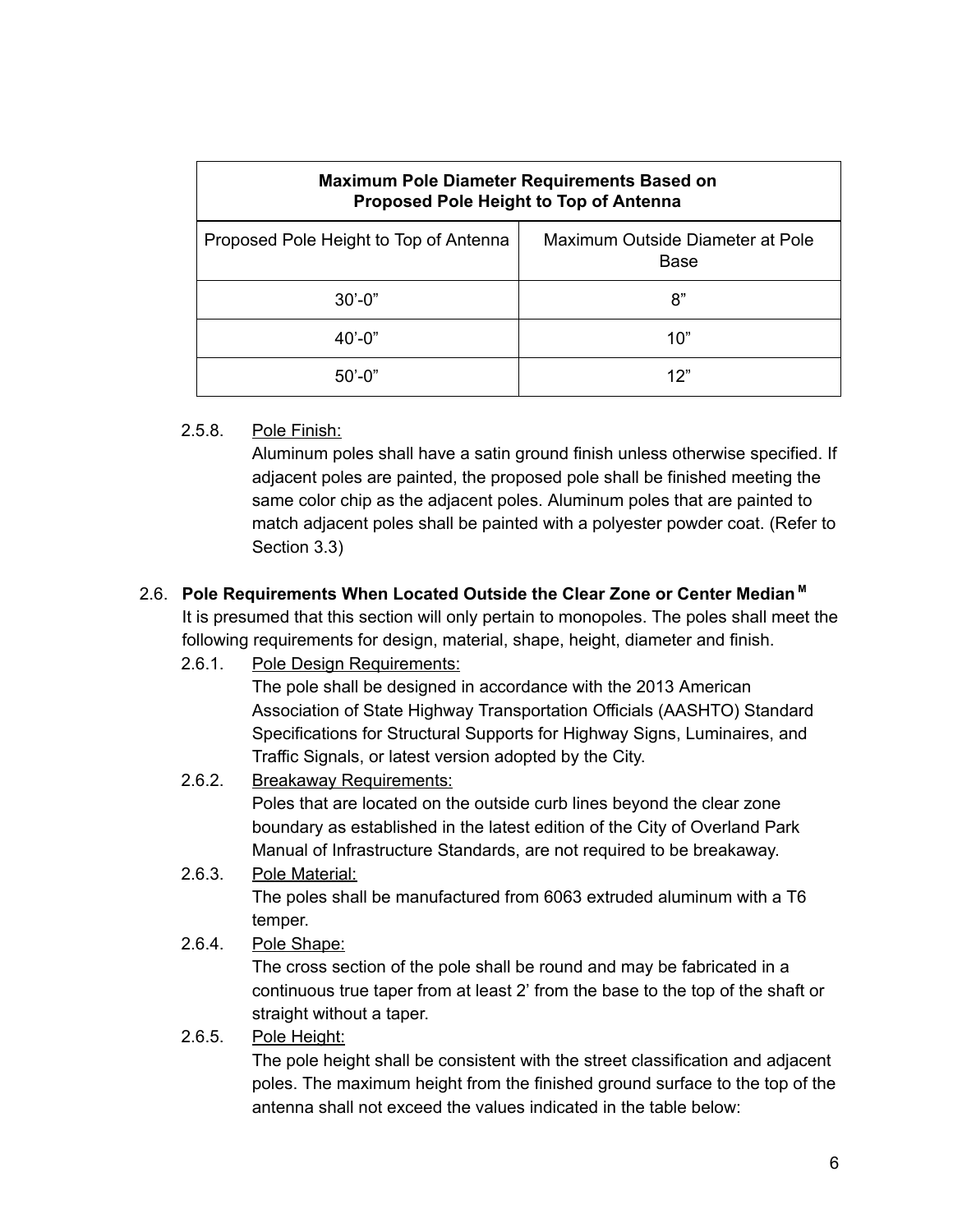| <b>Maximum Pole Height Requirements Based on</b><br><b>Street Classification</b>                                                                                                                                   |                           |                                           |
|--------------------------------------------------------------------------------------------------------------------------------------------------------------------------------------------------------------------|---------------------------|-------------------------------------------|
| <b>Street Classification</b>                                                                                                                                                                                       | <b>Street Subcategory</b> | Proposed Pole Height to<br>Top of Antenna |
| Local                                                                                                                                                                                                              | Single Family             | $30' - 0''$                               |
|                                                                                                                                                                                                                    | Apartment                 | $40' - 0''$ <sup>1</sup>                  |
|                                                                                                                                                                                                                    | Commercial                | $40' - 0''$ <sup>1</sup>                  |
|                                                                                                                                                                                                                    | Industrial                | $40' - 0''$                               |
| Collector                                                                                                                                                                                                          | Lite                      | $40' - 0''$ <sup>1</sup>                  |
|                                                                                                                                                                                                                    | Standard                  | $40' - 0''$ <sup>1</sup>                  |
|                                                                                                                                                                                                                    | Super                     | $40' - 0''$ <sup>1</sup>                  |
| Thoroughfare                                                                                                                                                                                                       | Standard                  | $50' - 0''^2$                             |
| <sup>1</sup> Maximum allowable height may be more restrictive based on the height of<br>existing streetlights. If existing poles are 20' or less, the maximum allowable pole<br>height (including antenna) is 30'. |                           |                                           |

# 2.6.6. Pole Diameter:

The pole diameter measured at the base of the pole shall not exceed the values indicated in the table below:

| <b>Maximum Pole Diameter Requirements Based on</b><br>Proposed Pole Height to Top of Antenna |                                          |  |
|----------------------------------------------------------------------------------------------|------------------------------------------|--|
| Proposed Pole Height to Top of Antenna                                                       | Maximum Outside Diameter at Pole<br>Base |  |
| $30' - 0''$                                                                                  | 8"                                       |  |
| $40' - 0''$                                                                                  | 10"                                      |  |
| 50'-0"                                                                                       | 12"                                      |  |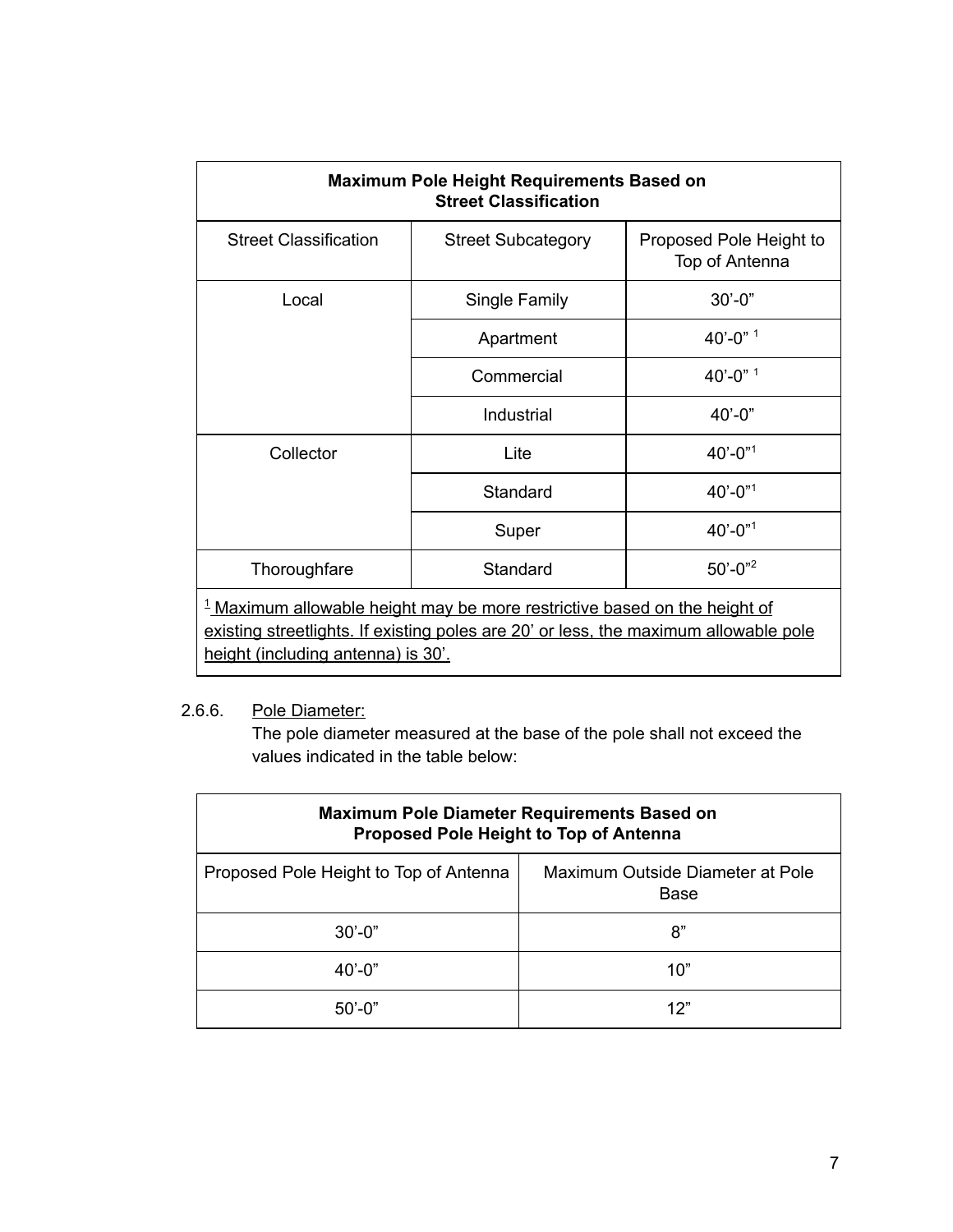# 2.6.7. Pole Finish:

Aluminum poles shall have a satin ground finish unless otherwise specified. If adjacent poles are painted, the proposed pole shall be finished meeting the same color chip as the adjacent poles. Aluminum poles that are painted to match adjacent poles shall be painted with a polyester powder coat.

# 2.7. **Utility Pole Requirements U**

At the approval of the local utility company, small cell equipment may be installed on wood or steel utility poles as long as they meet the clearance requirements to power lines or other requirements or regulations of the local utility.

# 2.7.1. Antenna and Utility Pole Height:

The maximum height from the finished ground surface to the top of the antenna mounted on a utility pole shall not exceed the greater of 10% of the existing utility pole height or 10 feet. In the event a new utility pole is being installed within an existing utility line, the height calculation shall be based upon the immediately adjoining utility poles within the utility line. (This is intended to be a one-time height increase allowance. If multiple height increases are made, they should not cumulatively exceed 10' higher than the original pole height.)

# 2.8. **Luminaire Arm Requirements C**

The luminaire arm(s) shall meet the following requirements for design, material, shape, length, location and finish according to the City's standard streetlighting details.

2.8.1. Design Requirements:

The luminaire arm(s) shall be designed in accordance with the 2013 American Association of State Highway Transportation Officials (AASHTO) Standard Specifications for Structural Supports for Highway Signs, Luminaires, and Traffic Signals, or latest version adopted by the City.

# 2.8.2. Luminaire Arm Material:

The luminaire arm(s) for 30' and 40' luminaire mounting heights shall be tubing/piping manufactured from 6063 aluminum tubing with a T6 temper. The luminaire arm material shall be the same as the pole material. The luminaire arm for 14' luminaire mounting heights shall be an aluminum casting as detailed by the City, that is compatible with the residential fixture mounting.

# 2.8.3. Luminaire Arm Shape:

The luminaire arm(s) for 30' and 40' luminaire mounting heights shall match the style and shape as the luminaire arm(s) on the existing pole that is being replaced. The style shall either be a single member arm type or truss type arm. The luminaire arm for a 14' luminaire mounting height shall be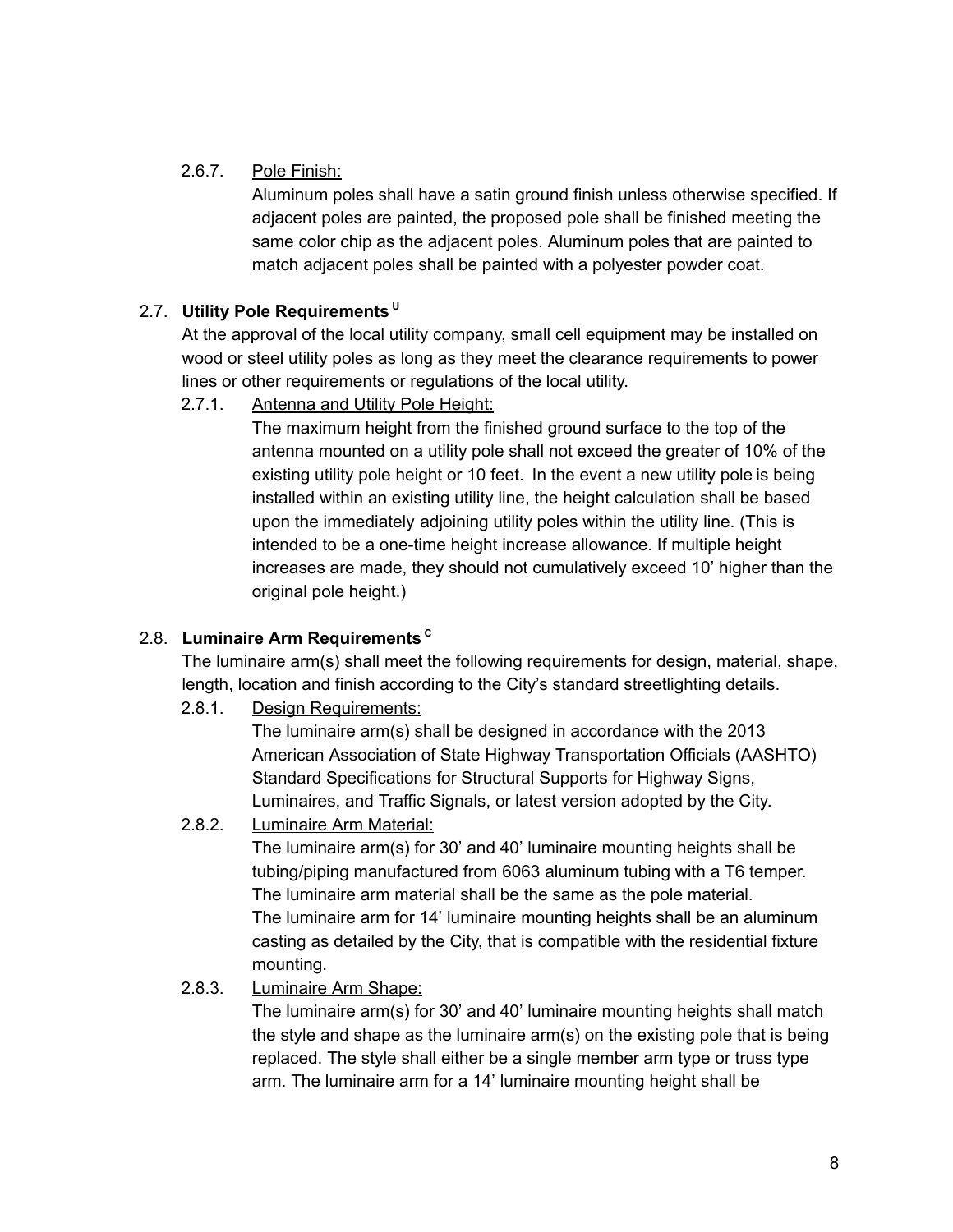rectangular in shape with decorative enhancements as depicted in the special details.

2.8.3.1. Single Member Arm:

The single member arm shall be tapered tubing. After tapering, the member shall be flattened to produce an elliptical cross-section with the major diameter in the vertical plane, perpendicular to the wind. The outboard end of the arm shall remain round with a 2" slipfitter for mounting the luminaire.

2.8.3.2. Truss Type Arm:

The truss type member arm assembly shall be a one piece welded assembly consisting of an upper arm and lower arm (brace) securely joined by a vertical strut and a connector or weld at the outboard end of the arm assembly. The upper arm shall be tapered. After tapering, the upper arm shall then be flattened to produce an elliptical cross-section with the major diameter in the horizontal plane, parallel to the wind. The outboard end of the upper arm shall remain round with a 2" slipfitter for mounting the luminaire. The outboard end of the lower arm (brace) shall be covered by an end cap.

2.8.3.3. 14' Pole Arm Adapter:

The luminaire arm for 14' residential poles shall be a special fabricated mounting bracket to mount the luminaire on the side of the pole instead of at the top of the pole. The design of the arm shall be based on drawing number 19-119-PR101 with bracket arm number SAL-WSB-PB which is on record at the City.

# 2.8.4. Luminaire Arm Length:

The length of the luminaire arm(s) for 30' and 40' luminaire mounting heights shall be the same as those on the existing pole that is being replaced. The luminaire arm length for 14' luminaire mounting heights shall be approximately 17" from the side of pole to the center of the luminaire.

# 2.8.5. Luminaire Arm Location:

The luminaire arm mounting location for 30' and 40' luminaire mounting heights shall match the location of the existing poles, such that the mounting height of the proposed luminaire housing matches the mounting height of the adjacent poles and luminaires.

If a collector street currently has 14' poles, any new pole meeting the requirements for antenna mounting heights may be used. The post top style luminaire shall be mounted at 14' with the special rivnut mounting hardware and decorative arm. An additional simplex luminaire arm mounting bracket shall be mounted at the top of the pole to accomodate a future 6' or 8' single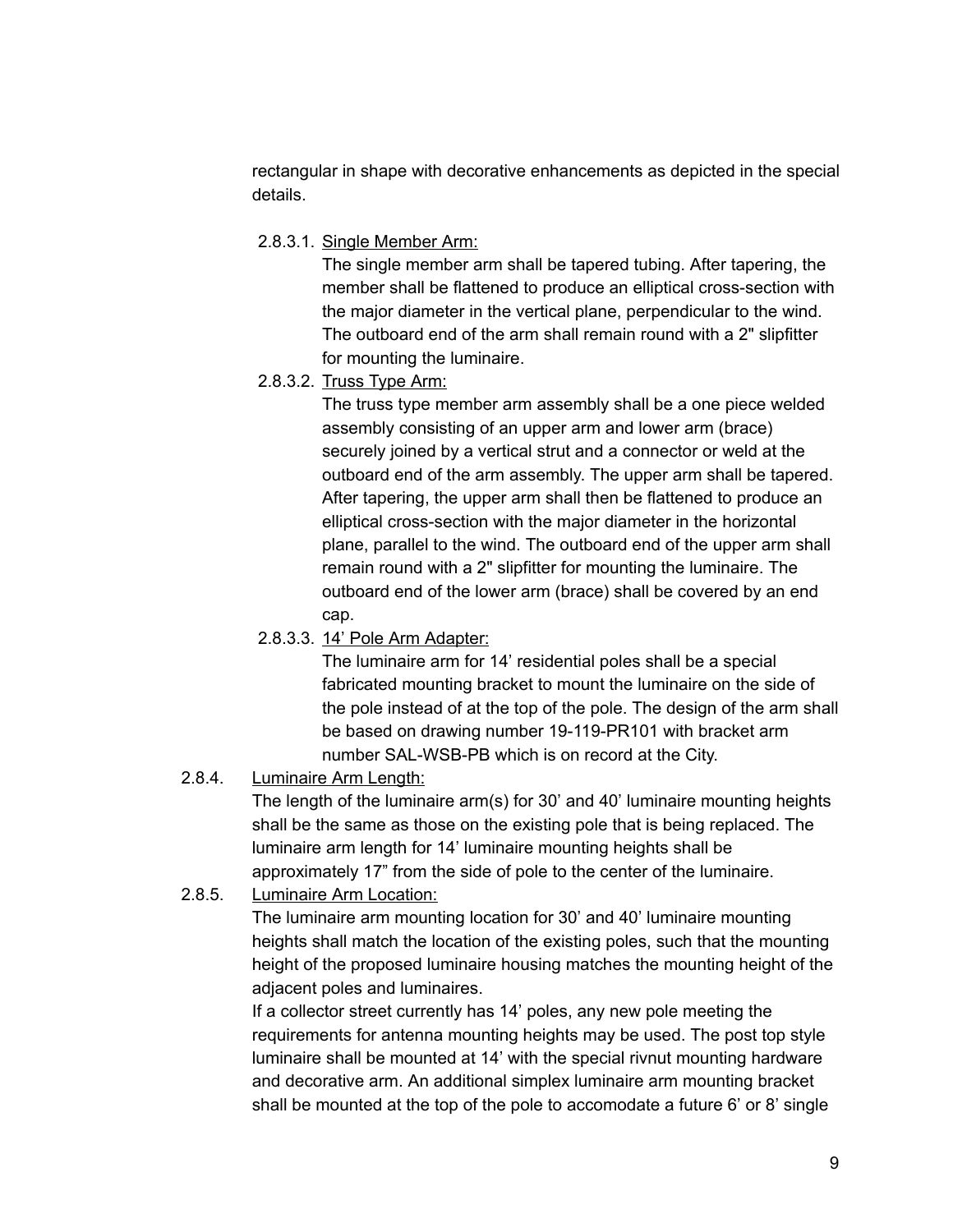member luminaire arm for 30' mounting height. The hole in the simplex mounting bracket shall be covered with an aluminum plate and secured with screws.

The luminaire arm for 14' luminaire mounting heights shall require special rivnut mounting hardware to accommodate the decorative arm.

2.8.6. Luminaire Arm Finish:

The arm(s) for 30' and 40' luminaire mounting heights shall be finished the same color of the poles. See section 2.5.6. The arm for the 14' luminaire mounting height shall be painted black to match the luminaire housing.

# 2.9. **Luminaire Requirements C**

The luminaire(s) shall meet the following requirements for style and finish:

2.9.1. Luminaire Style:

The luminaire(s) for 30' and 40' mounting heights shall be LED cobrahead style and be from the City Approved Materials List which can be found from the link below.

[http://ppm.opkansas.org/wiki/index.php/Preapproved\\_Materials\\_Street\\_Lighti](http://ppm.opkansas.org/wiki/index.php/Preapproved_Materials_Street_Lighting#LED_Cobrahead_Luminaire) [ng#LED\\_Cobrahead\\_Luminaire](http://ppm.opkansas.org/wiki/index.php/Preapproved_Materials_Street_Lighting#LED_Cobrahead_Luminaire).

The class of luminaire to be used shall be approved by the City. Existing LED cobrahead luminaire(s) shall be replaced with the same class of LED luminaire(s) that already exists on the pole that is being removed. Existing HPS cobrahead luminaire(s) shall be replaced with LED cobrahead luminaire(s) according to the table below:

| <b>Luminaire Requirements Based on</b><br><b>Existing HPS Luminaire</b> |                                                  |  |
|-------------------------------------------------------------------------|--------------------------------------------------|--|
| <b>Existing HPS Cobrahead Luminaire</b><br>Wattage                      | <b>Required LED Cobrahead Class</b><br>Luminaire |  |
| 400 Watt                                                                | Class A                                          |  |
| 310 Watt                                                                | Class B                                          |  |
| 250 Watt                                                                | Class C                                          |  |
| 150 Watt                                                                | Class D                                          |  |
| 100 Watt                                                                | Class E                                          |  |

The luminaire for the 14' post top poles shall be the standard post top fixture as indicated in the Approved Materials list. It shall be equipped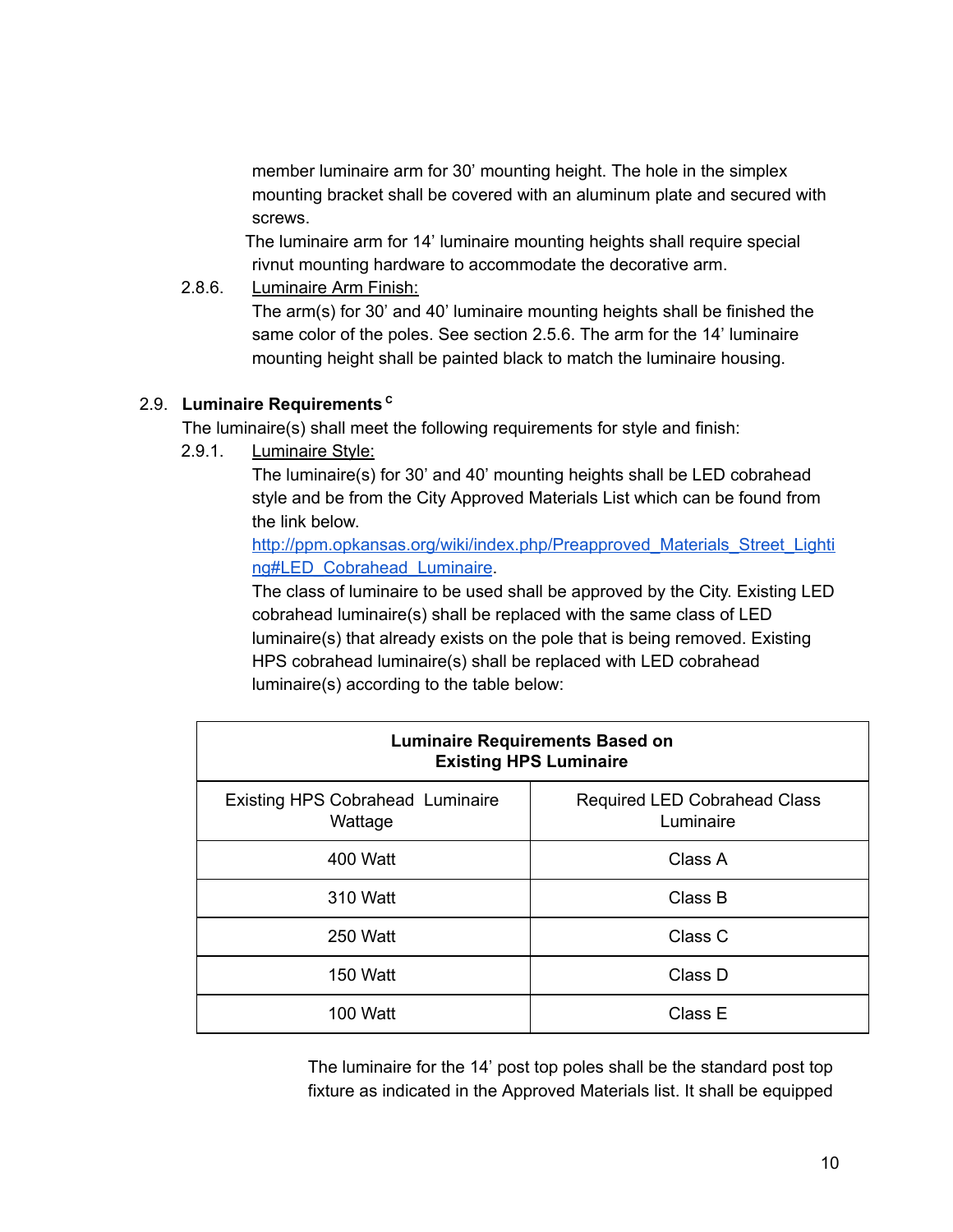with an LED lamp. All existing luminaires shall be returned to the City of Overland Park Traffic Maintenance Division.

2.9.2. Luminaire Finish:

The luminaire(s) shall have a factory applied finish that matches the same color chip as the luminaires on adjacent poles.

# 2.10. **Cabling Requirements C,M**

All cabling shall primarily be internal to the pole. Any exposed cabling, external to the pole, shall be minimized. No cable shall be visible at the top of the pole near the antenna. External cables powering the pole mounted radios, cutoff switches or other devices shall be limited to a total length of 24", including drip loops, slack, etc. Any cable access point on the pole shall be sealed with a manufactured product to keep birds from entering and nesting. Duct seal or putty is not an approved product.

# Section 3. General Location Criteria

Any new pole and/or equipment and other improvements associated with a new pole or an existing pole must meet the following criteria:

# 3.1 **Pole Location:**

3.1.1 Collocation:

The City desires and encourages collocations between limited numbers of multiple, separate wireless service providers on the same support structure whenever feasible. However, collocated poles shall not be used to replace streetlight poles the City has purchased from Evergy (formerly KCP&L).

# 3.1.2 General:

These general principles shall apply:

3.1.2.1 Monopoles Located in a Raised Street Median:

Monopoles, located in a raised street median, shall be placed equidistant between two existing streetlight poles and roughly centered in the median. (See Section 2.5.1 for applicable breakaway requirements.)

3.1.2.2 Monopoles Located on the Outside of Curb Line:

Monopoles, located on the outside of the curb line, shall be placed, to the extent possible, approximately equidistant between two existing streetlight poles with preference to being located on the property line between lots and no closer than 3' from the back of curb to the center of the pole. (See Section 2.5.1 for applicable breakaway requirements.)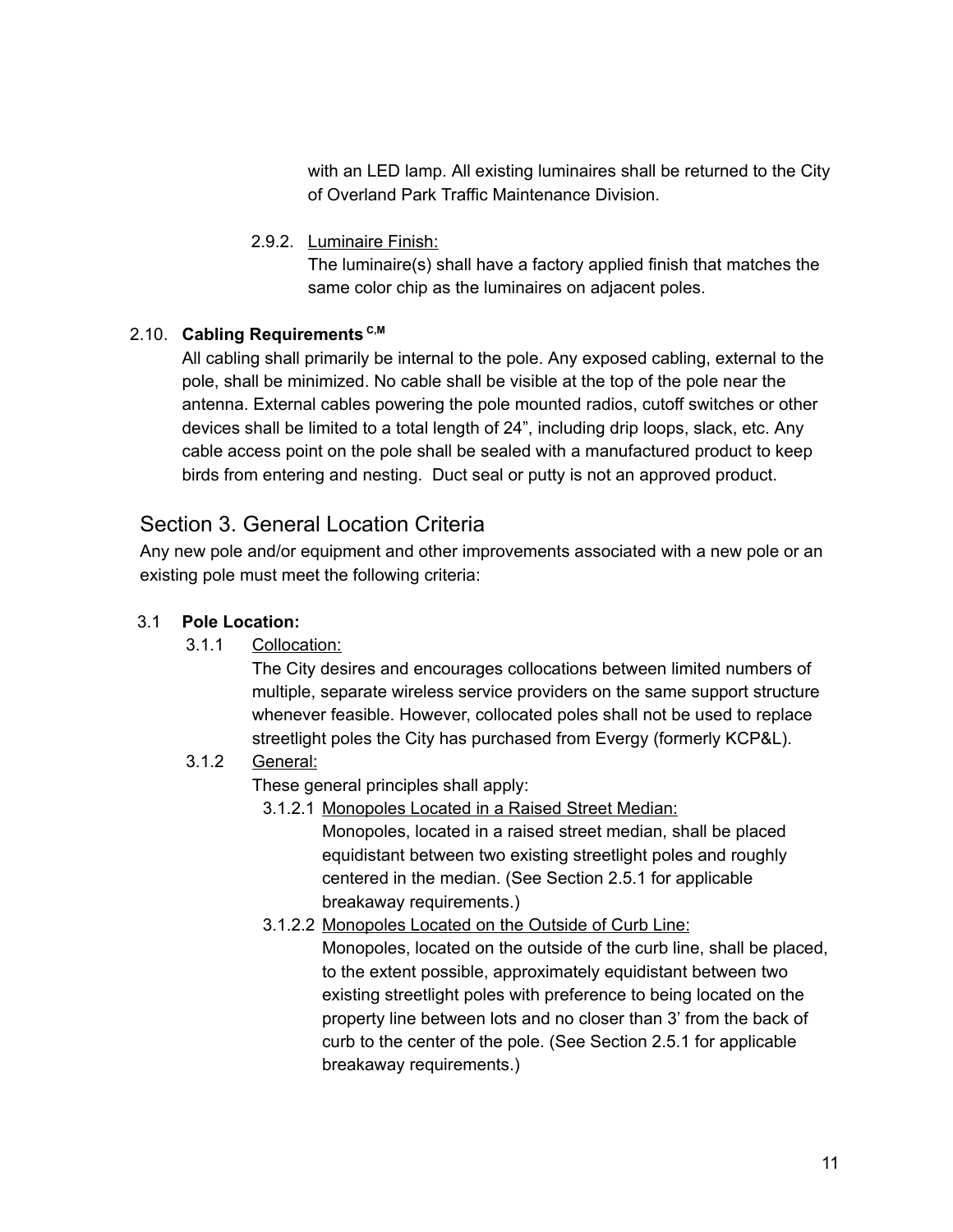# 3.2 **Not on Traffic Signal Poles:**

Small cell equipment shall not be allowed on existing or proposed traffic signal poles or existing or proposed streetlight poles that have existing or proposed traffic signal equipment mounted to them.

# 3.3 **Not on Decorative Poles:**

Small cell equipment shall not be allowed to collocate on decorative streetlight poles or poles that have decorative luminaires. The term "decorative" shall be applied to anything that does not conform to the City of Overland Park Streetlighting Standard Details.

# 3.4 **Not to Cause Obstructions:**

Any new pole and/or equipment and other improvements associated with a new pole, electrical meter cabinet or an existing pole must not obstruct:

- 1. Any intersection sight distances as required by the American Association of State and Highway Transportation Officials (AASHTO), latest edition adopted by the City.
- 2. Any above-ground or underground infrastructure for traffic control, streetlight or public transportation, including without limitation any curb control sign, vehicular traffic sign or signal, pedestrian traffic sign or signal, barricade or traffic control equipment.
- 3. Access to any public transportation vehicles, shelters, street furniture or other improvements at any public transportation stop (including, without limitation, bus stops, bike share stations, etc.
- 4. Any access to sidewalks, pedestrian facilities, etc. as outlined in the United States Access Board Public Rights of Way Access Guidelines (PROWAG).
- 5. Access to above-ground or underground infrastructure owned or operated by any public or private utility agency, including fire hydrants, etc.
- 6. Access to any doors, gates, sidewalk doors, passage doors, stoops or other ingress and egress points to any building appurtenant to the right-of-way, or access to any fire escape.

# Section 4. City Pre-Approved Pole Designs.

The City Engineer may require providers to design their pole(s) utilizing pole designs pre-approved by the City Engineer.

# Section 5. Amendment.

The requirements set forth in these Aesthetic Standards may be amended from time to time by the City Engineer at the City Engineer's discretion. Any amendment of these Aesthetic Standards shall be published once in the official City newspaper and shall become effective upon publication.